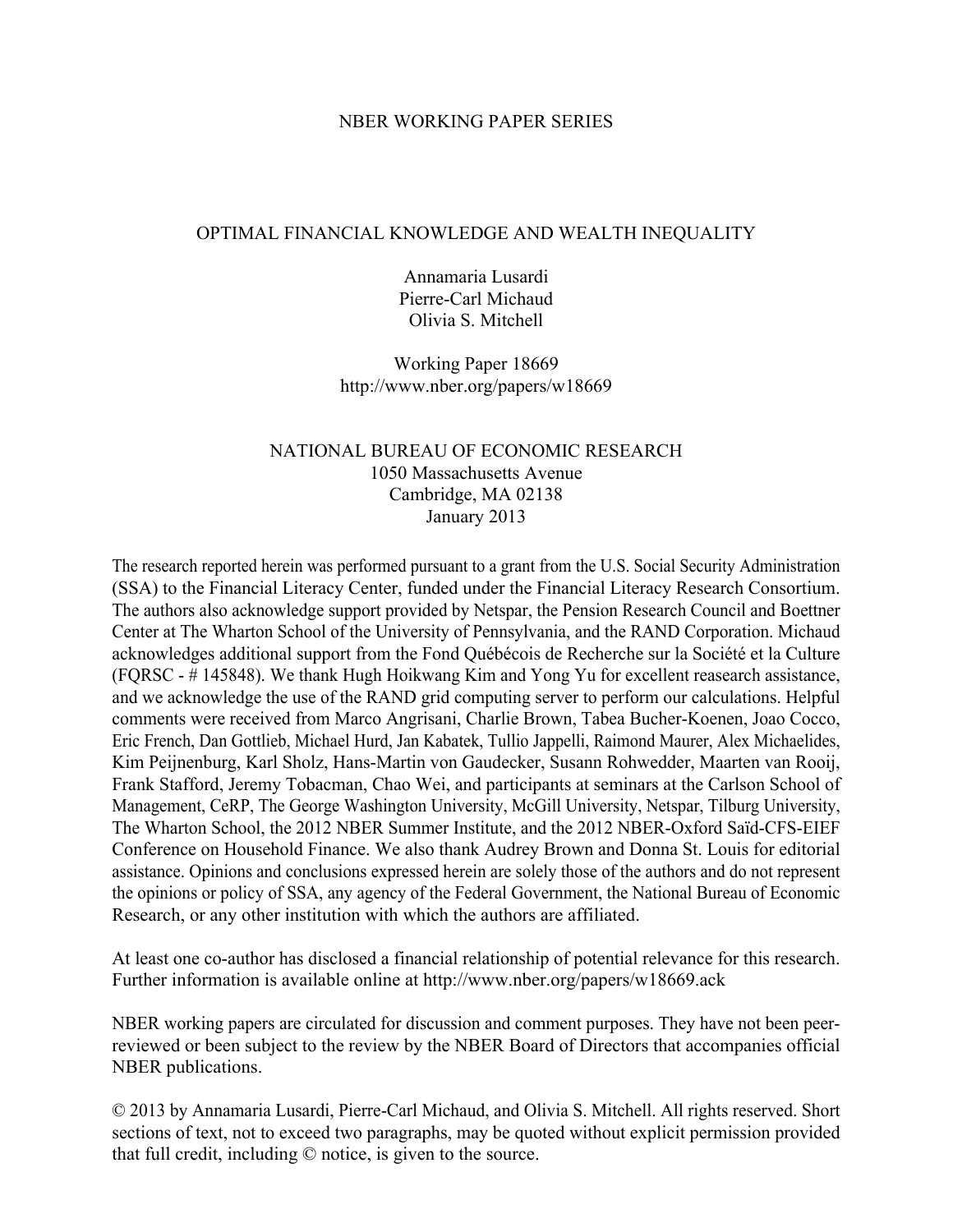Optimal Financial Knowledge and Wealth Inequality Annamaria Lusardi, Pierre-Carl Michaud, and Olivia S. Mitchell NBER Working Paper No. 18669 January 2013 JEL No. D01,D1,D31,D83,D91,E21,G11

### **ABSTRACT**

While financial knowledge is strongly positively related to household wealth, there is also considerable cross-sectional variation in both financial knowledge and net asset levels. To explore these patterns, we develop a calibrated stochastic life cycle model featuring endogenous financial knowledge accumulation. The model generates substantial wealth inequality, over and above that of standard life cycle models; this is because higher earners typically have more hump-shaped labor income profiles and lower retirement benefits which, when interacted with precautionary saving motives, boost their need for private wealth accumulation and thus financial knowledge. Our simulations show that endogenous financial knowledge accumulation has the potential to account for a large proportion of wealth inequality. The fraction of the population which is rationally financially "ignorant" depends on the generosity of the retirement system and the level of means-tested benefits. Educational efforts to enhance financial savvy early in the life cycle so as to produce one percentage point excess return per year would be valued highly by people in all educational groups.

Annamaria Lusardi The George Washington University School of Business 2201 G Street, NW Duques Hall, Suite 450E Washington, DC 20052 and NBER alusardi@gwu.edu

Pierre-Carl Michaud Université du Québec à Montréal Département des sciences économiques Case postale 8888, Succ. Centre-Ville Montréal, (Québec) CANADA H3C 3P8 michaud.pierre\_carl@uqam.ca

Olivia S. Mitchell University of Pennsylvania Wharton School 3620 Locust Walk, St 3000 SH-DH Philadelphia, PA 19104-6302 and NBER mitchelo@wharton.upenn.edu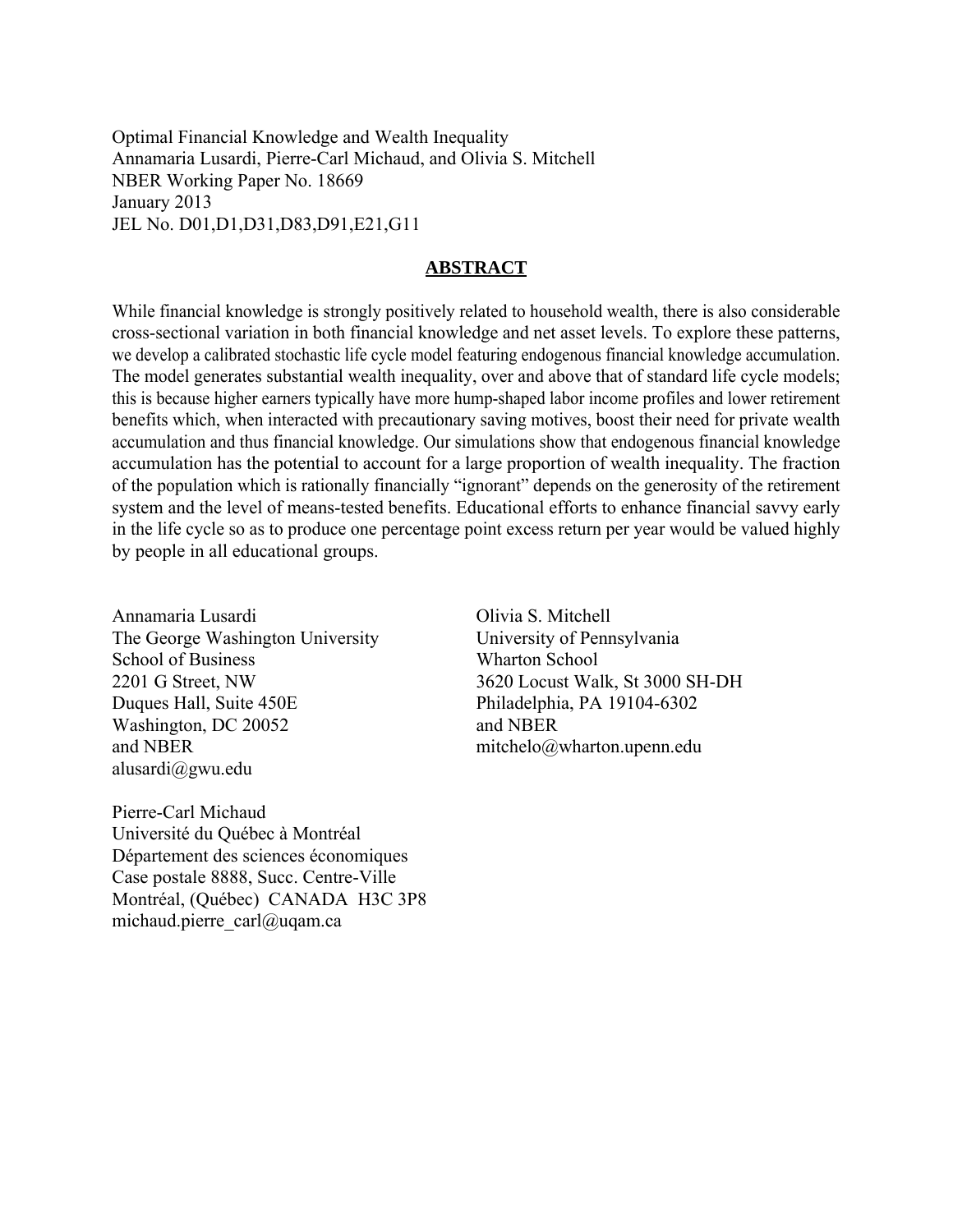# [1](#page-2-0) Introduction<sup>1</sup>

Americans are increasingly being asked to manage their own financial wellbeing, both during their working years and in retirement. This process has been hastened by the movement away from defined benefit (DB) pensions toward defined contribution (DC) plans: in 1980, about 40% of private-sector pension contributions went to DC plans, but two decades later, almost 90% of these contributions flowed to DC plans (which were mainly  $401(k)$  plans; cf., Poterba, Venti, and Wise 2007). At the same time, financial markets have become more complex, expanding the set of instruments that households can use to save and invest. The trend toward more individual responsibility means that people's financial decisions made early in life can have long-term consequences. For example, if young workers direct their pension contributions to equities instead of money market accounts, this will likely produce very different wealth levels by retirement age. Moreover, in this new financial environment, investments in financial knowledge can have important consequences for retirement wellbeing, by influencing people's ability to save and invest. When the decision to invest in financial literacy alters life cycle wealth profiles, individuals with similar initial circumstances will end up with very different wealth holdings at retirement. To the extent that this mechanism is at work, understanding it will help explain wealth inequality.<sup>[2](#page-2-1)</sup>

This paper proposes that financial knowledge itself should be modeled as an endogenous choice variable akin to human capital investment. The mechanism we posit is that financial knowledge can enable individuals to better allocate resources over their lifetimes in a world of imperfect insurance and uncertainty. Our approach uses an explicit multiperiod theoretical model which allows us to explore two important questions: (1) What forces shape financial knowledge accumulation over the life cycle?, and (2) How much wealth inequality can be attributable to resulting differences in financial knowledge? We also evaluate which types of consumers would benefit most from investment in financial knowledge and the use of

<span id="page-2-0"></span><sup>&</sup>lt;sup>1</sup>An earlier version of this paper was circulated under the title "Optimal Financial Literacy and Saving for Retirement" (Lusardi, Michaud, and Mitchell, 2011).

<span id="page-2-1"></span><sup>2</sup>Wealth levels do vary considerably across both workers and retirees; see Moore and Mitchell (2000) and Venti and Wise (2001).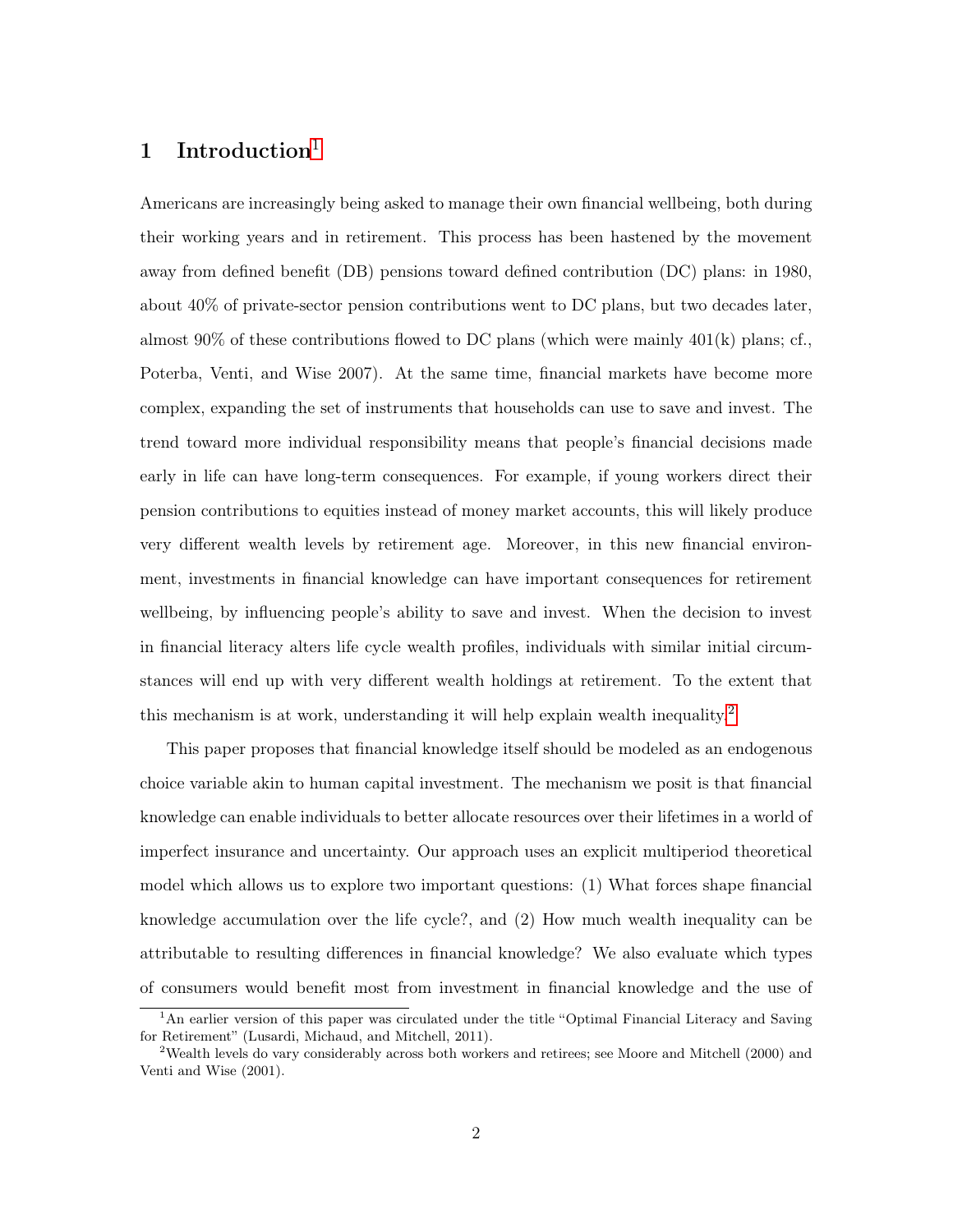sophisticated investment products. These issues have not been explored prevously in a rich theoretical context with uncertainty, and our answers shed light on the important issue of wealth disparities over the life cycle.

We build and calibrate a stochastic life cycle model featuring uncertainty in income, capital market returns, and medical expenditures; we also incorporate an endogenous knowledge accumulation process and a sophisticated saving technology. In the model, financial knowledge permits consumers to use more sophisticated financial products which can help them raise the return earned on financial assets. Individuals who wish to transfer resources over time by saving will benefit most from financial knowledge. Moreover, because of how the U.S. social insurance system works, better-educated individuals have the most to gain from investing in financial knowledge. As a result, making financial knowledge accumulation endogeneous allows for an amplification of differences in accumulated retirement wealth over the life cycle.

Our contributions to the literature are several. First, we explain why many consumers lack knowledge about key aspects of financial markets. Several papers have reported that a large proportion of the population is not financially literate and cannot grasp the concepts of inflation and risk diversification (Lusardi and Mitchell 2007, 2011a; Lusardi, Mitchell, and Curto 2010). Second, we show that some level of financial ignorance may, in fact, be optimal. That is, we explain why consumers may rationally fail to invest in knowledge, since it is expensive to acquire financial knowledge and not everyone will benefit from greater financial sophistication. Third, our model can account for a large share of wealth inequality without appealing to exogenous preference differences or heterogeneity in fixed costs of investing (cf., Cagetti 2003; Vissing-Jorgensen 2003). In support of this approach, Venti and Wise (2001) show that permanent income differences and chance alone can explain only 30-40% of observed differences in retirement wealth, implying that other factors should be taken into account. Fourth, our model generates wealth inequality above and beyond what traditional models of saving normally deliver. Thus it helps account for some of the large differences in wealth reported in the literature, by recognizing that individuals do not start their economic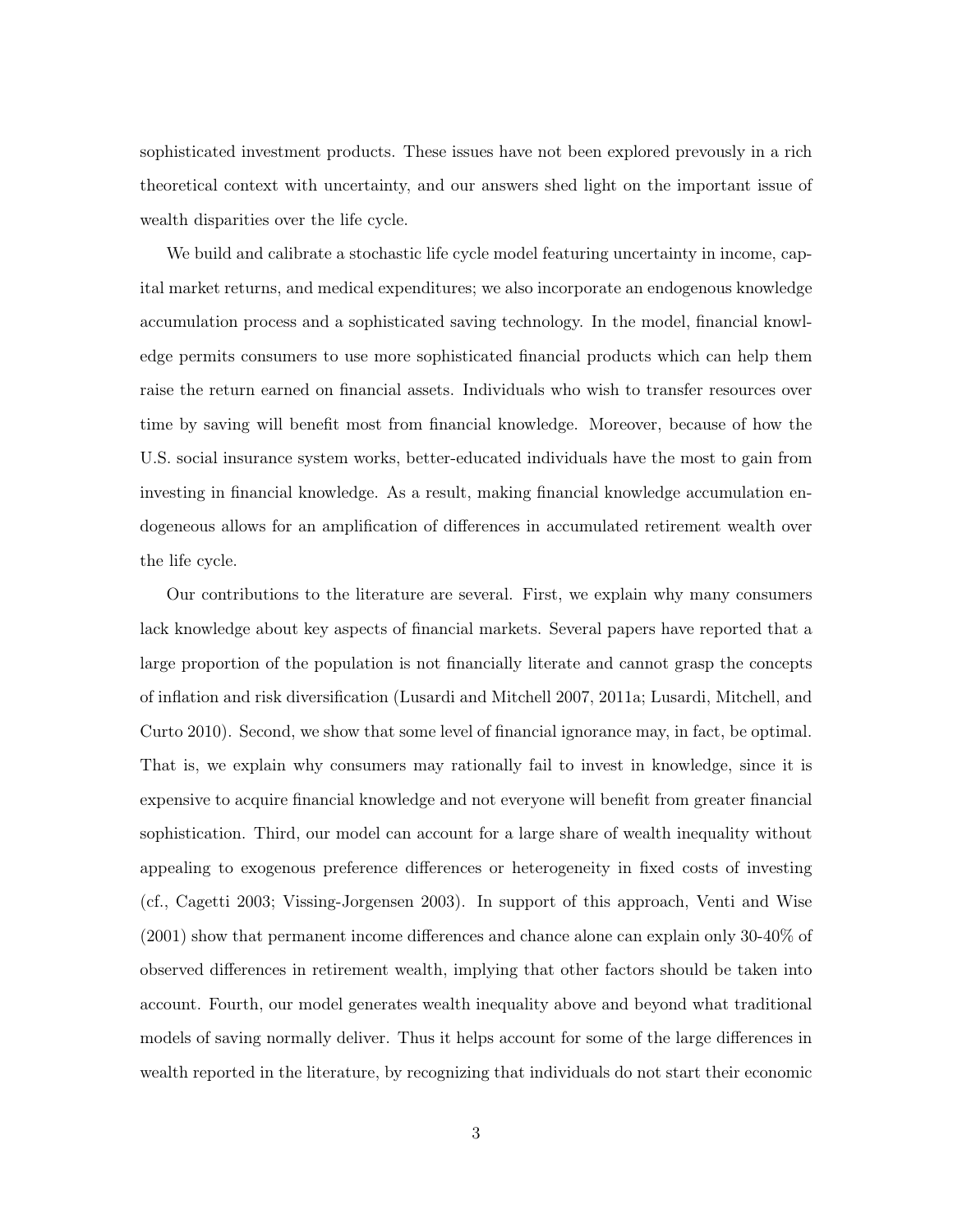lives with full financial knowledge and knowledge can be acquired endogenously over the life cycle.

Finally, we show that financial knowledge can be an important public policy lever. For example, reducing the cost of financial knowledge by providing financial education in high school could have potentially large effects on wealth accumulation and welfare. For instance, we report that a 25-year-old college graduate would be willing to pay more than half of his initial wealth to boost financial knowledge, if it offered an expected permanent increase of 1% in his annual rate of return. Our estimates also suggest that a large portion of wealth inequality, over half, can be attributed to financial knowledge that helps people access a sophisticated technology generating higher returns. Policies such as personal accounts under Social Security and increased reliance on individually managed retirement accounts, for example, would be anticipated to lead to higher financial knowledge.

In the remainder of the paper we first briefly summarize prior studies; then we offer evidence on the life cycle path of assets, consumers' use of financial products, and financial knowledge accumulation by education group. Next we present our model, outline the model calibration, and report simulation results. The paper then offers conclusions and implications.

# 2 Prior Literature

Our research builds on several related literatures including research on household life cycle saving patterns.<sup>[3](#page-4-0)</sup> We depart from conventional intertemporal models in that we allow for the endogenous choice of a saving technology with returns and costs that depend on a consumer's level of financial knowledge. In this way, we extend the portfolio choice model (e.g. Cocco, Gomes, and Maenhout 2005) in which returns are assumed to be exogenous and consumers decide only how much they will invest in risky assets. Our work is also informed by prior studies that examined patterns of financial knowledge in the general population. For

<span id="page-4-0"></span><sup>3</sup>See, for instance, Cagetti (2003); DeNardi, French, and Jones (2011); Gourinchas and Parker (2002); Hubbard, Skinner, and Zeldes (hereafter HSK; 1995); and Scholz, Seshadri, and Khitatrakun (hereafter SSK; 2006).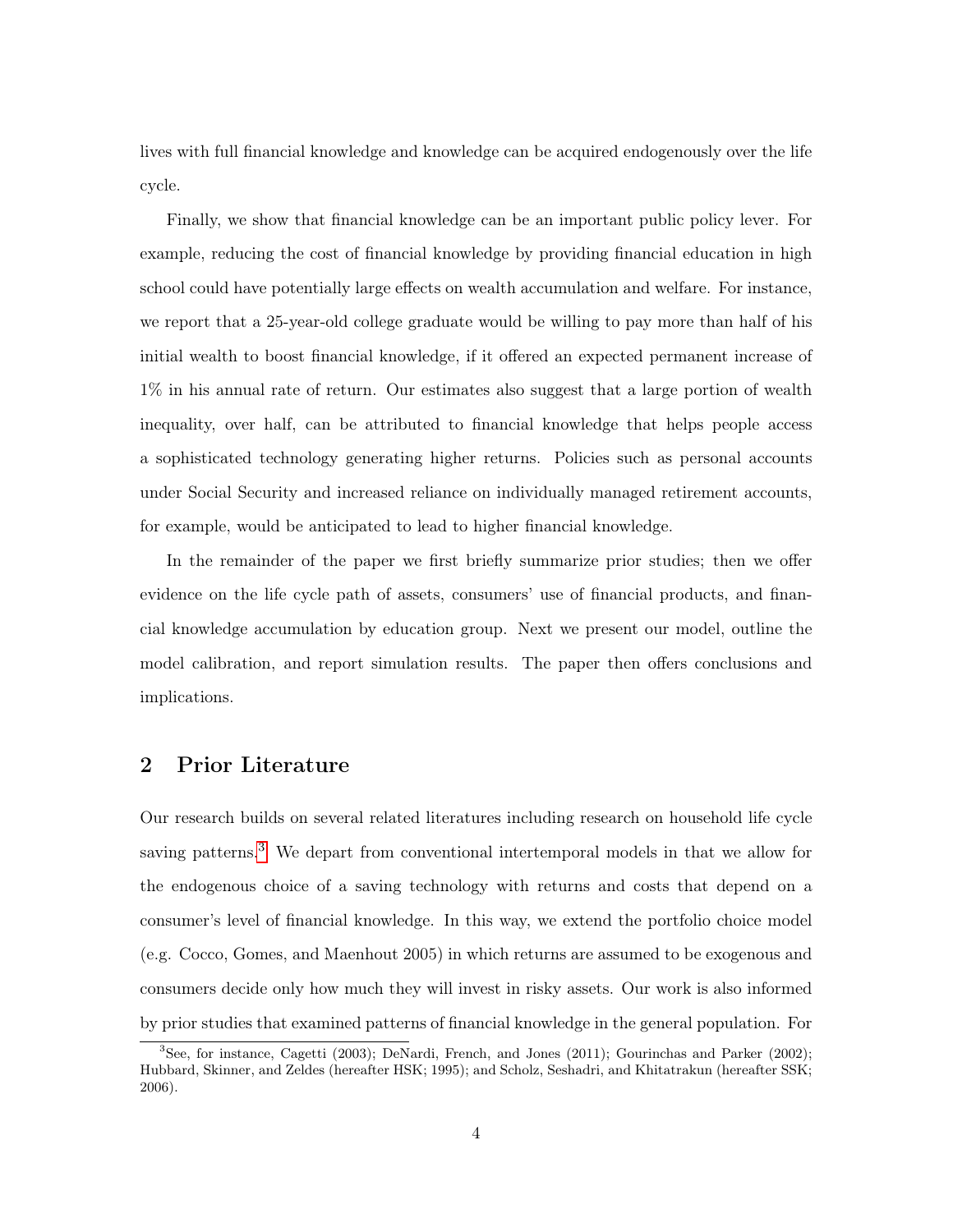instance, Bernheim (1995, 1998) was among the first to document that many U.S. consumers display low levels of financial literacy. Hilgert, Hogarth, and Beverly (2003) showed that most Americans do not understand basic financial concepts including key aspects of bonds, stocks, and mutual funds. The National Council for Economic Education's report (NCEE, 2005) detailed widespread knowledge gaps regarding fundamental economic concepts among high school students, as did Mandell (2008). Lusardi and Mitchell's (2008, 2011a) Health and Retirement Study (HRS) modules on planning and financial literacy confirm that many older individuals (age 50+) cannot do simple interest-rate computations such as calculating how money grows at an interest rate of 2% per year, nor do they have a grasp of inflation and risk diversification concepts. These findings have also been confirmed for younger adults (Lusardi, Mitchell, and Curto 2010; Lusardi and Mitchell 2011a).[4](#page-5-0)

We are not the first to suggest that financial knowledge is an endogenously determined choice variable. For example, Delavande, Rohwedder, and Willis (2008) posited that investment in financial knowledge is akin to human capital investment, but their static model cannot trace life cycle wealth patterns. Jappelli and Padula (2011) discussed investments in financial knowledge, but they used a life cycle model with certainty and no borrowing constraint and did not evaluate whether differences in knowledge levels produce wealth inequality. Both papers built on the seminal work of Ben-Porath (1967) and Becker (1975) who modeled the economic decision to invest in human capital by linking education to wages. By contrast, we dynamically model investments in financial knowledge in a rich intertemporal setting with decisionmaking under many sources of uncertainty, an approach that allows us to evaluate the quantitative importance of financial knowledge and to perform several important policy experiments. Our work also helps explain recent empirical findings regarding financial knowledge and economically consequential outcomes. For example, our model is consistent with evidence of a positive empirical link between financial knowledge and wealth

<span id="page-5-0"></span><sup>4</sup>Low levels of financial skills are not only a problem in the United States. As illustrated by the Organization for Economic Co-operation and Development (OECD 2005) and the Survey of Health, Aging and Retirement in Europe (SHARE), respondents around the world also score poorly on several numeracy and financial literacy scales (Christelis, Jappelli, and Padula 2010). Lusardi and Mitchell (2011b) review a range of other studies documenting low financial literacy levels around the world.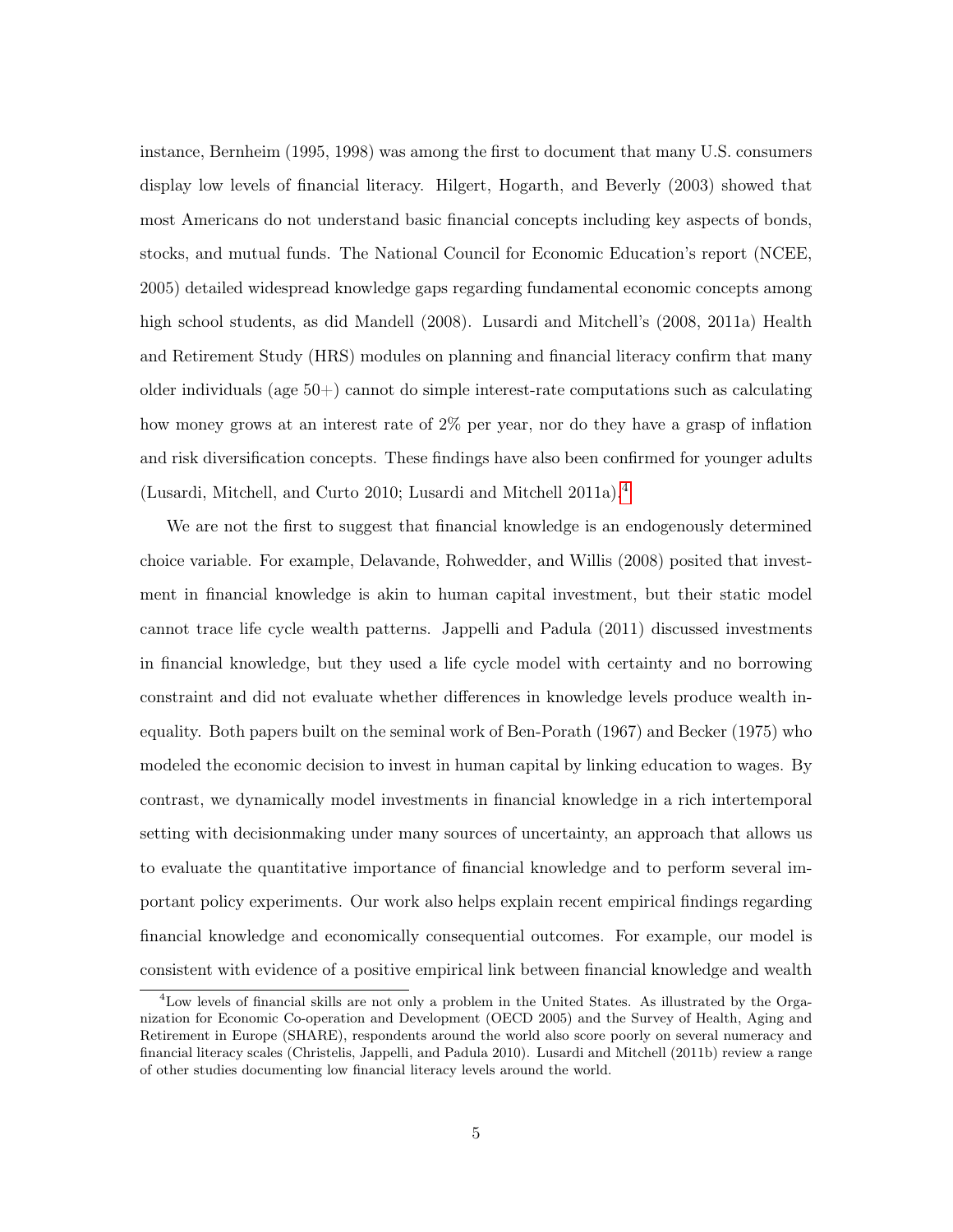holdings.<sup>[5](#page-6-0)</sup> Additionally, our model explains why highly knowledgeable consumers may be more likely to participate in the stock market  $6$  which in our model is represented by the use of a sophisticated investment technology.

Finally, our analysis speaks to the difficulty that standard life cycle models have when attempting to account for observed wealth inequality using heterogeneity in education and permanent income. In view of the conventional model's shortcomings, some researchers have invoked different factors including impatience in the form of hyperbolic discounting (Angeletos, Laibson, Repetto, Tobacman, and Weinberg 2001) or means-tested programs (HSZ, 1995). Still others assume that consumers use rules of thumb when making saving decisions (Campbell and Mankiw 1989). By contrast, our approach draws on the fact that risk-adjusted expected returns from financial products can differ across income groups. For example, Yitzhaki (1987) established that higher earners enjoyed higher returns on stock market transitions. In field experiments, Choi, Laibson, and Madrian (2010) and Hastings, Mitchell, and Chyn (2011) showed that more financially knowledgable individuals paid lower fees for mutual funds. Since such fees can substantially reduce net returns on such investments, this implies that financial knowledge boosts investors' net returns. Moreover, financial knowledge may also have an effect on diversification, which can produce higher risk-adjusted returns. For example, Calvet, Campbell, and Sodini (2009) showed that better-educated Swedish households held more stock than others. Using Dutch data, van Gaudecker (2011) looked at the relationship between investment diversification (return loss), financial knowledge, and financial advice, and he reported that the least financially informed were unlikely to do well on diversification.[7](#page-6-2) Such differences in returns can produce a considerable amount of wealth inequality: for example, a dollar invested at a 6% versus a 2% return over 50 years grows to be nearly seven times as large. To simply assume that

<span id="page-6-0"></span><sup>&</sup>lt;sup>5</sup>See for instance Behrman, Mitchell, Soo, and Bravo (2012), Lusardi and Mitchell (2011a and b), and van Rooij, Lusardi, and Alessie (2012).

<span id="page-6-2"></span><span id="page-6-1"></span> ${}^{6}$ See Christelis, Jappelli, and Padula (2010) and van Rooij, Lusardi, and Alessie (2011) among others.

<sup>7</sup>One could argue that financial knowledge would not be needed if individuals could rely on financial advisers. Our model, explained in detail below, therefore incorporates the cost of obtaining financial advice. Yet it is worth noting that there are impediments to obtaining good financial advice if consumers lack financial knowledge (Collins 2012; U.S. GAO 2011). For this reason, financial literacy is plausibly a complement to, rather than a substitute for, financial advice.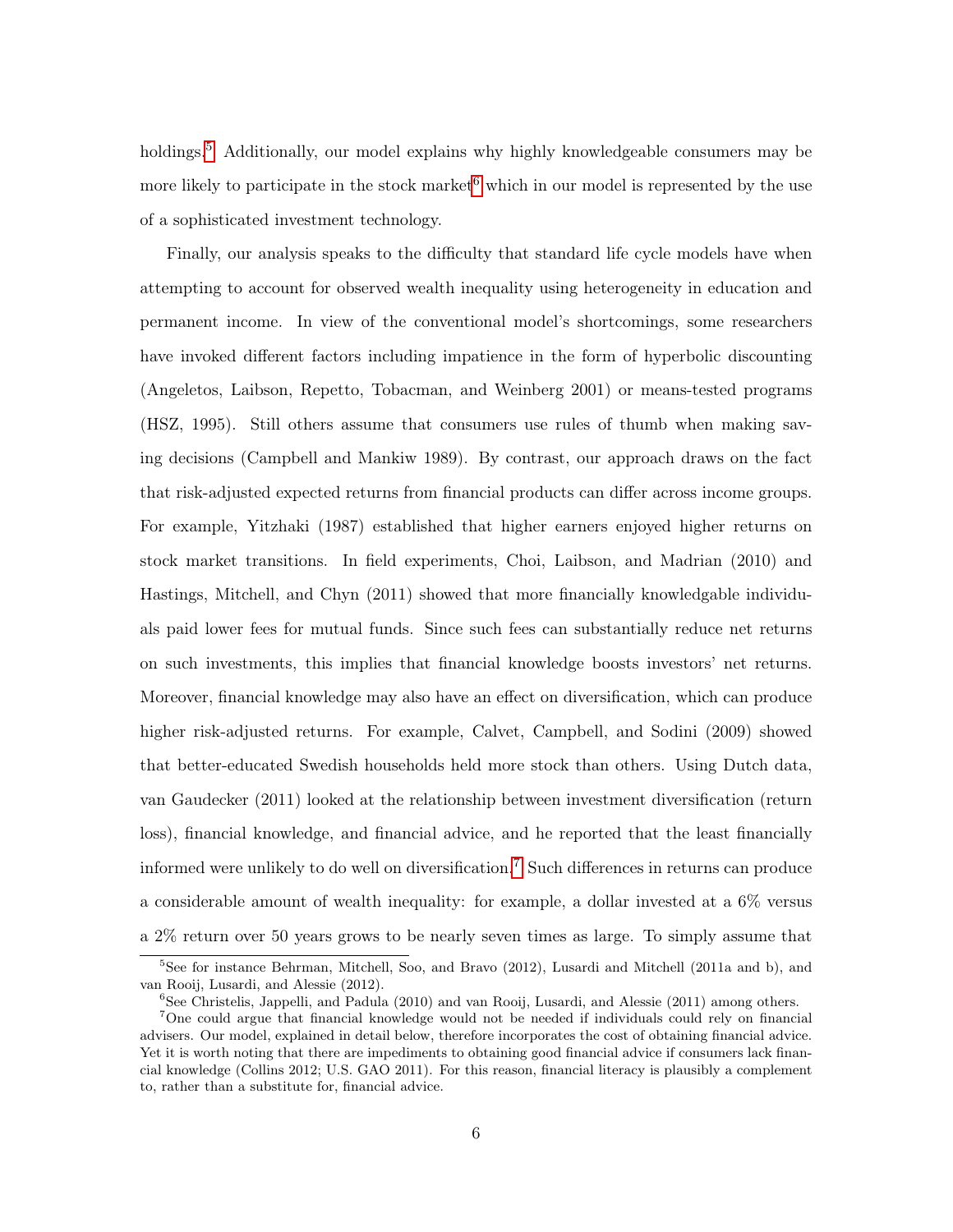there is substantial heterogeneity in returns does not help much in explaining wealth heterogeneity, since that merely replaces one source of unexplained heterogeneity with another. Instead, our approach generates such heterogeneity arising from endogenous accumulation of financial knowledge.

# 3 Life Cycle Wealth and Financial Knowledge

### 3.1 The Evolution of Income and Assets by Education

The basic life cycle economic model posits that individuals will save in order to transfer resources to life stages where the marginal utility of consumption is highest. Given concavity of the utility function, consumers seek to transfer resources from periods of their lives when they earn substantial incomes to periods when they earn less. We illustrate typical household income profiles over the life cycle in Figure 1, which plots median net household income by education group constructed from the Panel Study of Income Dynamics (PSID).<sup>[8](#page-7-0)</sup> Educational attainment refers to three sets of household heads: those who had not completed their high school education, high school graduates, and those with at least some college. We focus on white males throughout this paper to keep our sample as homogeneous as possible. We also drop individuals with business assets and censor all variables at the [9](#page-7-1)9th percentile.<sup>9</sup>

[Figure 1 here]

As is evident, life cycle household income for this cohort is hump-shaped. It also rises at a faster rate for the college-educated than for the less-educated, and from around age 50 onward, incomes slowly decrease for all groups. Post-retirement, income falls due to the fact that Social Security and pension benefit amounts are generally less than labor earnings. In the U.S., old-age benefit replacement rates are higher for the least-educated due to the progressivity of public safety net programs, so better-educated consumers see their incomes

<span id="page-7-0"></span><sup>&</sup>lt;sup>8</sup>These calculations use the PSID CNEF files from 1980 to 1997 (in \$2004). To generate the figure, we first run median regressions with age and cohort effects, and then we predict incomes for the 1935-1945 cohort. Age dummies are smoothed with a lowess filter.

<span id="page-7-1"></span><sup>&</sup>lt;sup>9</sup>Including those with business assets skews the interpretation of saving motives compared to the general population, because of the large amount of wealth held in these ventures as well as the volatility of this income (see Hurst, Kennickell, Lusardi, and Torralba 2010).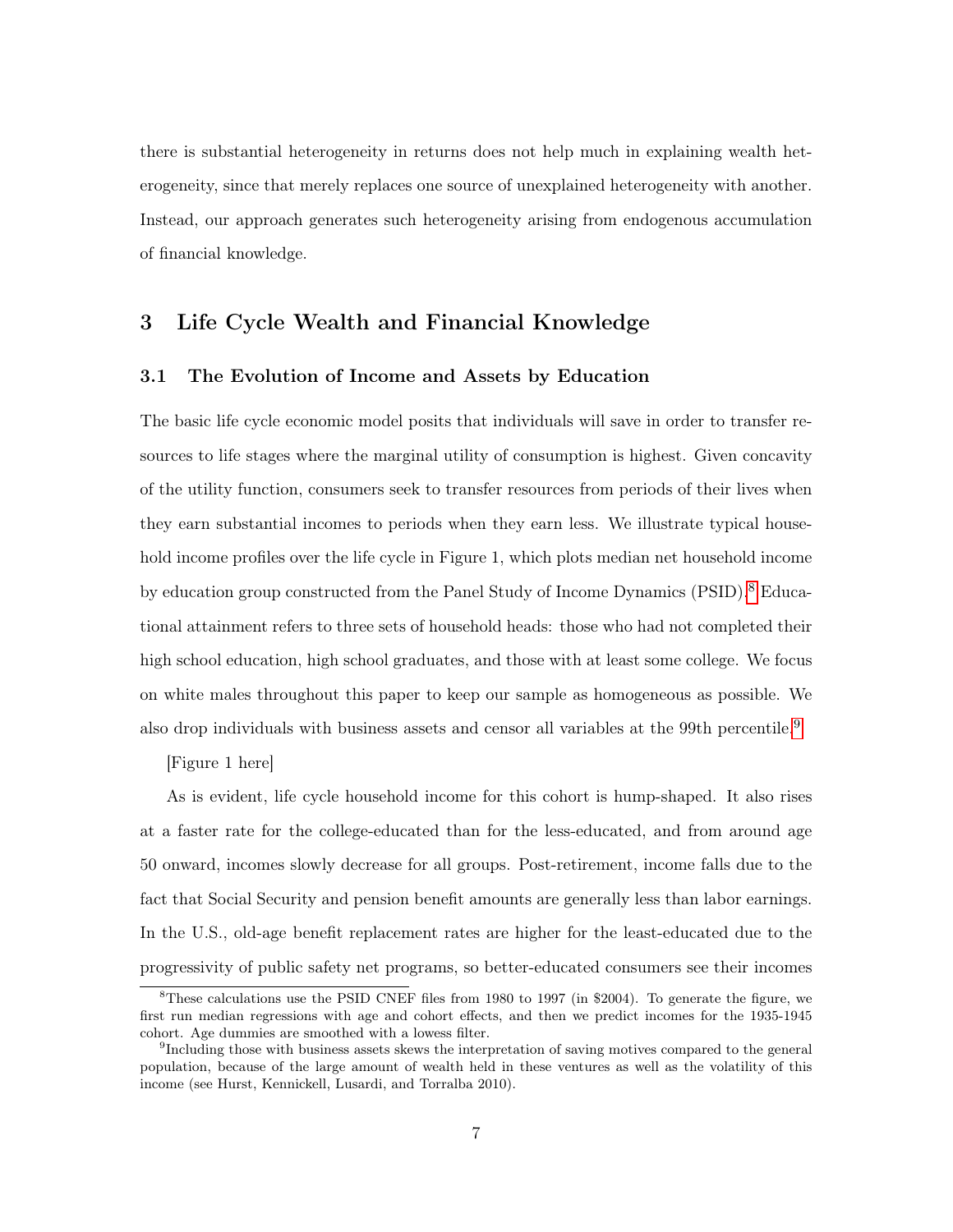fall relatively more after retirement. Additionally, net household income declines somewhat for all groups in retirement, probably because of changes in household composition (e.g. loss of a spouse).

Figure 2 traces life cycle paths of median net wealth (defined as the sum of bank accounts, stocks, IRAs, mutual funds, bonds, and net real estate, minus debt) for these same individuals.[10](#page-8-0) For the typical household, wealth grows steadily up to the mid-60s and then flattens or declines. Again, there are striking differences by educational attainment, with the median college-educated household having more than \$375,000 in wealth at age 65 (in \$2004). By contrast, high school dropouts at the same age had accumulated less than \$125,000, with most of that in the form of housing wealth.

[Figure 2 here]

In the simplest version of a life cycle economic model, individuals will optimally consume only a portion of their lifetime incomes each period, borrowing in some periods and saving in others. A key prediction of this framework is that the life cycle path of assets normalized by lifetime income should be the same across groups. Therefore, as noted by HSZ (1995), higher earners would be predicted to have wealth-to-income profiles that simply scale-up lower earners' paths. Yet our data indicate non-proportional wealth-to-income profiles, implying that the simple model cannot explain observed wealth heterogeneity. This confirms evidence from Dynan, Skinner, and Zeldes (2004) who report large differences in saving rates across education groups, using different datasets (both CEX and PSID).

More sophisticated models allow for a precautionary saving motive, which comes into play when income is uncertain and borrowing is difficult. In this circumstance, some individuals will want to save more anticipating that they will have a very high marginal utility of consumption when future income is low. Given a concave utility function exhibiting prudence, such a consumer will save more in anticipation of this possibility.<sup>[11](#page-8-1)</sup> While precautionary saving can explain some of the heterogeneity observed in the data, it still falls short of explaining wealth differences among those facing similar uncertain income profiles.

8

<span id="page-8-1"></span><span id="page-8-0"></span><sup>&</sup>lt;sup>10</sup>In what follows, we refer interchangeably to net wealth, net assets, net worth, and household wealth.  $^{11}$  See Deaton (1992).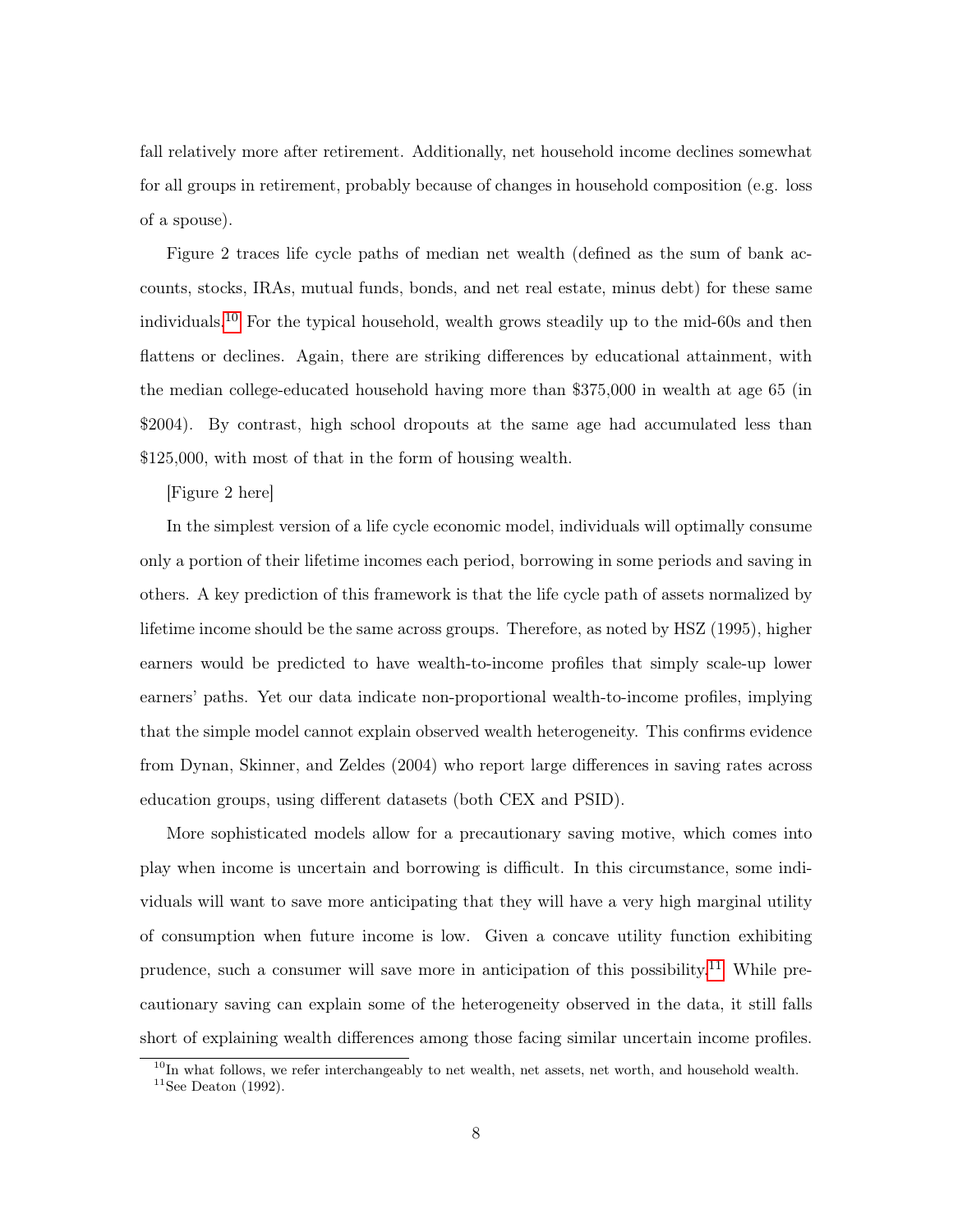Yet another explanation for why the less-educated fail to save was offered by HSZ (1995), who noted that the U.S. social insurance system protects families with limited resources against bad states of the world. That is, means-tested and redistributive transfer programs such as Social Security, Medicaid, and Supplemental Security Income provide an explicit consumption floor in the event that households fall into poverty. In turn, the existence of this consumption floor dampens consumers' precautionary saving motives, particularly when people are rather likely to become eligible for such benefits. Though this does help explain why the less-educated save little, it cannot explain wealth inequality in the upper half of the income distribution, where the consumption floor is less likely to be reached.

Other authors resort to differences in preferences to explain observed wealth inequality patterns. For example, Cagetti (2003) posits that consumers have different high rates of time preference and low rates of risk aversion, and he suggests that this combination could lead to small precautionary saving for the less-educated and younger consumers. Differences in household composition over the life cycle can also affect consumption by directly changing discount factors or the marginal utility of consumption: inasmuch as household size is negatively correlated with education, this could also account for some portion of wealth inequality (Attanasio, Banks, Meghir, and Weber 1999; SSK 2006). Another potential channel generating wealth inequality might be differences in anticipated mortality patterns. It is well-known that the more educated live longer (De Nardi, French, and Jones 2011), which might also account for a portion of the observed divergence in wealth accumulation (and decumulation) across groups. Our analysis below incorporates many of these differences, to assess how their impacts compare to those of endogenous financial knowledge as a separate channel explaining wealth inequality.

### 3.2 Differentials in Sophisticated Financial Products by Education

In view of the income paths illustrated above, it should be apparent that college-educated consumers would optimally do relatively more saving (and borrowing), compared to the lesseducated. In turn, this could make the better-educated group more interested than their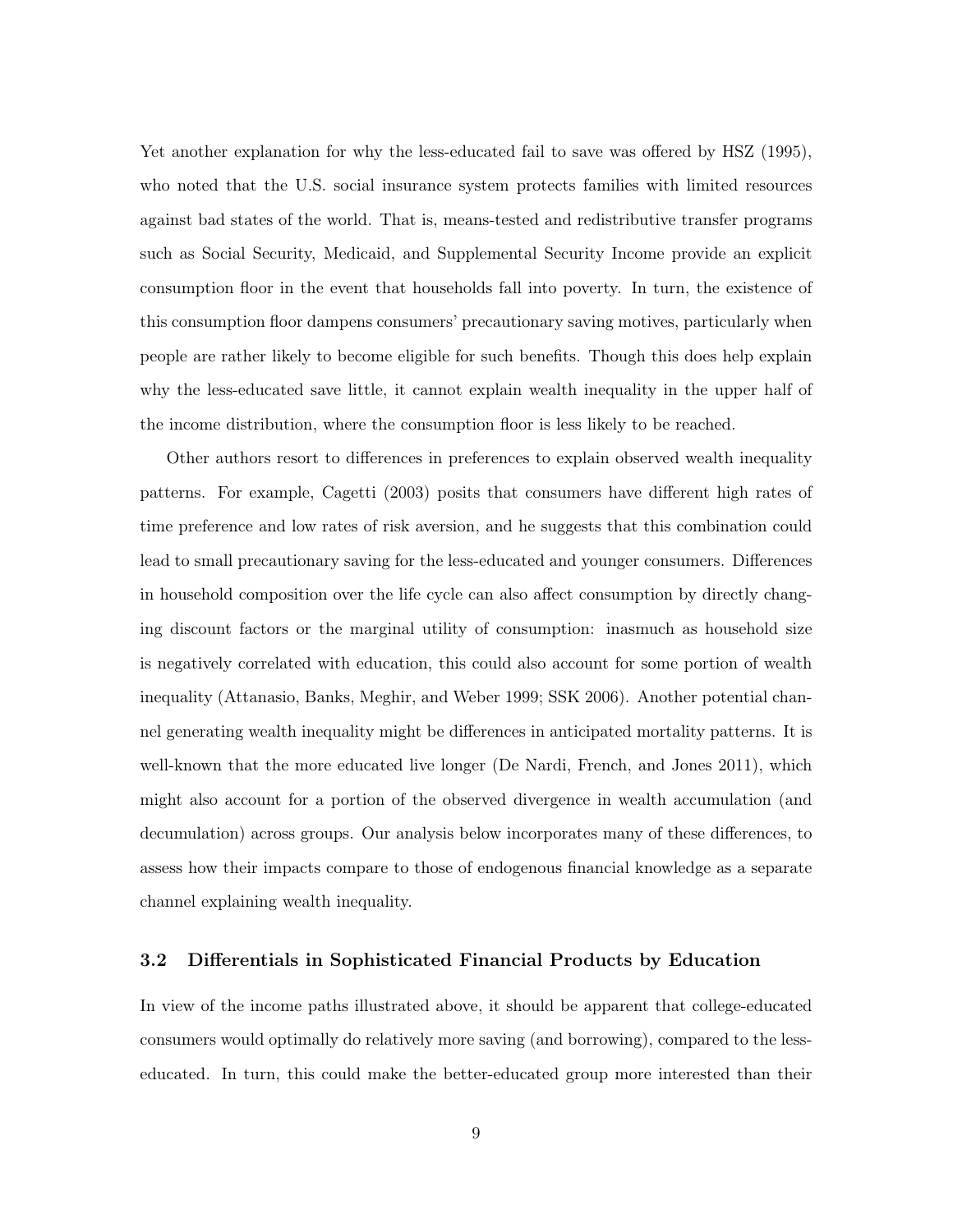less-educated peers in a technology that enhanced returns on resources transferred across periods. Table 1 shows the fraction of PSID respondents holding stocks, mutual funds, bonds, and/or individual retirement accounts (IRAs), arrayed by age and education. We denote these products as relatively "sophisticated," compared to having only a bank account (or no saving at all).

### [Table 1 here]

From these data, it is evident that college-educated households are much more likely to use a sophisticated technology for saving, compared to high school dropouts.[12](#page-10-0) In particular, more than three-quarters of the older college-educated respondents (age 55-65) use sophisticated products, compared to fewer than one-third of the high school dropouts of the same age. And even small differences in returns over the working life can generate substantial differences in wealth levels at retirement, holding saving rates constant.

The ability of the highly educated and better paid to enjoy higher risk-adjusted returns may result from greater knowledge about financial products. Some authors surmise that limited numeracy and lack of financial sophistication can explain people's generally low levels of investment and low participation in the stock market (van Rooij, Lusardi, and Alessie 2011). Since equity investments provide higher expected returns, one would therefore anticipate that highly educated households would likely earn higher returns on their saving. But such differences in financial holdings are insufficient to generate observed wealth inequality patterns. For example, Venti and Wise (2001) report that including controls for stock ownership contributes little to explaining the dispersion of wealth across households: that is, adding "investment choices" as controls (in addition to lifetime earnings) reduces the unconditional standard deviation of wealth at retirement by only 8%, at the margin. Accordingly, if the differential take-up of sophisticated products is to account for more of wealth inequality, modelers must allow for the possibility that returns are persistently heterogeneous across households in a predictable way. In what follows, we endogenize the motivation to take up sophisticated financial products as a way to motivate the emergence and persistence

<span id="page-10-0"></span><sup>12</sup>See also Curcuru, Heaton, Lucas, and Moore (2005) and Campbell (2006).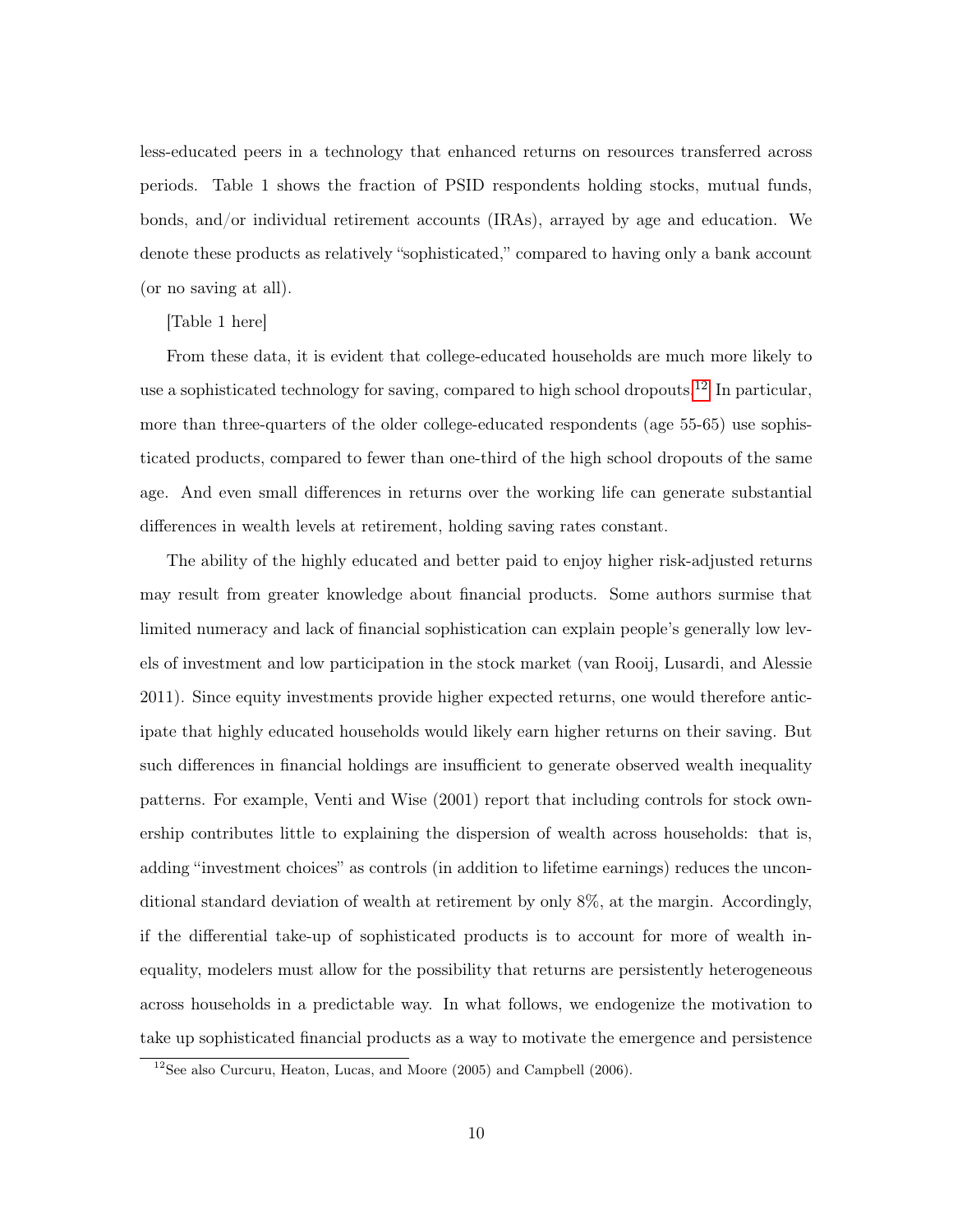of wealth differences over the life cycle.

### 3.3 Financial Knowledge and Wealth Accumulation

To understand how financial knowledge can alter the invariance of wealth to income in a standard life cycle model, we first build an illustrative two-period example, and below we extend this to a richer framework. Accordingly, assume that the individual receives labor income y only in the first period. Denoting wealth in period 2 as  $w$ , we seek to understand wealth accumulation in period 2 as a function of lifetime income. The consumer can choose how much to consume,  $c$ , in the first period, and how much to invest in raising  $R$ , the return factor on saving, s. Thus,  $w = Rs$  and  $c = y - \pi R - w/R$  where  $\pi$  is the monetary cost of raising R. Assuming the consumer has a discount factor  $\beta$ , he maximizes:

$$
\max_{w,R} u(y - \pi R - w/R) + \beta u(w)
$$

From the first order conditions to this problem and assuming power utility,  $u(c) = \frac{c^{1-\sigma}}{1-\sigma}$  $\frac{c^{1-\sigma}}{1-\sigma},$ we obtain the following condition for optimal wealth:

$$
w^{1-\frac{1}{2\sigma}}(y-2\sqrt{\pi w}) = \left(\frac{\sqrt{\pi}}{\beta}\right)^{1/\sigma}
$$

While the right-hand side of the equation is constant with wealth, the left-hand side is not: the left-hand side is decreasing in w for reasonable values of  $\sigma$  and  $\pi$ . A rise in income increases the left-hand side for a given wealth level. If the wealth ratio is to increase to equal the right-hand side, wealth must rise by more than income. We use simulations to show that this is indeed always the case for reasonable parameter values. Figure 3 illustrates how wealth-to-income ratios vary with income levels, given  $\sigma = 1.6$ ,  $\beta = 0.96$ , and  $\pi = 2.5$ ; these are all reasonable parameter values (as discussed below).

[Figure 3 here]

The slope of this line is positive, and the intuition behind the result is clear. There is a complementarity between an agent's need to save and his willingness to invest in raising R.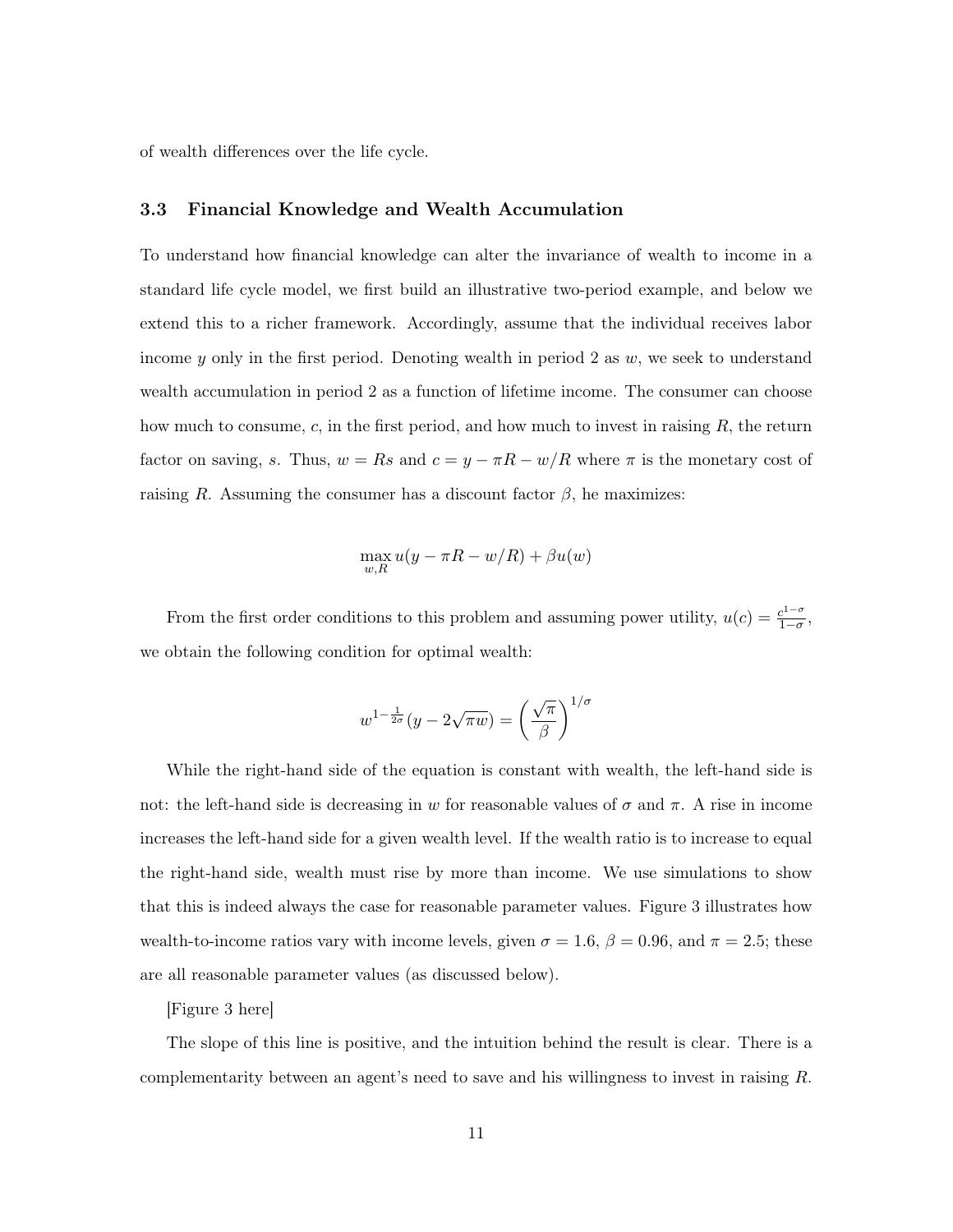For high values of  $y$ , the reward to investing in  $R$  rises because saving needs are relatively important. In this two-period model, where lifetime income and the income trajectory are the same, it is not higher income *per se* that raises the incentive to invest in financial knowledge but rather the need to smooth marginal utility across periods. The need is greater when there is a larger gap between first- and second-period consumption. Accordingly, heterogeneity in retiree benefit replacement rates can affect the incentives to invest in financial knowledge; in turn, this can lead to additional differences in wealth accumulation. The same can be said of differences in demographic factors that shift the marginal utility of consumption over the life cycle, as well as differences in expected mortality.

A richer setting with uncertainty and borrowing constraints offers additional motivations to save. If consumers are liquidity constrained, they may be unwilling to invest in financial knowledge. Faced with uncertainty, a consumer might also wish to save more and invest more in financial knowledge for precautionary reasons. Furthermore, the sensitivity of saving to the interest rate can be smaller than in the certainty case (Cagetti 2003), which may also affect incentives to invest in knowledge. Accordingly, we next turn to a richer model of saving to investigate the effects of financial knowledge on wealth inequality.

### 4 The Model

To allow cross-sectional variation in both financial knowledge and wealth levels, we extend the two-period example above in several directions. First, we introduce uncertainty regarding asset returns, household income, and out-of-pocket medical expenditures. The consumer is assumed to choose his consumption stream by maximizing expected discounted utility, where utility flows are discounted by  $\beta$ . Second, the individual also faces stochastic mortality risk, and decisions are made from time  $t = 0$  (age 25) to age T (or as long as the consumer is still alive;  $T = 100$ . Third, and adding to the heterogeneity created by the stochastic components, we also examine three different education groups (less than high school, high school, and college). Across these, we allow for heterogeneity in income,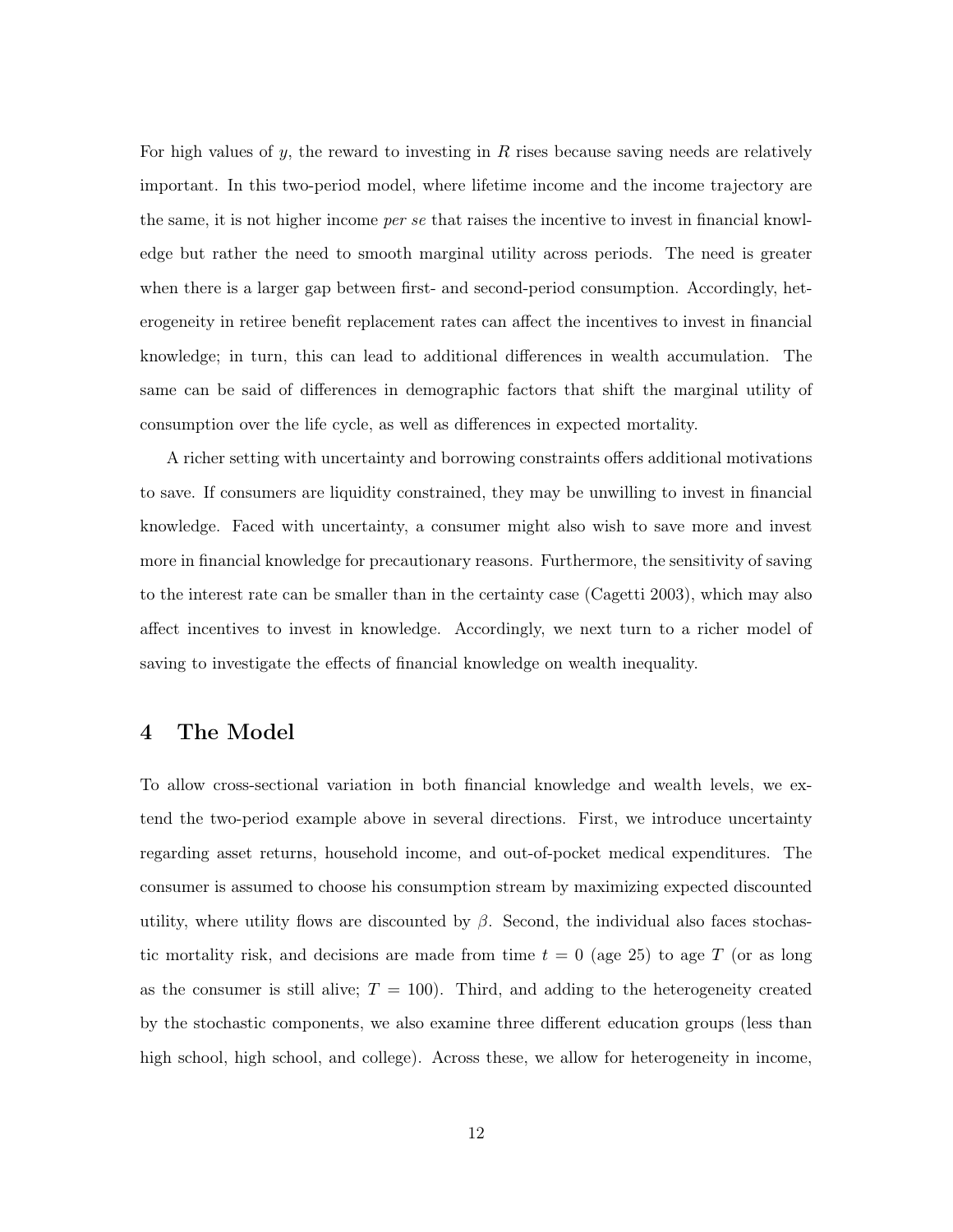mortality, demographics, out-of-pocket medical expenditure levels, and risk. Importantly, to highlight how investment in financial knowledge affects outcomes, we do not allow for differences in preferences, and we assume consumers start their life cycles with no financial knowledge.

The utility function is assumed to be strictly concave in consumption and defined as  $n_t u(c_t/n_t)$ , where  $n_t$  is an equivalence scale capturing (known) changes in demographics (SSK 2006). The marginal utility of consumption is  $u'(c_t/n_t)$  and thus rises with  $n_t$ . Since the path of  $n_t$  is hump-shaped over the life cycle, this contributes to generate a hump-shaped consumption profile with age (Attanasio, Banks, Meghir, and Weber 1999).

The consumer may elect to invest his resources in two different investment technologies. The first is a basic technology (for example, a checking account) which yields a certain (low) return  $\bar{r}$  ( $\bar{R} = 1 + \bar{r}$ ). The second is a more sophisticated technology which enables the consumer to receive a higher expected return, increasing in financial knowledge,  $f$ , but it comes at a price. Specifically, the consumer must pay a direct cost (fee) to use the technology,  $c_d$ , and he must also invest time and money in acquiring the knowledge.

Obtaining knowledge, in the form of investment,  $i_t$ , has a cost of  $\pi_i(i_t)$ ; we assume that this cost function is convex, reflecting decreasing returns in the production of knowledge.<sup>[13](#page-13-0)</sup> Relatively little is known about how this cost might vary across individuals; for instance, it could either rise or fall depending on the level of education. Clearly the opportunity cost of time is higher for higher earners, but education might be a complement in the production of knowledge, making it easier for the better-educated to learn. We remain agnostic about whether the average cost of investing in additional knowledge is higher or lower for more educated households; rather, we assume initially that all households face the same cost function, and subsequently we explore alternative formulations in sensitivity analyses.<sup>[14](#page-13-1)</sup>

<span id="page-13-0"></span>The rate of return of the sophisticated technology is stochastic, and the expectation of

<sup>&</sup>lt;sup>13</sup>A convex cost has the advantage of avoiding bang-bang solutions where consumers invest massively in one period; hence it encourages the smoothing of investment over time (cf., Delavande, Rohwedder, and Willis 2008).

<span id="page-13-1"></span><sup>&</sup>lt;sup>14</sup>Alternatively one might allow for a direct disutility of investing in financial knowledge and try to estimate it from the data. Here, because we are concerned mainly with the model's properties rather than its precise fit to the data, we abstract from the direct disutility channel.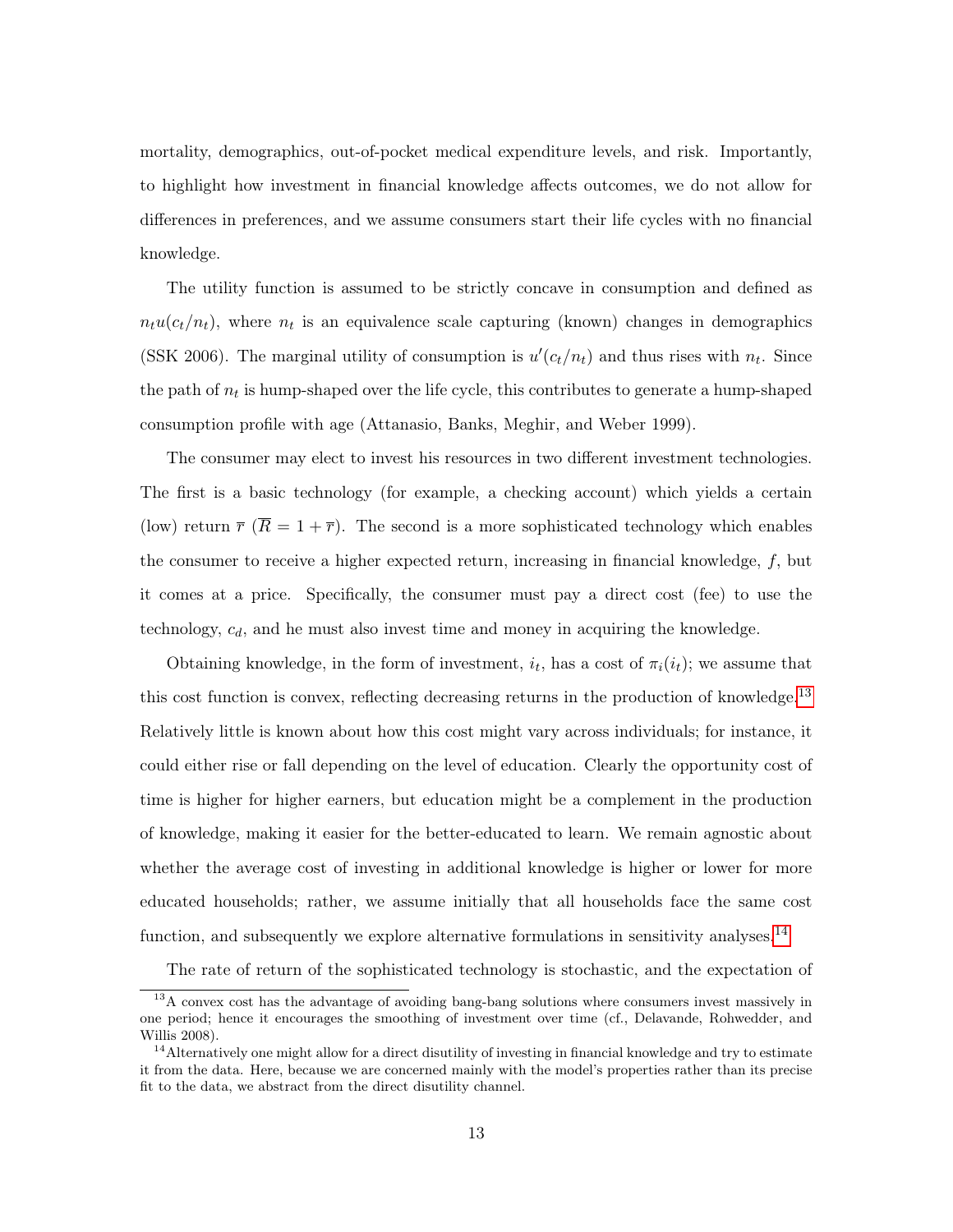the return depends on the agent's level of financial knowledge at the end of t,  $\tilde{R}(f_{t+1})$ . Thus the stochastic return function is given by

$$
\widetilde{R}(f_{t+1}) = \overline{R} + r(f_{t+1}) + \sigma_{\varepsilon} \varepsilon_{t+1}
$$

where  $\varepsilon_{t+1}$  is a N(0,1) iid shock and  $\sigma_{\varepsilon}$  is the standard deviation of returns on the sophisticated technology. The function  $r(f_{t+1})$  is increasing in  $f_{t+1}$  and it can be interpreted as an excess return function. Since the variance is assumed fixed, this also implies that agents with higher financial literacy obtain a higher Sharpe ratio (higher risk-adjusted returns) on their investments. We denote by  $\kappa_t = 1$  an indicator that the consumer invests in the sophisticated technology in period t, and  $\kappa_t = 0$  if not.<sup>[15](#page-14-0)</sup>

Financial knowledge evolves according to:

$$
f_{t+1} = \delta f_t + i_t
$$

where  $\delta$  is a depreciation factor and  $i_t$  is gross investment. Depreciation exists both because consumer financial knowledge may decay, and also because some knowledge may become obsolete as new financial products are developed.

The consumer receives a government transfer  $tr_t$  which guarantees a minimum consumption floor of  $c_{min}$  (as in HSZ 1995). This consumption floor may lower the expected variance of future consumption, which diminishes the precautionary motive for saving. Transfers are defined as  $tr_t = \max(c_{min} - x_t, 0)$  where cash on hand is:

$$
x_t = a_t + y_t - \text{oo} p_t
$$

where  $y_t$  is net household income and  $\omega p_t$  represents out-of-pocket medical expenditures. Both variables are stochastic over and above a deterministic trend. The sophisticated tech-

<span id="page-14-0"></span><sup>&</sup>lt;sup>15</sup>In this paper we model only the extensive margin of investment in the sophisticated technology, since exploratory work with the PSID showed that differences across education groups are larger at the extensive rather than the intensive margin of "how much" to invest. Prohibitive computational requirements put the latter model beyond current reach.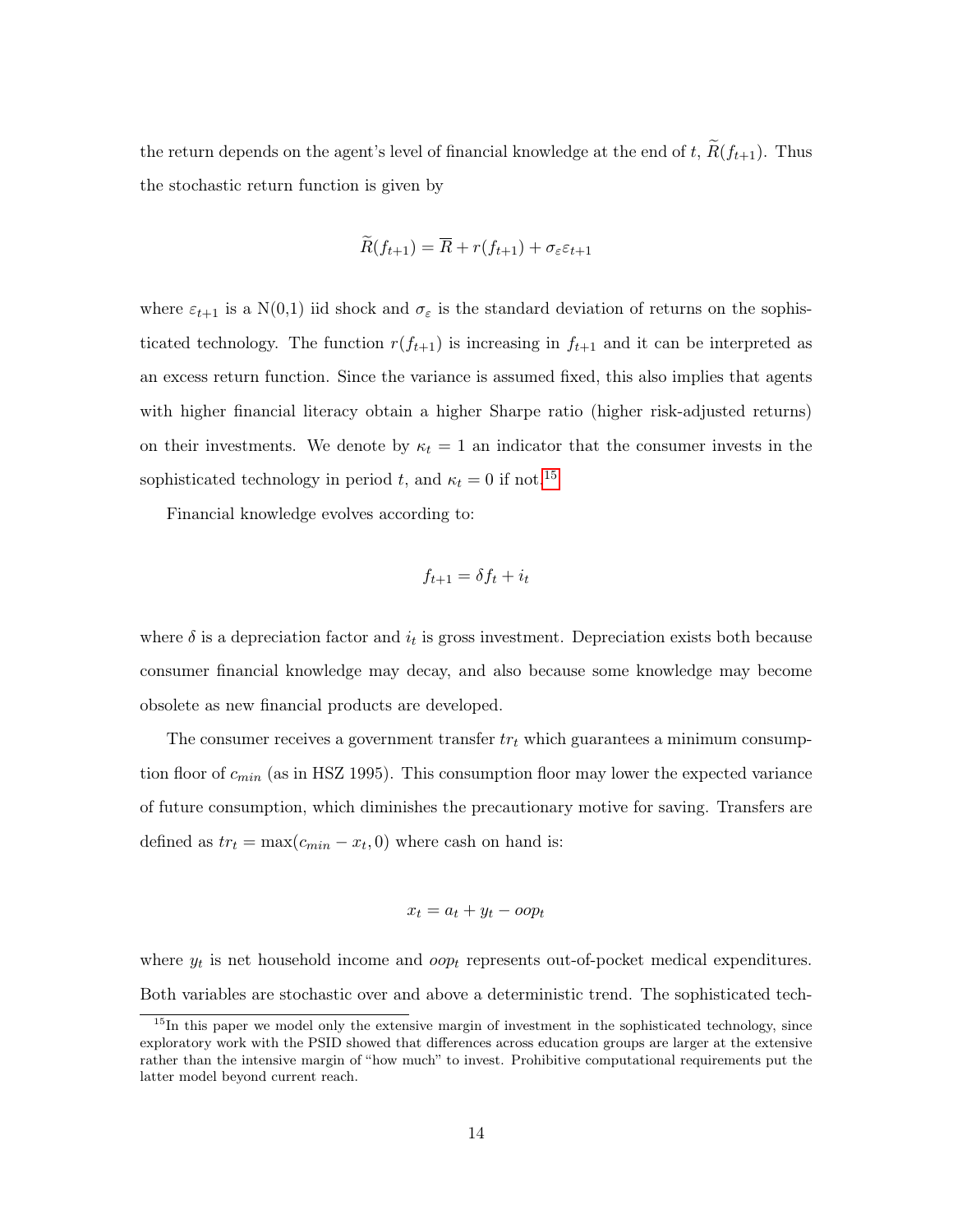nology cannot be purchased if  $x_t - c_d < c_{min}$  (that is, the government will not pay for costs of obtaining the technology). End-of-period assets are given by

$$
a_{t+1} = R_{\kappa}(f_{t+1})(x_t + tr_t - c_t - \pi(i_t) - c_d \kappa_t)
$$

where  $\widetilde{R}_{\kappa}(f_{t+1}) = (1 - \kappa_t)\overline{R} + \kappa_t \widetilde{R}(f_t)$ . We impose a borrowing constraint on the model such that assets  $a_{t+1}$  must be non-negative.

As in many papers in this literature, we posit that during the work life, the individual's net income equation (in logs) is given by a deterministic component which depends on education, age, and an  $AR(1)$  stochastic process:

$$
\log y_{e,t} = g_{y,e}(t) + \mu_{y,t} + \nu_{y,t}
$$

$$
\mu_{y,t} = \rho_{y,e}\mu_{y,t-1} + \varepsilon_{y,t}
$$

$$
\varepsilon_{y,t} \sim N(0, \sigma_{y,\varepsilon}^2), \ \nu_{y,t} \sim N(0, \sigma_{y,v}^2)
$$

Here e represents the education group, and  $g_{y,e}(t)$  is an age polynomial (quadratic). The error term  $\eta_{y,t}$  is the sum of a persistent component  $\mu_{y,t}$  and an idiosyncratic component  $\nu_{y,t}$ . Retirement is exogenous at age 65. After retirement, the individual receives retirement income which is a function of pre-retirement income.

A similar stochastic AR(1) process is assumed for out-of-pocket medical expenditures. Log out-of-pocket expenditures follow the process:

$$
\log oop_{e,t} = g_{o,e}(t) + \mu_{o,t} + \nu_{o,t}
$$

$$
\mu_{o,t} = \rho_{o,e}\mu_{o,t-1} + \varepsilon_{o,t}
$$

$$
\varepsilon_{o,t} \sim N(0, \sigma_{o,\varepsilon}^2), \ \nu_{o,t} \sim N(0, \sigma_{o,v}^2).
$$

Because these expenditures are generally low prior to retirement (and to save on computation time), we allow only for medical expenditure risk after retirement (as in HSZ, 1995). Again,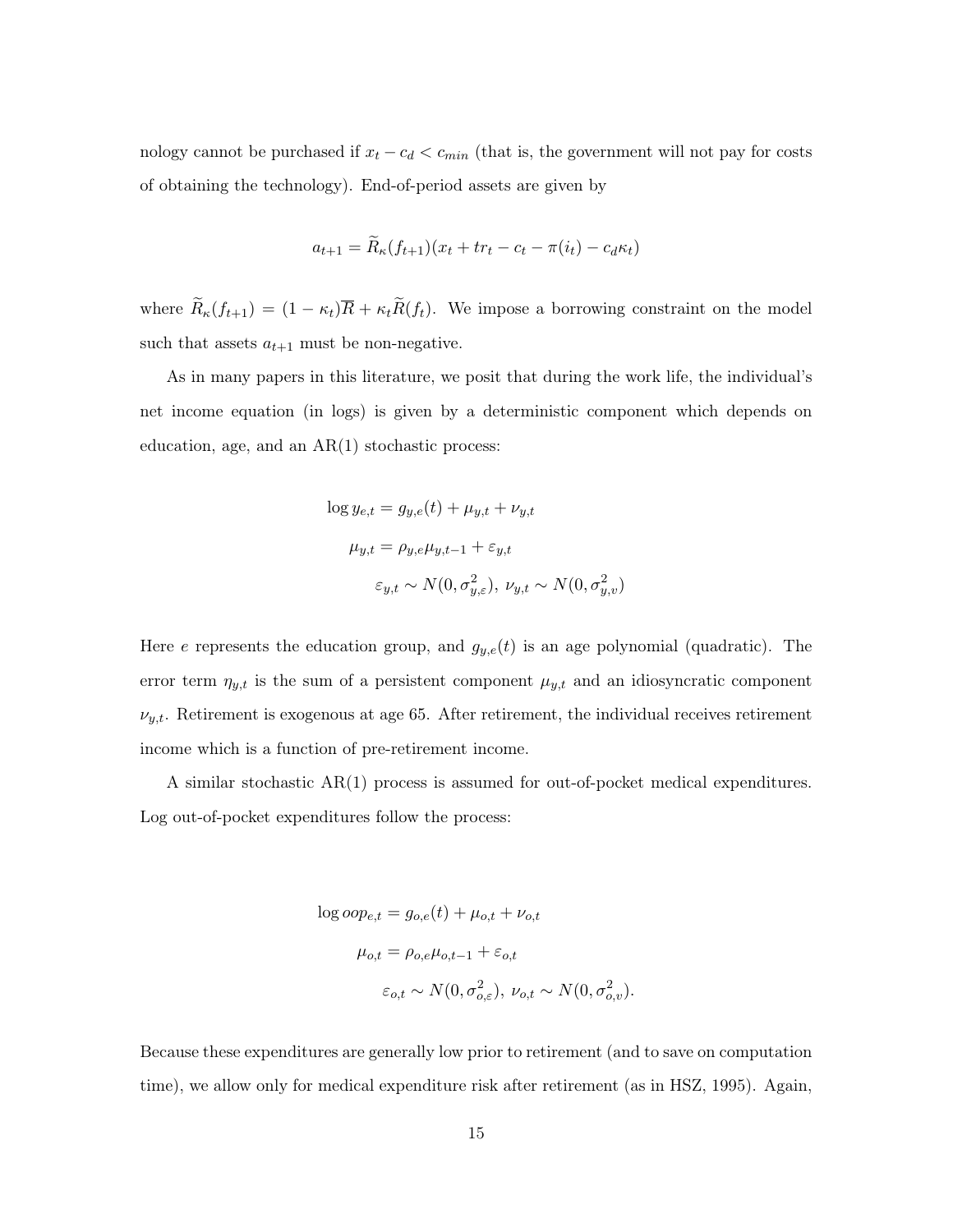the error term  $\eta_{o,t}$  is the sum of a persistent component  $\mu_{o,t}$  and an idiosyncratic component  $\nu_{o,t}$ . Finally, we allow for mortality risk at all ages, denoting  $p_{e,t}$  as the one-year survival probability. Mortality risk is allowed to differ across education groups.

The state-space in period t is defined as  $s_t = (\eta_{y,t}, \eta_{o,t}, e, f_t, a_t)$ . The consumer's decisions are given by  $(c_t, i_t, \kappa_t)$ . Hence there are two continuous control variables (consumption and investment) and a discrete one (participation). There are five state variables. We represent the problem as a series of Bellman equations such that, at each age, the value function has the following form:[16](#page-16-0)

$$
V_d(s_t) = \max_{c_t, i_t, \kappa_t} n_{e,t} u(c_t/n_{e,t}) + \beta p_{e,t} \int_{\varepsilon} \int_{\eta_y} \int_{\eta_o} V(s_{t+1}) dF_e(\eta_o) dF_e(\eta_y) dF(\varepsilon)
$$
  

$$
a_{t+1} = \widetilde{R}_{\kappa}(f_{t+1})(a_t + y_{e,t} + tr_t - c_t - \pi(i_t) - c_d I(\kappa_t > 0)), \ a_{t+1} \ge 0
$$
  

$$
f_{t+1} = \delta f_t + i_t
$$
  

$$
\widetilde{R}_{\kappa}(f_{t+1}) = (1 - \kappa_t) \overline{R} + \kappa_t \widetilde{R}(f_t).
$$

We index variables by  $e$  where education differences are assumed to be present.<sup>[17](#page-16-1)</sup>

The model is solved by backward recursion after discretizing the continuous state variables. At each point in the state-space, we use a grid-search method to search for the optimal solution of consumption, financial knowledge investment, and investment in the sophisticated technology. We solve for optimal decisions for a grid of 40 net asset points and 25 financial knowledge points. Bi-linear interpolation is used to find the value function when net assets or the financial knowledge stock at  $t + 1$  fall off the grid; the value function behaves smoothly and is concave except at low levels of net assets where liquidity constraints and the consumption floor bind. Accordingly, the grid for assets in the state-space is defined as equally spaced points on  $a^{0.5}$ , which leads to more points at lower levels of net assets.

<span id="page-16-0"></span><sup>&</sup>lt;sup>16</sup>This formulation abstracts from bequest motives. While an extension to include bequests could be interesting, the evidence suggests that this would have a minimal effect on wealth decumulation among the elderly (DeNardi, French, and Jones 2011). Moreover, incorporating bequests would only increase wealth inequality, without changing the qualitative nature of our results.

<span id="page-16-1"></span><sup>&</sup>lt;sup>17</sup>There are four sources of risk over which the value function is integrated: mortality, rate of return, out-of-pocket medical expenditures, and income. These risks are assumed to be independent.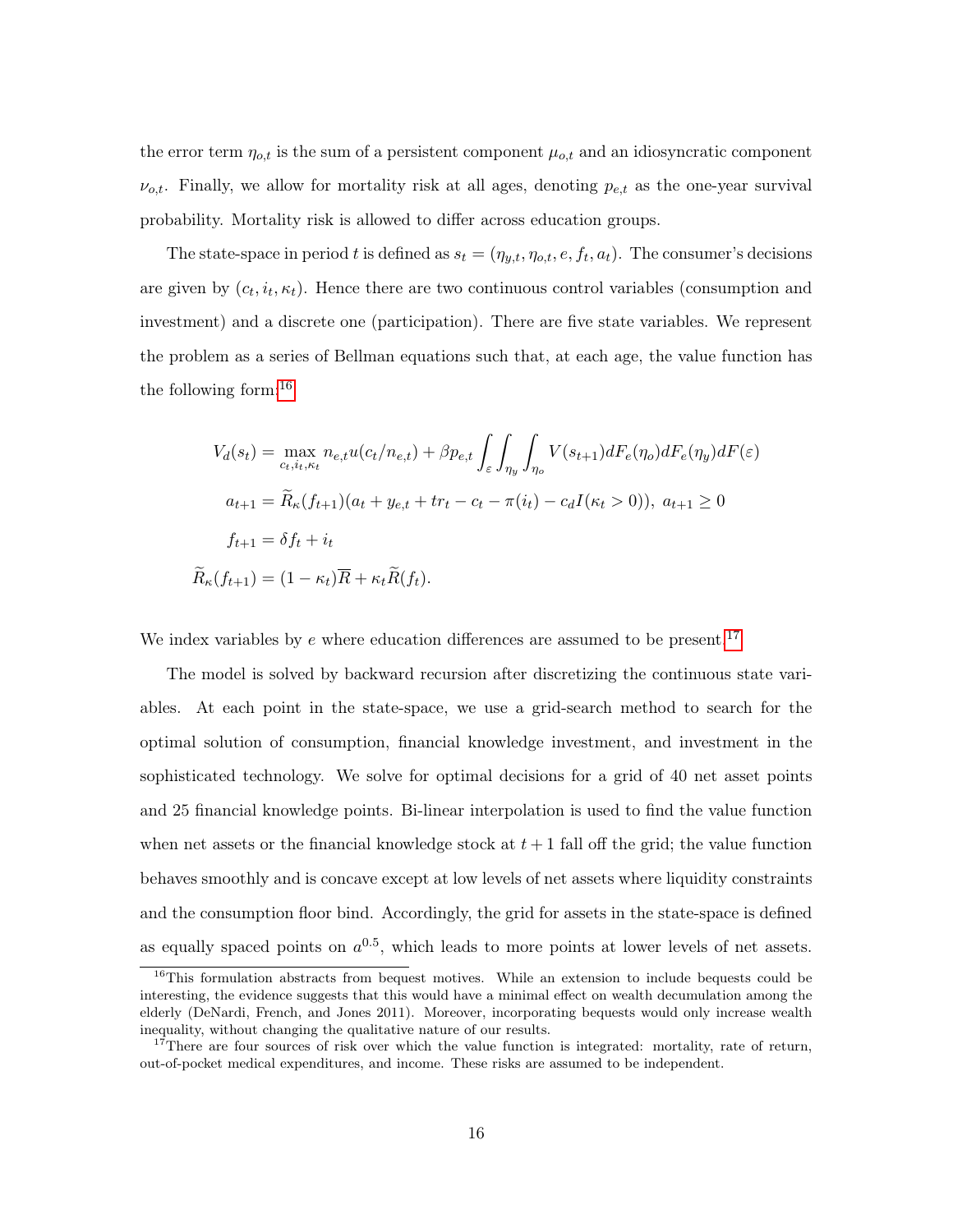We use the method proposed by Tauchen (1986) to discretize the processes for income and out-of-pocket median expenditures (with nine points each). Finally, we use three points for rate of return shocks.<sup>[18](#page-17-0)</sup>

# 5 Calibration

Our goals are to show how endogenous financial knowledge affects wealth holding, and to understand the determinants of financial knowledge accumulation patterns. Since we lack information on individual returns over the life cycle by education group, we do not estimate all relevant parameters of the model. Rather, we proceed with a calibration using plausible values from the literature for preferences and constraints for our base case. Additionally, we provide an extensive sensitivity analysis in Section 6.

To implement the model in the base case, we assume that  $u(c_t/n_t)$  has a CRRA form with relative risk aversion  $\sigma$ . The value of 3 for this parameter used by HSZ (1995) is reasonable in their context, since their main mechanism for creating dispersion in saving patterns is the differential impact of the precautionary saving motive due to a consumption floor. Accordingly, in their setting, the precautionary saving motive governed by the coefficient of relative prudence,  $1 + \sigma$ , needed to be large. By contrast, our model has an additional channel for creating wealth dispersion, so there is no need for such a strong precautionary saving motive. We use a value of  $\sigma = 1.6$  in the base case, which is close to that estimated by Attanasio, Banks, Meghir, and Weber (1999) using consumption data. It is worth noting that the portfolio choice literature typically assumes risk aversion parameters in excess of four (e.g. Campbell and Viceira 2002; Cocco, Gomes, and Maenhout 2005), but we do not require such a high degree of risk aversion in our model. One reason is that agents with low financial knowledge already face low returns if they used the sophisticated technology; hence they will not adopt it. Additionally, the cost of participating in the sophisticated technology

<span id="page-17-0"></span><sup>&</sup>lt;sup>18</sup>The fact that even low literacy individuals act as though they can solve the complex model above may seem incompatible with their lack of sophistication. But an approximation to these people's optimal decision rules can be quite simple in our setup, as noted by Deaton (1992) in his discussion of complex precautionary saving models.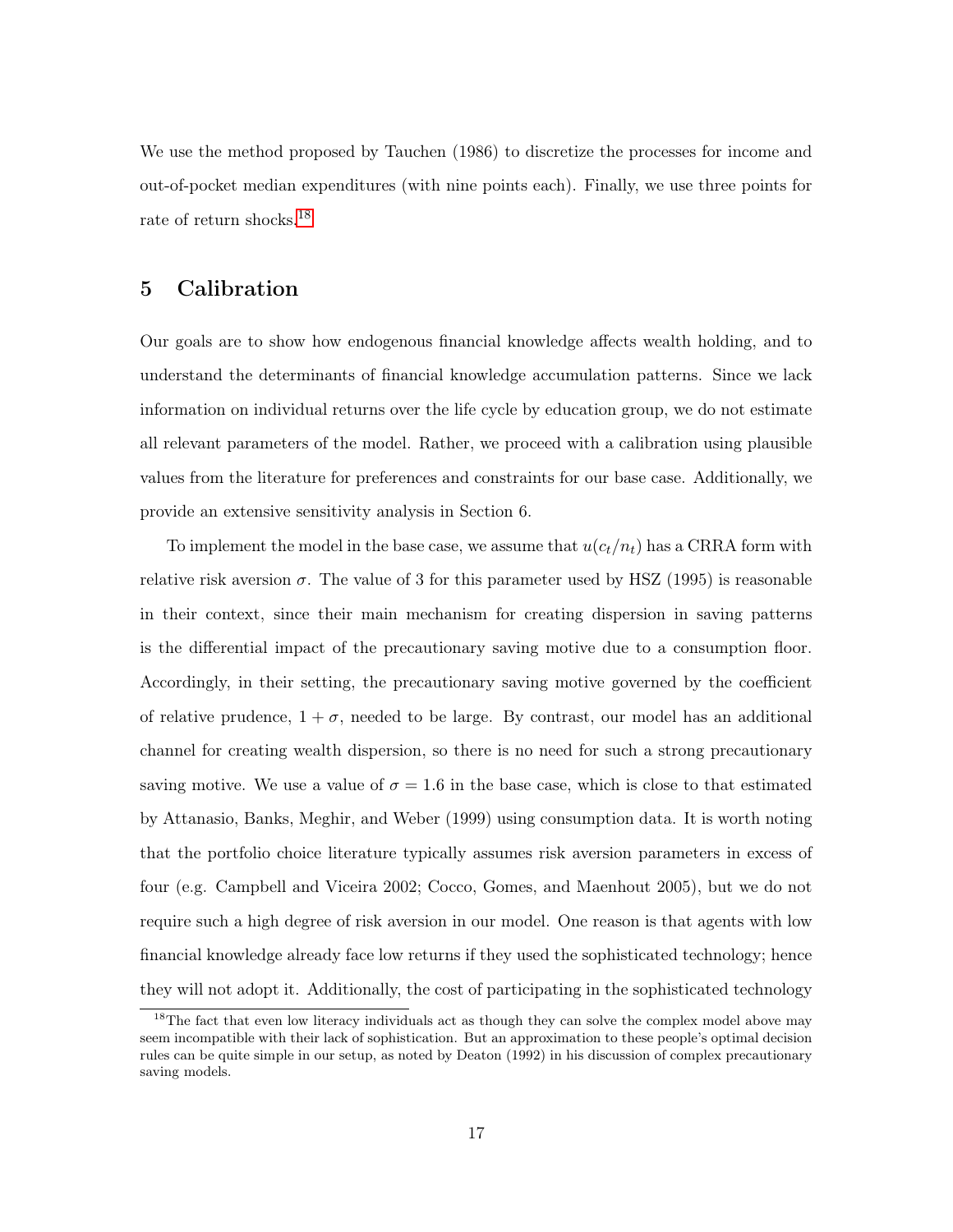reduces the incentives to use it (Vissing-Jorgensen 2003). Both factors mean that we can fit market participation patterns relatively well using the sophisticated technology proposed here, without resorting to high values of risk aversion.

Following SSK (2006), we define an equivalence scale that accounts for consumption differences in household size by education group and changes in demographics over the life cycle. Let  $z(j,k) = (j+0.7k)^{0.75}$  where j is the number of adults in the household and k is the number of children (under 18 years old). We then define  $n_{e,t} = z(j_{e,t}, k_{e,t})/z(2, 1)$  where  $j_{e,t}$  and  $k_{e,t}$  are the average number of adults and children in the household by age and education group. We use PSID data to estimate the time series of average equivalence scales by education group. The age profile of those scales is hump-shaped and more amplified for less-educated households.<sup>[19](#page-18-0)</sup> For the base case, we use a discount factor of 0.96, as in SSK  $(2006)$  $(2006)$  $(2006)$  and Campbell and Viceira  $(2002)$ .<sup>20</sup> The annual minimum consumption floor is set at \$10,000 per couple with one child.<sup>[21](#page-18-2)</sup>

Computing post-retirement income as a function of pre-retirement income is notoriously difficult because retirement is endogenous. Here we abstract from this and estimate fixed-effect regressions of net household income on age and a retirement dummy, analyzed separately by education level. This produces replacement rates of 0.81 for dropouts, 0.72 for high school graduates, and 0.68 for college graduates. These are higher than rates based only on Social Security benefits, since older households have additional sources of retirement income (e.g. spousal earnings, employer pension benefits, annuities, etc.). The replacement rates are close to those based on total retirement income in the literature (cf. Aon Consult-

<span id="page-18-0"></span><sup>&</sup>lt;sup>19</sup>In the PSID, we compute the average number per household of adults and children (under 18 years old) by the head's education and age. We then implement the equivalence scale according to the formula in the text.

<span id="page-18-1"></span><sup>&</sup>lt;sup>20</sup>This is also close to the value of De Nardi, French, and Jones  $(2011)$  who estimate it to be 0.97, and Cagetti (2003) who estimates a value of 0.948 for high school dropouts and 0.989 for the college-educated.

<span id="page-18-2"></span> $^{21}$ This value is derived from the Office of the Assistant Secretary for Planning and Evaluation (ASPE, 2008), where the maximum monthly benefit payable to a couple with one child under the Temporary Assistance for Needy Families (TANF) program was \$495 (in \$2006). The average monthly benefit of recipients on food stamps (for a 3-person household) was \$283. Hence, prior to age 65, the sum of TANF and food stamp benefits totaled \$778/month for a 3-person household or \$9,336/year (omitting the lifetime TANF receipt limit). The Social Security Administration (http://www.ssa.gov/pressoffice/factsheets/colafacts2004.htm) reports that the 2004 maximum monthly federal payment for SSI was \$552 for a single household and \$829 for couples; including food stamps yields an annual total of \$7,620 for singles and \$12,180 for couples. Accordingly we use a value of \$10,000/year, comparable to the \$12,000 used by HSZ (1995) in \$2004.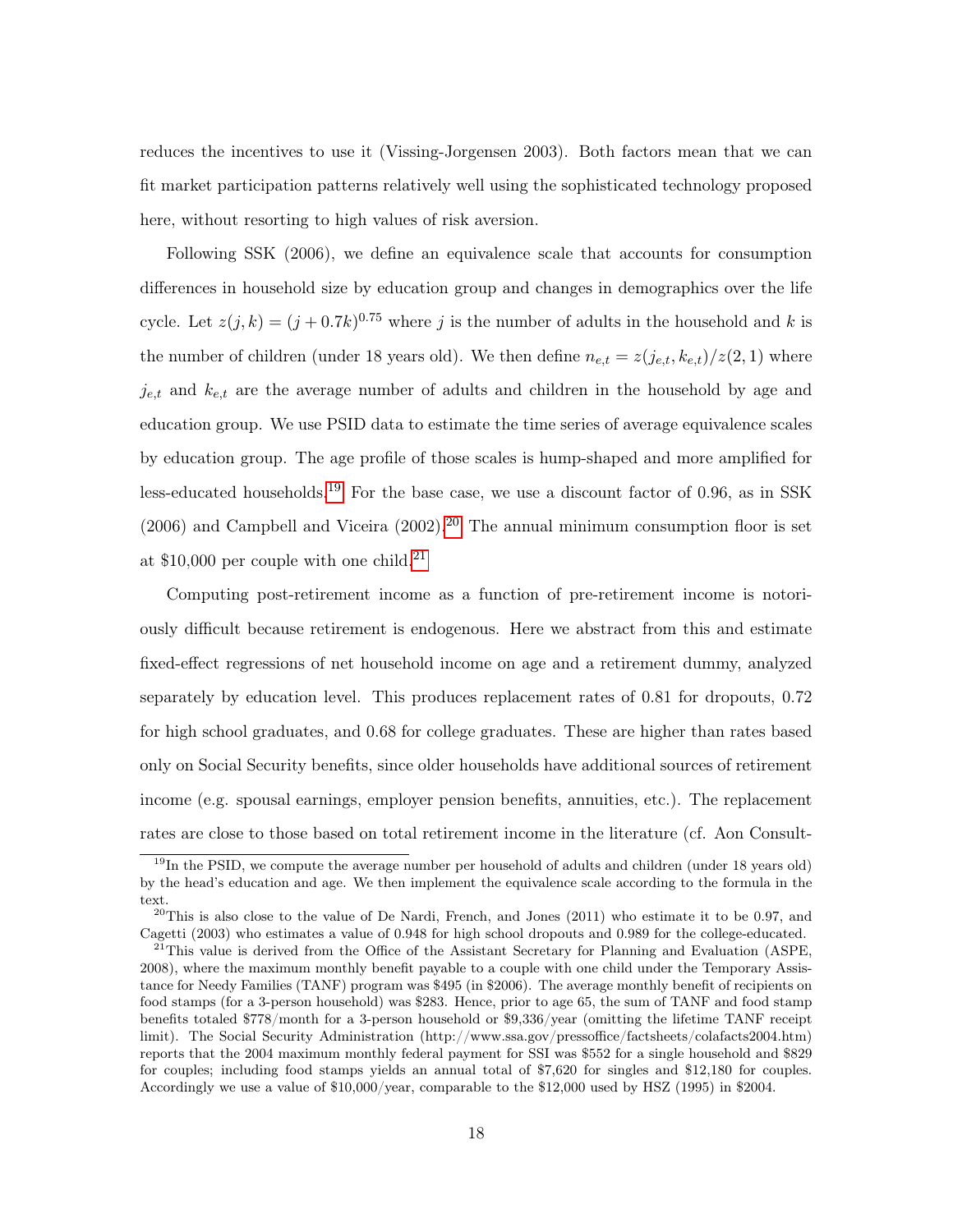ing 2008). Following retirement, we let income decline at the rate estimated in PSID data controlling for educational groups and cohort effects; that pattern is mostly due to changes in household composition (e.g. widowhood).

The return on the safe asset is set to  $\bar{r} = 2\%$  (as in Campbell and Viceira 2002). The form of the excess return function is not available from previous studies. The range of riskadjusted portfolio returns reported, for example, by van Gaudecker (2011) ranges from -0.017 to 0.054.<sup>[22](#page-19-0)</sup> Therefore we set the range of possible returns using the technology between  $0\%$ and 4%; we choose the latter figure because it roughly matches the equity premium used in other studies on portfolio choice.<sup>[23](#page-19-1)</sup> Consequently we do not assume a range of returns that would make financial knowledge artificially important (say, by assuming households could persistently earn excess returns over 10%).

Another issue has to do with the functional form for the return function that depends on financial knowledge,  $r(f_{t+1})$ . As data are not available to calibrate this function, we employ a linear function by setting  $r_{max} = r(f_{max}) = 0.04$  and  $r_{min} = r(f_{min}) = 0$ . Below, we choose a convex cost function for investing in financial knowledge, which therefore embodies decreasing returns to producing knowledge. Accordingly, even if the production function is linear, agents will seek to smooth their investments in financial knowledge over the life cycle. We adopt this simpler form of the production function in order to show the basic mechanisms of the model. In the robustness analysis of Section 6, we show how allowing for an elasticity below one affects results regarding the role of financial knowledge in explaining wealth inequality.

To compute the deterministic part of net household income, we draw on data from Cross-National Equivalent files of the PSID, pooling all available waves  $(1980-2005).<sup>24</sup>$  $(1980-2005).<sup>24</sup>$  $(1980-2005).<sup>24</sup>$  The NBER's Taxsim program is used to compute net household income. We account for cohort effects when computing income profiles, setting the cohort effect for our calibration baseline

<span id="page-19-0"></span><sup>&</sup>lt;sup>22</sup>We thank Hans-Martin van Gaudecker for sharing the Dutch portfolio data with us. Using expected portfolio returns and standard deviation (computed using CAPM and historical returns), we then evaluated the Sharpe ratio for each individual portfolio (the ratio of expected returns to the standard deviation). We then used a standard deviation of 0.16, as in Campbell and Viceira (2002), to compute risk-adjusted returns. <sup>23</sup>See Campbell and Viceira (2002) and Cocco, Gomes, and Maenhout (2005).

<span id="page-19-2"></span><span id="page-19-1"></span> $^{24}\rm{see}$ http://www.human.cornell.edu/pam/research/centers-programs/german-panel/cnef.cfm.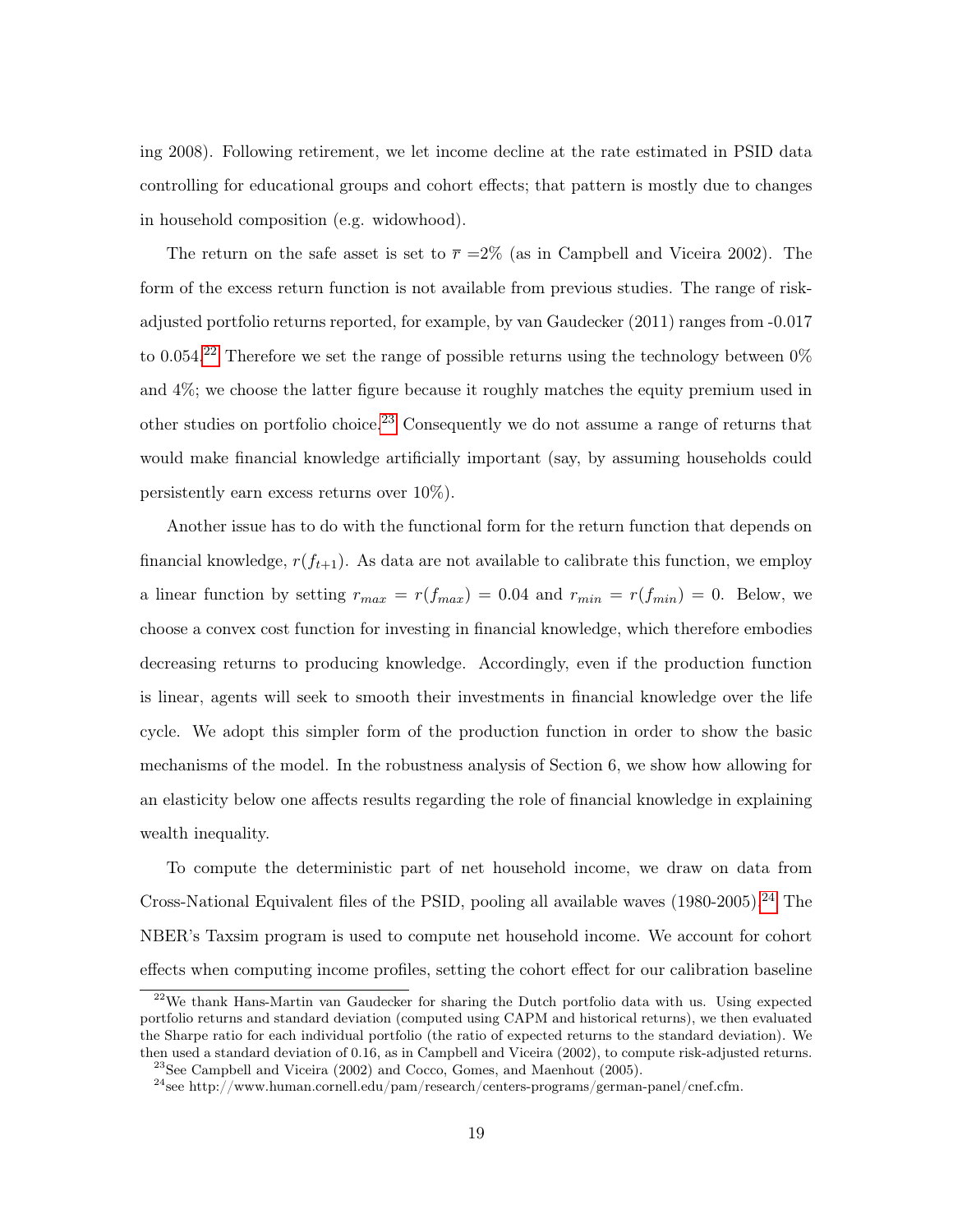to the 1935-1945 birth group. For comparability with prior studies, we use the AR(1) error structure estimated by HSZ (1995) for net household income prior to age 65. We use HRS data to compute the profile of household out-of-pocket medical expenditures allowing for cohort effects; we predict the profiles for those born between 1935 and 1945, again using the error structure estimated by HSZ (1995). Both income and out-of-pocket expenditures prove to be highly persistent, and differences in persistence and variance across education groups are relatively small. Following the literature (HSZ 1995; SSK 2006), we set the variance of the transitory error component to zero in the simulations since most of it likely reflects measurement error.

Estimating the price of acquiring financial knowledge from available data is difficult because little information is available on inputs to the production process – time and expenditures on financial services – let alone data on investments in, as opposed to the stock of, financial knowledge. According to Turner and Muir (2012), the cost of a one-hour financial advice consultation averages about \$250. Veritat.com offers financial planning at \$25 a month for singles and \$40 for families (\$35 for retirees), after an initial meeting fee of \$250. Accordingly, the cost ranges from \$550 for singles and \$730 for families. Less-expensive alternatives include financial advice software such as ESPlanner, where a one-year license costs \$40 (the upgraded ESPlanner costs \$149; see esplanner.com/product\_catalog). In our analysis, we seek to match an average annual expenditure of \$500 on financial literacy. We use the function  $\pi(i_t) = 100i_t^{1.75}$  which matches this average expenditure in the simulations and yields a smooth financial literacy investment age profile. For the participation cost of the sophisticated technology  $(c_d)$ , we use the median estimate of \$750 (in \$2004) from Vissing-Jorgensen (2003).

We also require an estimate of the depreciation factor for financial knowledge,  $\delta$ , but there is little information on the size of this parameter. One study reported that undergraduates' economic learning depreciated at 4-10% annually (Kipps, Kohen, and Paden 1984). Wage and labor supply information have also been used to measure human capital depreciation; for instance, Heckman (1976) estimated annual depreciation rates of 3-7%. For the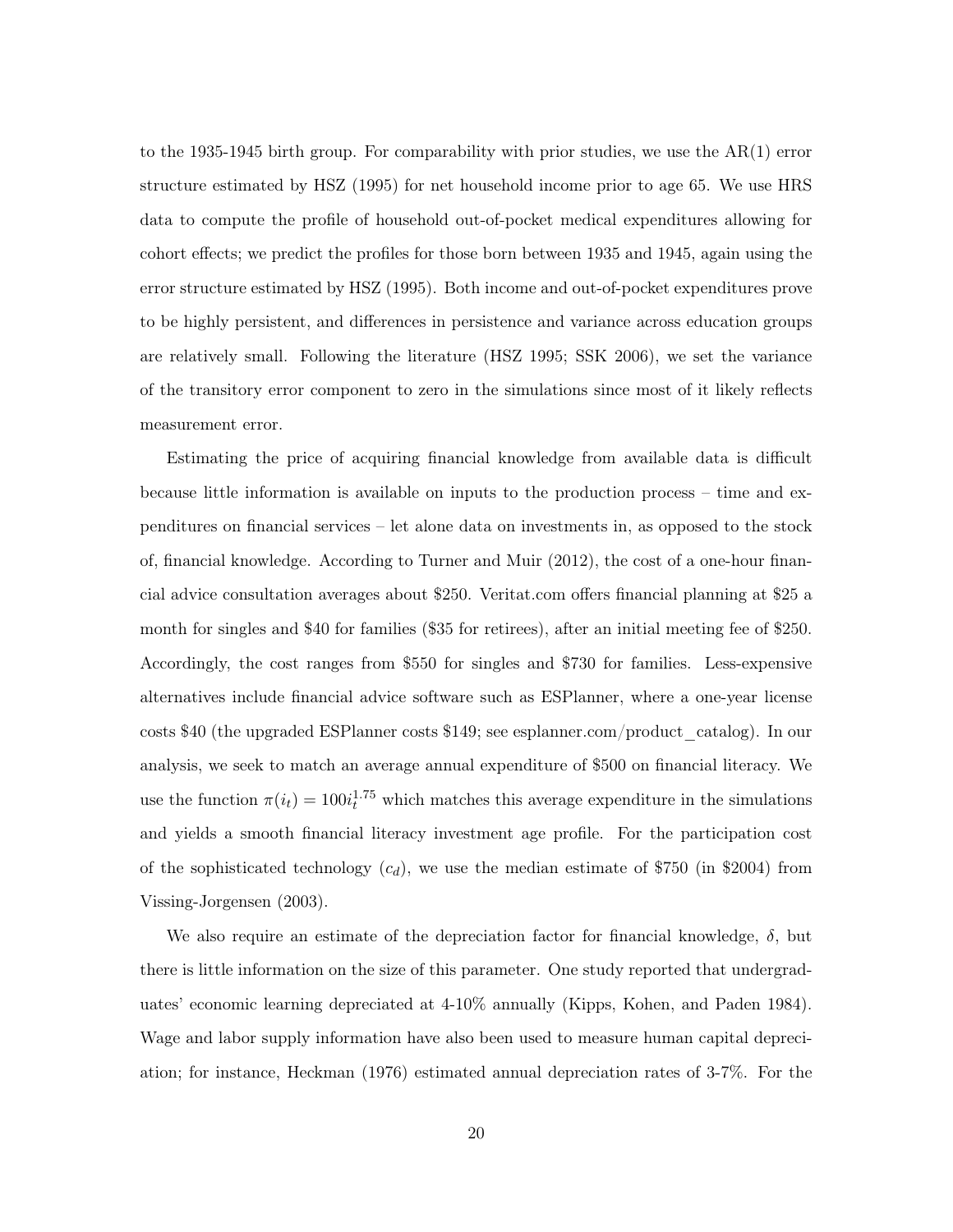sensitivity analysis, we start with a value of 6% and study whether results vary from that baseline. We could permit the depreciation rate to rise with age to reflect the possibility of cognitive decline, but this is not needed to produce a hump-shaped financial knowledge profile. Furthermore, it is unclear whether consumers can predict cognitive decline, particularly when it comes to memory, and self-reported memory does not change with age in the  $HRS.<sup>25</sup>$  $HRS.<sup>25</sup>$  $HRS.<sup>25</sup>$ 

We also allow for mortality risk differences across education groups, estimated using Gompertz hazard regressions in HRS data for people age 50+, allowing for proportional education effects.<sup>[26](#page-21-1)</sup> We assume the same proportionality by education prior to age 50, but we use age/mortality profiles taken from population life tables.

Upon finding optimal consumption, financial knowledge investment, and technology participation at each point in the state-space and at each age, we then use our decision rules to simulate 5,000 individuals moving through their life cycles. We draw income shocks, out-of-pocket medical expenditure surprises, and rate of return shocks, and we then simulate the life cycle paths of all consumers. These consumers are given the initial conditions for education, earnings, and assets derived from the PSID for indiviudals age 25-30. We initialize financial knowledge at the lowest level (0), because we lack baseline information on financial knowledge. This also makes clear how endogenous accumulation of financial knowledge affects wealth outcomes, and it abstracts from differences in initial conditions.

# 6 Simulations

Our discussion of the simulation results focuses on outcomes around the time of retirement, since this is when heterogeneity in net assets is most evident. Table 2 reports statistics for each education group at the time of retirement, where we see that wealth patterns are quite unequal. As of age 65, the median high school dropout has accumulated less than half

<span id="page-21-0"></span><sup>25</sup>Objectively-measured memory scores do fall after about age 65, but self-assessed perceptions are more likely to affect individual behavior.

<span id="page-21-1"></span><sup>&</sup>lt;sup>26</sup>These regressions are available upon request. Life expectancy at age 25 is five years higher for the college-educated compared to high school dropouts.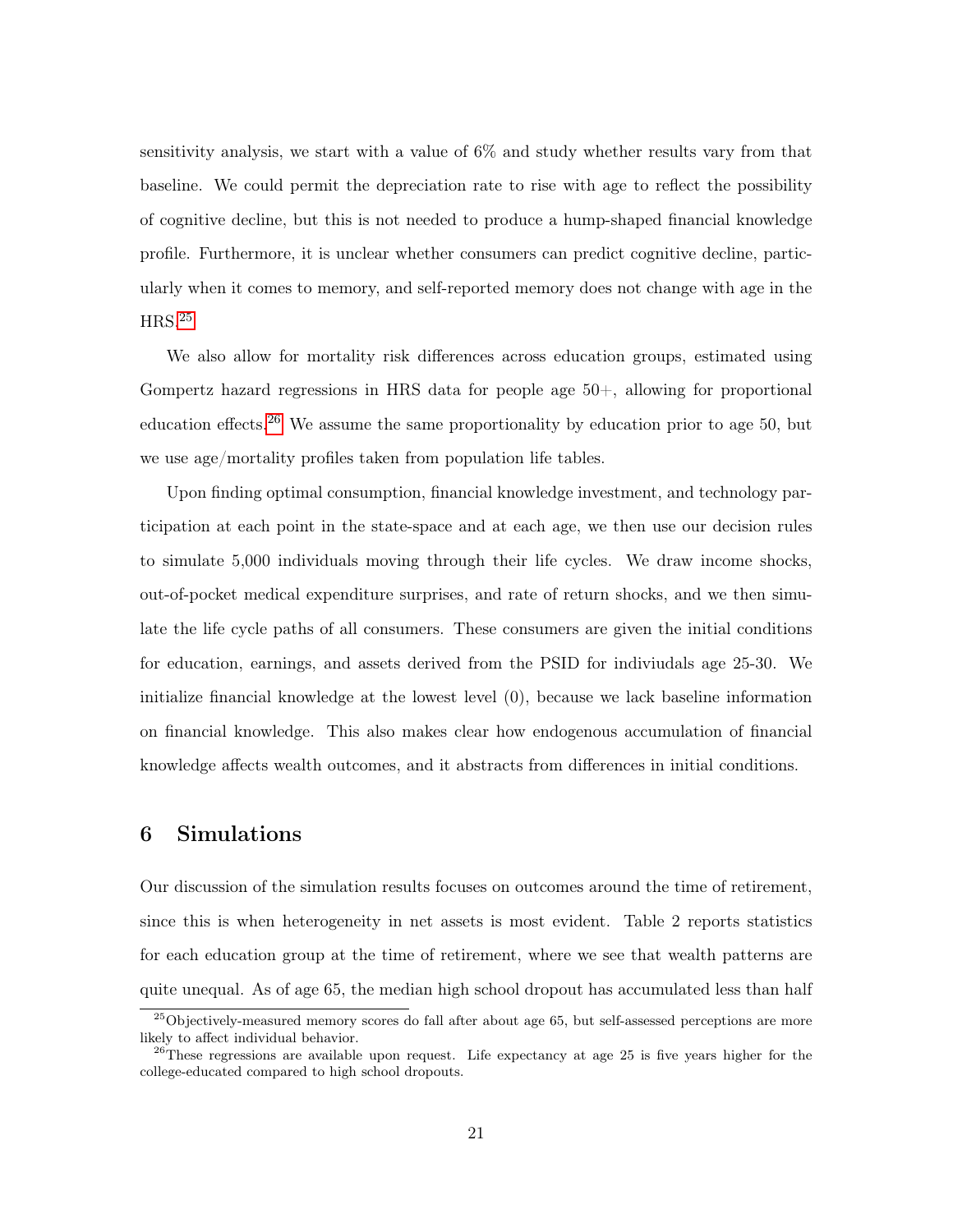as much wealth compared to high school graduates (\$61,500 versus \$180,300), and college graduates have accumulated twice as much in retirement assets (\$370,200) compared to high school graduates. In fact, compared to the outcomes reported in Figure 2, the model somewhat overpredicts wealth inequality, due mainly to very low predicted assets among dropouts. The ratio of median wealth to income (average lifetime income for each group) is 1.91 for dropouts and 7.8 for college graduates. Accordingly, the ratio of wealth to income for these two groups stands at 4.08. In other words, our model generates a strongly positive relationship between accumulated wealth (normalized by income) and income. We proxy the percent of indiviudals who will be poor in old age, proxied by the fraction of consumers reaching retirement age with assets below their current income levels. As indicated in Figure 2, close to 40% of high school droputs will be poor according to this metric, versus 17% for college graduates.

[Table 2 here]

At retirement, the fraction of consumers investing in the sophisticated technology also varies by education group, with 35% of the dropouts, 54% of the high school graduates, and 69% of the college graduates doing so. This pattern nicely matches the patterns shown in Table 1 for participation in sophisticated financial products. There we found that 32% of dropouts, 53% of high school graduates, and 76% of college graduates held what we defined to be sophisticated saving technologies.

Finally, we compute the fraction of consumers with low financial knowledge at the time of retirement. Given the production function, a threshold of 25 units implies that such households could expect an excess return of only one percentage point or less. In our model, such a low level of financial knowledge turns out to be optimal for many, given the constraints and shocks that individuals face. These "optimally ignorant" individuals include 67% of the dropouts, 47% of the high school graduates, and 33% of college graduates. Since financial knowledge strongly influences participation in the sophisticated technology, it is perhaps not surprising that almost all of those with a financial knowledge level of over 25 do use the technology. In this way, financial knowledge can be seen as a type of entry cost, allowing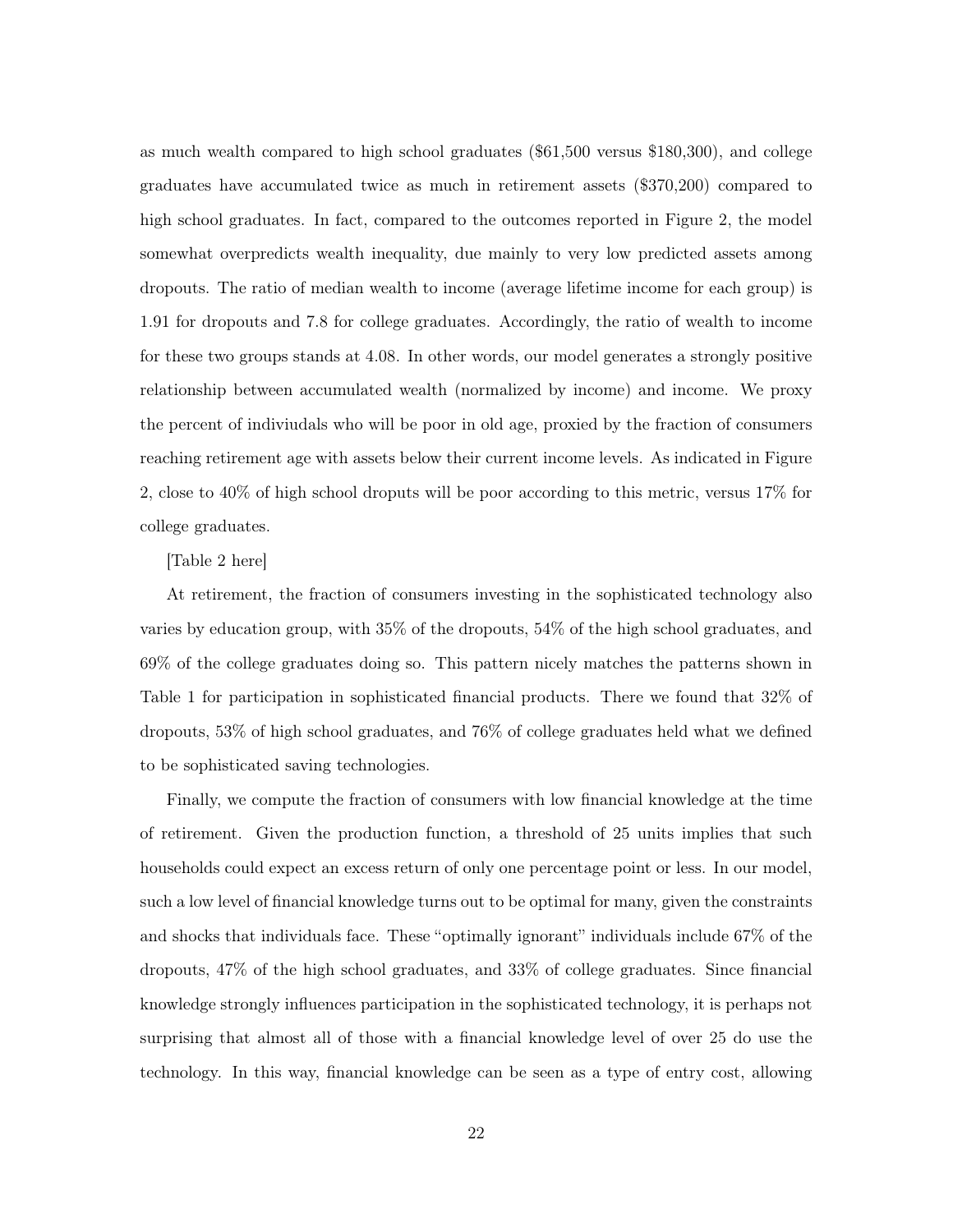users to deploy the technology effectively. This entry cost varies by education groups, since incentives to invest in financial knowledge also differ.

Figure 4 illustrates the life cycle paths of average financial knowledge by education groups, all of which which prove to be hump-shaped. Financial knowledge peaks around the age of 65 and declines thereafter. In the accumulation phase, better-educated consumers invest more because they have more to gain from higher returns that help them smooth lifetime marginal utilities. At some point, the opportunity cost of investing becomes too large in terms of foregone consumption and depreciation, and the marginal benefit decreases due to the shorter horizon over which consumers have to enjoy the investments. Raising the depreciation rate of knowledge with age would only make this decline more marked.

[Figure 4 here]

### 6.1 Quantitative Importance of Endogenous Financial Knowledge

Our model embodies several differences across education groups that generate differential wealth accumulation patterns. First, the consumption floor acts as a tax on saving for those most likely to experience a substantial negative income shock, since subsistence benefits are means-tested (HSZ 1995). Second, differences in replacement rates, demographics, and mortality patterns can create differential incentives to save. Finally, there is the mechanism we propose: financial knowledge, which creates a positive relationship between normalized wealth and income. To clarify the relative contribution of each mechanism in the life cycle model, we next undertake a decomposition exercise which is depicted in Figure 5.

[Figure 5 here]

To this end, we recall that the ratio of median wealth-to-income for college graduates to dropouts is 4.08 at retirement in our baseline simulation. To offer a contrast, we eliminate the possibility of accumulating knowledge along with all differences across education groups other than income while working and medical expenditure differences. For this alternative case, we fix all constraints to those of high school graduates and eliminate the consumption floor. The top bar of Figure 5 shows in the setup with only income and medical expenditure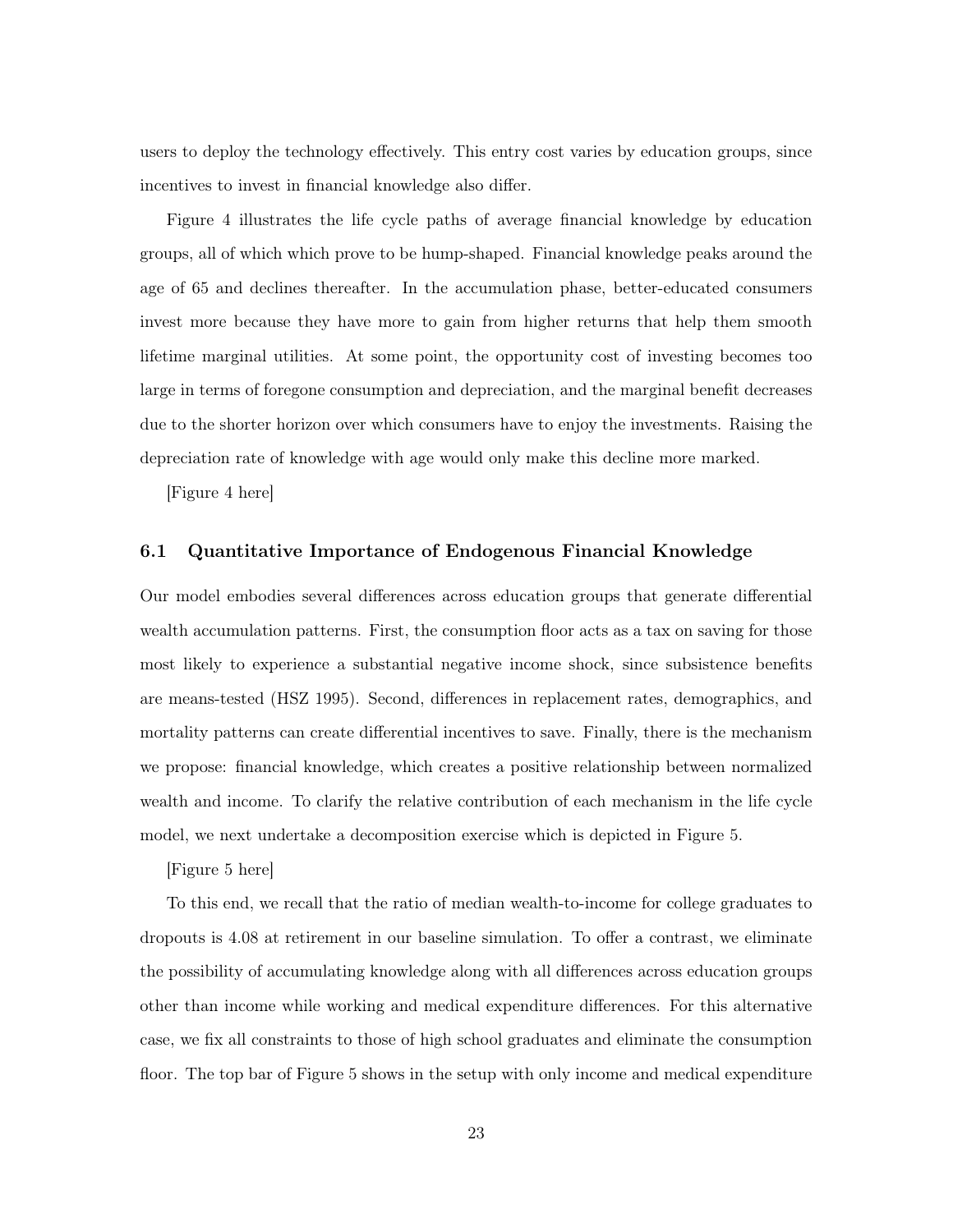uncertainty that the wealth-to-income ratio of college graduates is virtually the same as that of dropouts, at 0.96. In other words, confirming what we noted at the outset, the basic life cycle model predicts that all groups accumulate wealth in the same proportion to income.

Next we reintroduce the consumption floor, which reduces precautionary saving of high school dropouts by more than that of college graduates. As illustrated, this does raise the wealth-to-income ratio for college versus high school dropouts, but the impact is small, raising it only to 1.08 (the second bar in Figure 5). Thus in our model, the consumption floor plays a relatively inconsequential role in generating wealth inequality. This finding differs from HSZ (1995) because our precautionary saving motive is much smaller than theirs due to lower risk aversion. Reintroducing differences in old-age income replacement rates is important since college graduates have much lower replacement rates than do dropouts. Moreover, this change alters both wealth accumulation and lifetime income patterns; the net effect, of course, depends on the substitutability of retirement wealth and private wealth. The third bar in Figure 5 represents this simulation, which does increase inequality by 50% (from 1.08 to 1.5). Introducing differences in demographics (the 4th bar down) contributes another increase of roughly 0.5 in the ratio. What this means is that, in the model, differences in household composition are as important as differences in replacement rates. Accounting for mortality differences (the 5th bar) again increases the ratio, now to 2.49. This is because college-educated households must finance consumption over a longer horizon, while high school dropouts face a shorter horizon. Consequently, this is the amount of inequality generated using a life cycle model that lacks endogenous financial knowledge.

The bottom bar in Figure 5 shows how outcomes change when we reintroduce the possibility of consumer investments in financial knowledge, in addition to the other factors mentioned above. The impact of allowing consumers to access the sophisticated technology and earn higher expected returns is striking. Now the wealth-to-income ratio across education groups rises from 2.49 to 4.09, an increase in the ratio of 1.6 (or 65%). Thus of all the explanations examined here for heterogeneity in wealth outcomes, financial knowledge accounts for more than half the cross-group wealth inequality  $[0.51=1.6/(4.09-1)]$ .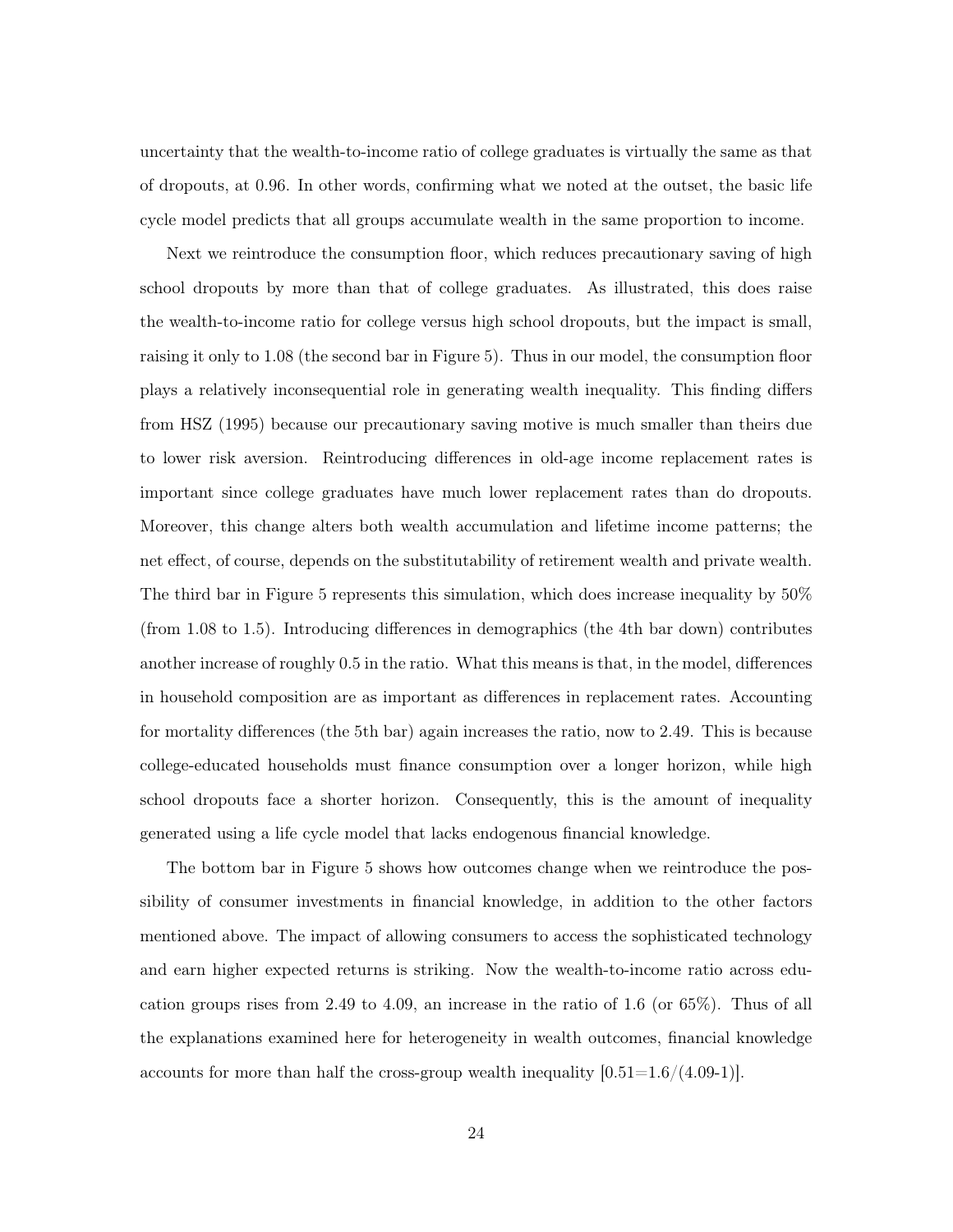To more fully illustrate the impact of having access to the higher returns as a result of investing in financial knowledge, we undertake a simple counterfactual exercise. For each schooling group, we first compute average simulated consumption, investment, and medical expenditures by age. Then we evaluate the average return factor for each educational group by age using its accumulated financial knowledge, and we compare this to the average wealth path assuming all groups could only earn the average return earned by high school dropouts. We find that wealth would have been 39% lower for college graduates at the time of retirement if they had experienced the returns paid to dropouts; for high school graduates, the decline would have been just over 30% compared to the paths using their actual average rates of return. Since rates of return differ by roughly 1% between education groups, over many years these differences compounded produce substantial differences in wealth. Moreover, our model generates this wealth inequality endogenously, building only on differences in marginal utilities of consumption over the life cycle.

#### 6.2 Policy Simulations

In the real world, several institutional factors can help shape the process of financial knowledge accumulation. For instance, means-tested benefits protect consumers against bad states of nature: when consumers seek financial knowledge to create a buffer stock of saving, having such programs may provide a disincentive to invest in financial knowledge. Similarly, Social Security benefits may crowd out household saving and also discourage the accumulation of financial knowledge. And the educational system can be influential in boosting initial levels of financial knowledge, as demonstrated by Bernheim (1998); Behrman, Mitchell, Soo, and Bravo (2012) and Lusardi, Mitchell, and Curto (2010).

To explore the relative importance of each type of policy, we next undertake three policy simulations. First, we reduce expected retirement benefits by 20%, which might mimic what Social Security can pay future retirees unless revenues to the program are increased (Cogan and Mitchell 2003). Second, we examine the impact of a reduction in means-tested benefits by half, which could mean either that generosity is decreased or that eligibility is restricted.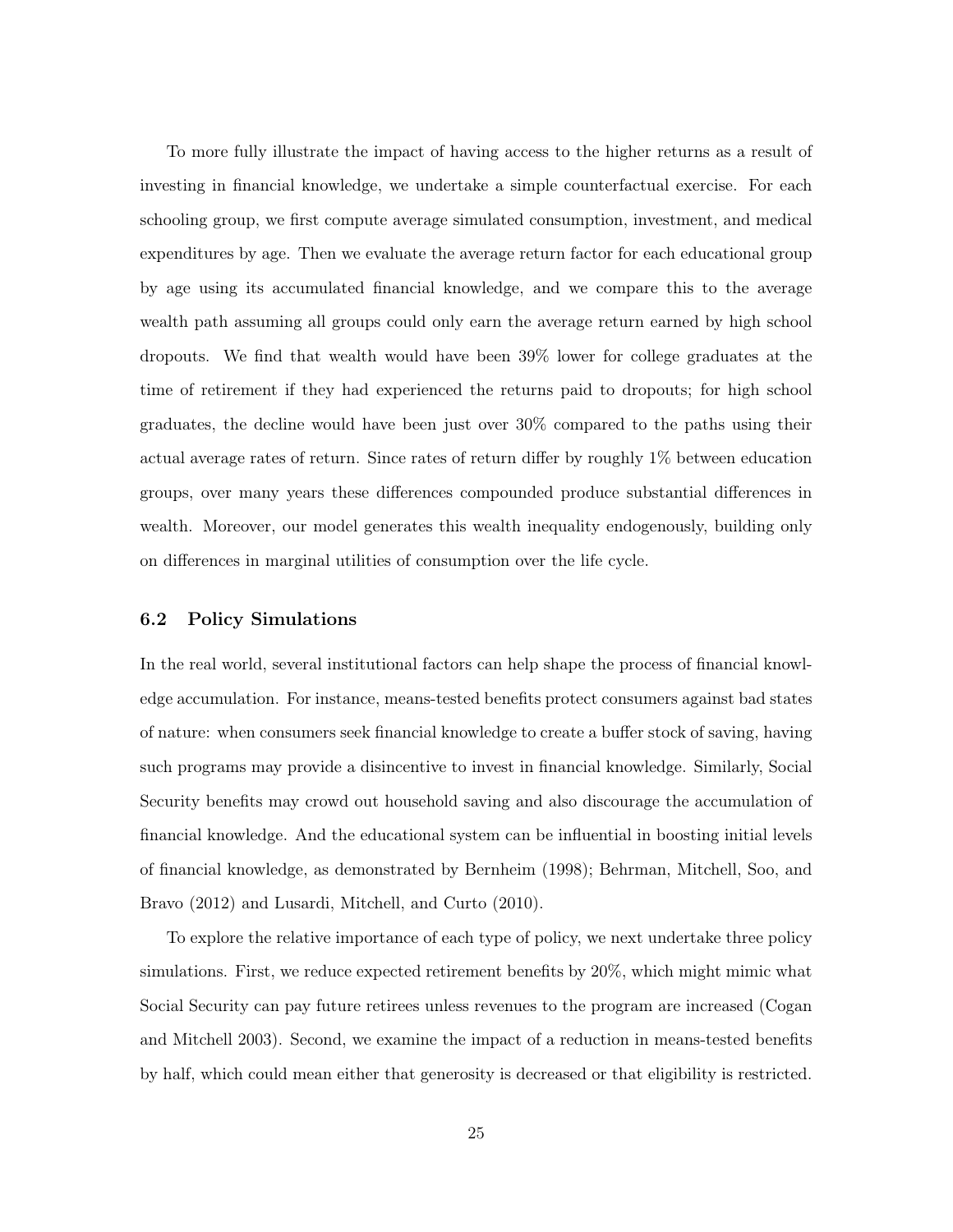Finally, our last scenario is aimed at understanding what would happen if all consumers starting their life cycle had a financial knowledge level of 25; this implies that they would start their life cycle with a possible excess rate of return of 1%. Results are reported in Table 3.

#### [Table 3 here]

Panel A reports the impact of a 20% reduction in the retirement income benefit. Across all educational groups, median assets rise compared to Table 2, which is not surprising because retirement income crowds out private wealth accumulation in a life cycle setting. Median assets more than double for dropouts, and they rise by roughly one-third for college graduates. Lowering retirement income generosity thus reduces wealth inequality, instead of increasing it.

We can also compute the change in the present value of retirement income by education group in this scenario. Expressing the change as a fraction of the change in the expected present value of retirement income yields an estimate of the displacement or crowd-out effect of retirement income. A naive life cycle model would predict a complete offset, once adjustment is made for the fact that wealth is measured at the time of retirement, so the reduction in lifetime income is only partially offset by that age. By contrast, the unadjusted displacement effects in our simulations range from  $-0.79$  to  $-1.03<sup>27</sup>$  $-1.03<sup>27</sup>$  $-1.03<sup>27</sup>$  The percentage of dropouts who face shortfalls due to having assets below their current income falls by 30%, with not much change among the best educated. All groups boost their holdings of the sophisticated technology, and even more interestingly, the fraction of optimally ignorant respondents falls. In other words, since all consumers must now save for retirement, investment in financial knowledge rises across the board. Of course, this comes at a cost: the present value of investment expenditures rises by about \$8,000 for dropouts, \$4,000 for high school graduates, and \$6,000 for college graduates.[28](#page-26-1)

<span id="page-26-0"></span><sup>&</sup>lt;sup>27</sup>These numbers are computed as the change in wealth at retirement divided by the change in the present value of retirement income when we reduce the generosity of pensions. We use a discount rate of 3% for these calculations.

<span id="page-26-1"></span><sup>&</sup>lt;sup>28</sup>These present values are computed using simulated data on financial knowledge investment over the life cycle, the cost function, and a discount rate of 3%.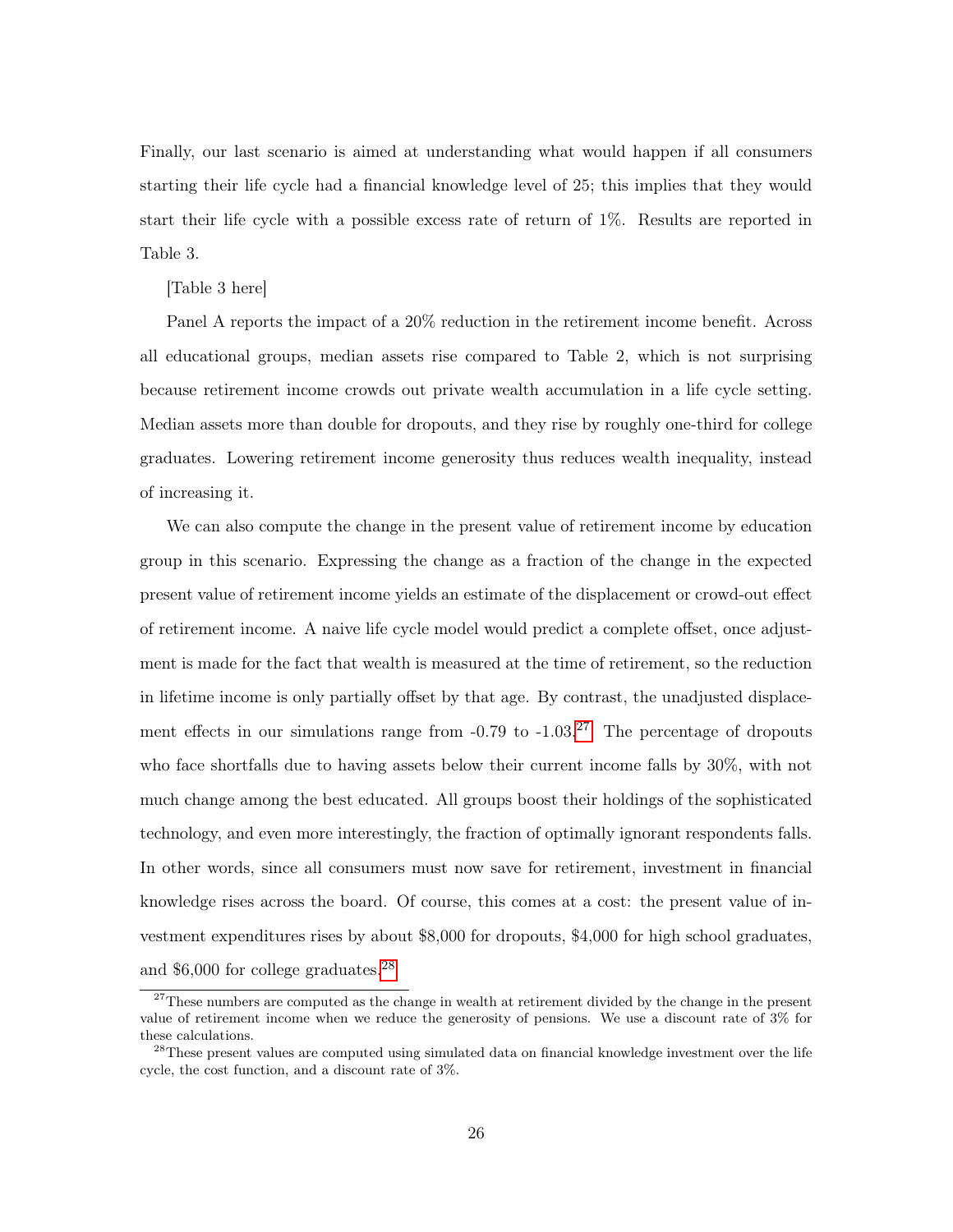The next scenario, in Panel B, halves the means-tested consumption floor from \$10,000 to \$5,000 per year. As before, this boosts incentives to save for precautionary reasons. But because our precautionary saving motive is less important than in other studies, such a policy change would produce few differential effects for wealth accumulation and/or financial knowledge. That is, both wealth and knowledge rise following the benefit reduction, but the impact is relatively similar across education groups. Accordingly, in this model, meanstested benefits do not appear to be an important factor shaping saving and investment in financial knowledge.

The final policy scenario, reported in Panel C, considers the possibility that consumers could start on their life cycle paths already having a positive endowment of financial knowledge. This could happen, for instance, if financial education were included in high school curricula. To explore how results change, we chose a level of 25; this implies consumers can earn an initial excess return of 1% on their investments. Interestingly, this policy changes retirement outcomes only slightly. Since financial knowledge is endogenous in the model, people who do not need the knowledge will let it depreciate to their target optimal levels. Although wealth is slightly greater at retirement and financial ignorance less prevalent, these effects are small in comparison to the initial change in financial knowledge.

The fact that outcomes at retirement are relatively insensitive to this policy change does not, however, mean that financial education is unimportant to welfare. In fact, the last row of Panel C in Table 3 reports the change in initial wealth at age 25 that a consumer would require to make him as well off as with the initial endowment of financial knowledge. It would take an additional \$6,800 to make a dropout equally well off, \$6,900 for a high school graduate, and \$15,400 for a college graduate. In other words, high school dropouts would need 82% more initial wealth to make them as well off in expected utility terms, as with a higher starting value of literacy; the wealth equivalent value is 56% for college graduates. Such substantial wealth equivalence measures demonstrate that consumers do value financial knowledge, even when they make no new investments thereafter.<sup>[29](#page-27-0)</sup> A large part of this value

<span id="page-27-0"></span> $29$ Calvet, Campbell, and Sodini (2007) also report large welfare consequences of enhancing consumer knowledge, in a very different framework.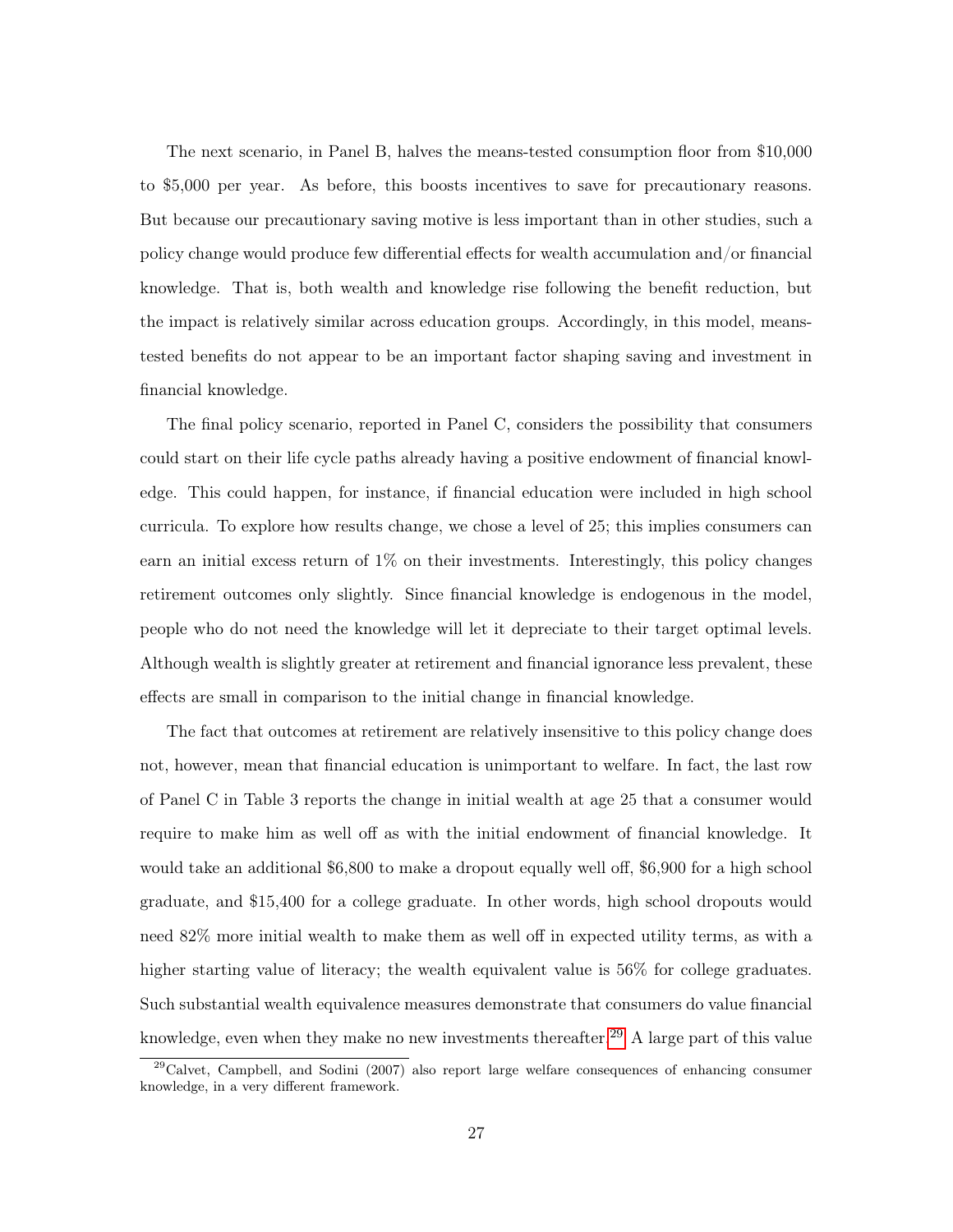is due to the fact that investment costs are reduced when people are endowed with a positive level of initial financial knowledge.

Interestingly, this last simulation suggests that a policy which exogenously raises financial knowledge early in life might not have measurable long-term effects, when consumers have both optimal financial knowledge and optimal target wealth levels in mind when solving their life cycle problems. In other words, it is possible that a financial education program could enhance saving in the short run, but it might have little enduring impact in terms of additional future wealth. Nonetheless, the training would still bring important welfare benefits, since additional short-term saving increases lifetime consumption and thus utility. Therefore any effort to evaluate the impact of financial knowledge programs should take these factors into account.

### 6.3 Sensitivity Analysis

### 6.3.1 Preference, Depreciation, and Cost Parameters

We have not estimated all parameters of the model because we lack data on individual rates of return. For this reason, we next provide a rich set of sensitivity analyses to help assess how results might change when important parameters are varied. To this end, we explore sensitivity of the asset ratio of college-educated individuals relative to dropouts, the fraction using the sophisticated technology, and the fraction optimally ignorant at retirement, for key model parameters. Table 4 permits a comparison of results for the baseline case, as well as the case where we vary one variable at a time. In all cases, we report the college to high school dropout ratio, with the first column showing the ratio of wealth values at retirement; the second providing the ratio of persons with the sophisticated technology; and the third reporting the ratio of the populations with low financial knowledge.

[Table 4 here]

The first two rows of Table 4 indicate how results change with different values of the relative risk aversion parameter  $\sigma$ . We vary this parameter from 1.1 to 3, spanning the baseline value of 1.6. This variation proves to have an important impact on wealth inequal-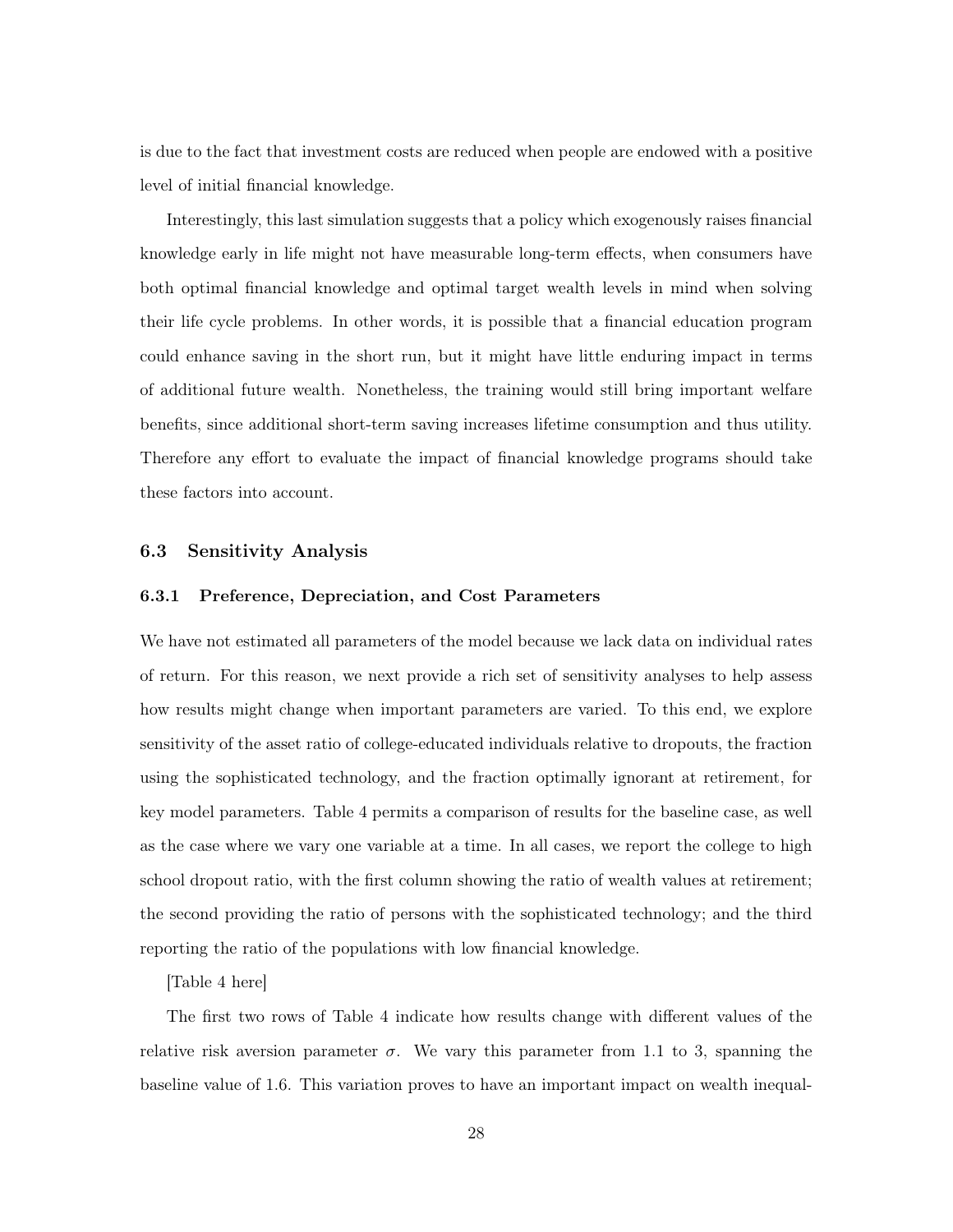ity as well as on the fraction holding sophisticated technology and with low knowledge. Specifically, when risk aversion is low  $(\sigma = 1.1)$ , individuals save more for retirement. Since the intertemporal elasticity of substitution is large, better-educated people are also willing to invest in financial knowledge and hold equities. Such complementarity substantially increases the wealth dispersion across educational groups; the degree of inequality rises by more than half  $[53\%=(6.25-4.08)/4.08]$ . In contrast, setting  $\sigma$  to 3 produces the opposite result: the precautionary saving motive is now more important, so all groups accumulate more wealth and financial knowledge. Accordingly, in a cross-sectional context, our model implies that more risk averse individuals would invest more in financial literacy, hold more assets, and invest in financial knowledge. Overall, this reduces wealth inequality and reduces the financially ignorant share of the population.

The next two lines illustrate that results change relatively little when we vary the depreciation rate for financial knowledge,  $\delta$ , from the baseline level of 0.06 to a low of 0.03 and a high of 0.09 (always holding other factors constant). Wealth inequality changes are small, from 0 to  $10\%$  [=(4.08-3.58)/4.08]. The higher depreciation rate generates a bit less wealth heterogeneity because college graduates cut back on their financial knowledge investments. Relatively more of the college-educated group now fall in the low knowledge category than at baseline.

The next four rows indicate that the sensitivity of results depends on the production function for financial knowledge,  $\pi(i)$ . It will be recalled that the baseline representation of this function  $\pi(i_t) = 100i_t^{1.75}$  had two parameters. The multiplicand affects the average cost of acquiring financial knowledge, while the exponent influences the function's convexity. We vary both in Table 4, in turn. Varying the multiplicand from its baseline value of 100 to a low of 75 and a high of 125, has a relatively small impact on the results. By contrast, changing the function's convexity has a non-linear effect. Increasing convexity gives larger incentives to spread investment over the life cycle and to avoid large investments. Hence, this should lower differences in financial knowledge. However, raising convexity increases the average cost of reaching a certain level of financial knowledge. Hence, this could amplify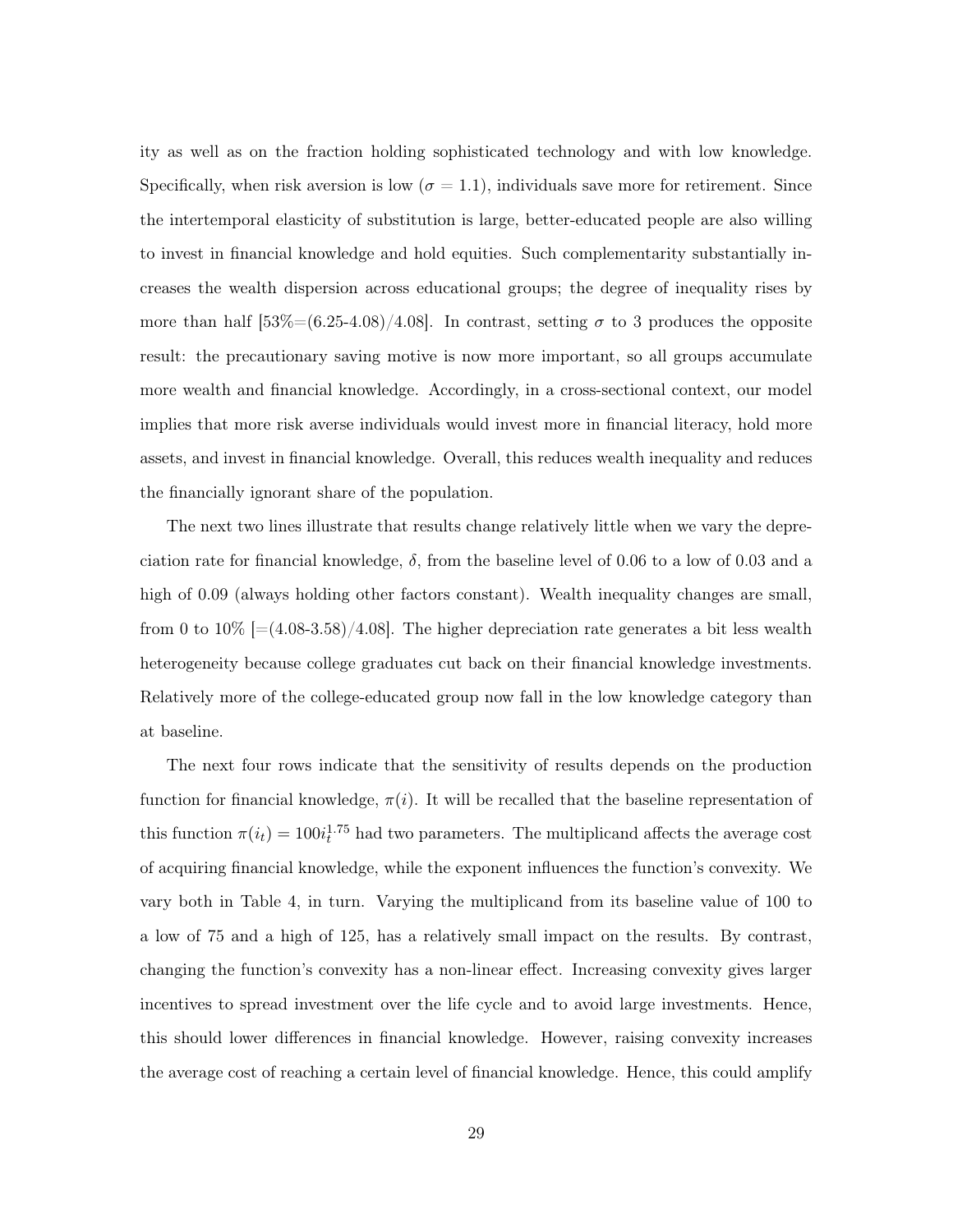differences as college-educated households have more resources. The effect we observe is not monotonic: inequality first increases (from 3.81 to 4.08) and then decreases (from 4.08 to 3.42).

The final four rows of Table 4 change the fixed cost of participation in the sophisticated technology,  $c_d$ , and the discount factor,  $\beta$ . Altering  $c_d$  around the baseline value of \$750 has relatively little impact on wealth-to-income ratios as well as the other two outcomes. By contrast, the wealth inequality ratio is relatively sensitive to changes in the discount factor,  $\beta$ , set initially to a value of 0.96. In the final row of Table 4, we see that setting  $\beta =$ 0.98 produces one-third less wealth inequality compared to the baseline  $[=(4.08-2.69)/4.08]$ , less dispersion in risky asset holdings, and far smaller differences in financial literacy across groups.

In sum, our sensitivity analysis illustrates that, although results are somewhat dependent on parameter values, the amount of wealth inequality generated by financial knowledge remains high.

#### 6.3.2 Production of Returns

In order to assess how the production function shapes the role of financial knowledge in wealth dispersion, we next examine a different model from the one used in the baseline setup. Consider the following function:

$$
r(f_{t+1}) = \alpha_0 f_{t+1}^{\alpha_1}.
$$

Here  $\alpha_1$  is the elasticity of risk-adjusted returns to financial knowledge. Lacking data on rates of return at the household level, there is little known about this elasticity. We use a plausible range from the human capital literature as reported in Browning, Hansen, and Heckman (1999), namely 0.5 to 0.9, and we consider three elasticity values: low ( $\alpha_1 = 0.5$ ), medium ( $\alpha_1 = 0.75$ ), and high ( $\alpha_1 = 0.9$ ). Table 5 reports the ratio of college to less-thanhigh school median wealth for each of these scenarios.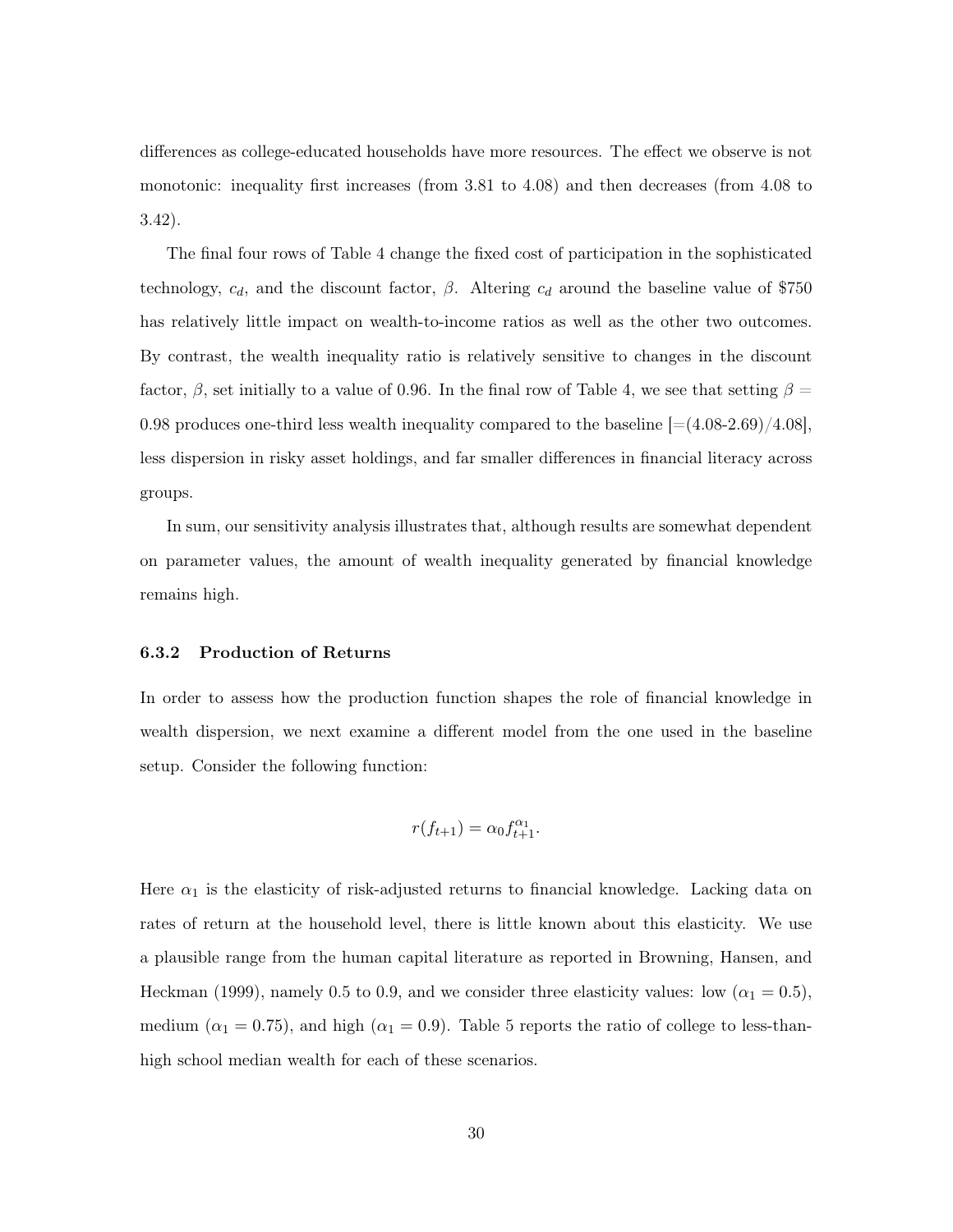[Table 5 here]

What we find is that when the production function is more concave, less dispersion in income-to-wealth ratios is generated. For example, an elasticity of 0.9 yields a ratio of 4.02, versus 4.09 in the base case. An elasticity of 0.75, at the mid-range of the human capital literature, yields a ratio of 4.0. The lower-bound elasticity of 0.5 yields a value of 3.35. It is worth noting that even the lowest value of 3.35 represents considerably more wealth inequality than results from a model without financial knowledge (there the ratio was 2.5). Accordingly, more concavity in the knowledge production function attenuates the wealth inequality created by financial knowledge. This is mostly due to the fact that, relative to when the technology is linear, less-educated households now have higher marginal returns to investing. Better-educated individuals have slightly flatter incremental returns to investing in knowledge, relative to the baseline, and thus they invest slightly less. In general, concavity of the function does therefore influence the degree of inequality generated, when financial knowledge is endogenous. Yet in any case, allowing for a concave production function with plausible elasticities instead of a linear function still implies a substantial role for financial knowledge.

### 7 Discussion and Conclusions

This paper has developed an augmented stochastic life cycle model that endogenizes the decision to acquire financial knowledge. Our goals were to explore the forces that shape financial knowledge accumulation over the lifetime and to evaluate how much wealth inequality might be attributable to differences in financial knowledge. Our formulation posits that financial knowledge offers higher expected returns though it is costly to acquire and depreciates with time. The profile of optimal financial knowledge is shown to be humpshaped over the life cycle, and it also differs by educational groups because of differences in life cycle income paths. Most importantly, we demonstrate that allowing for endogenous financial knowledge creates large differences in wealth holdings, and that social insurance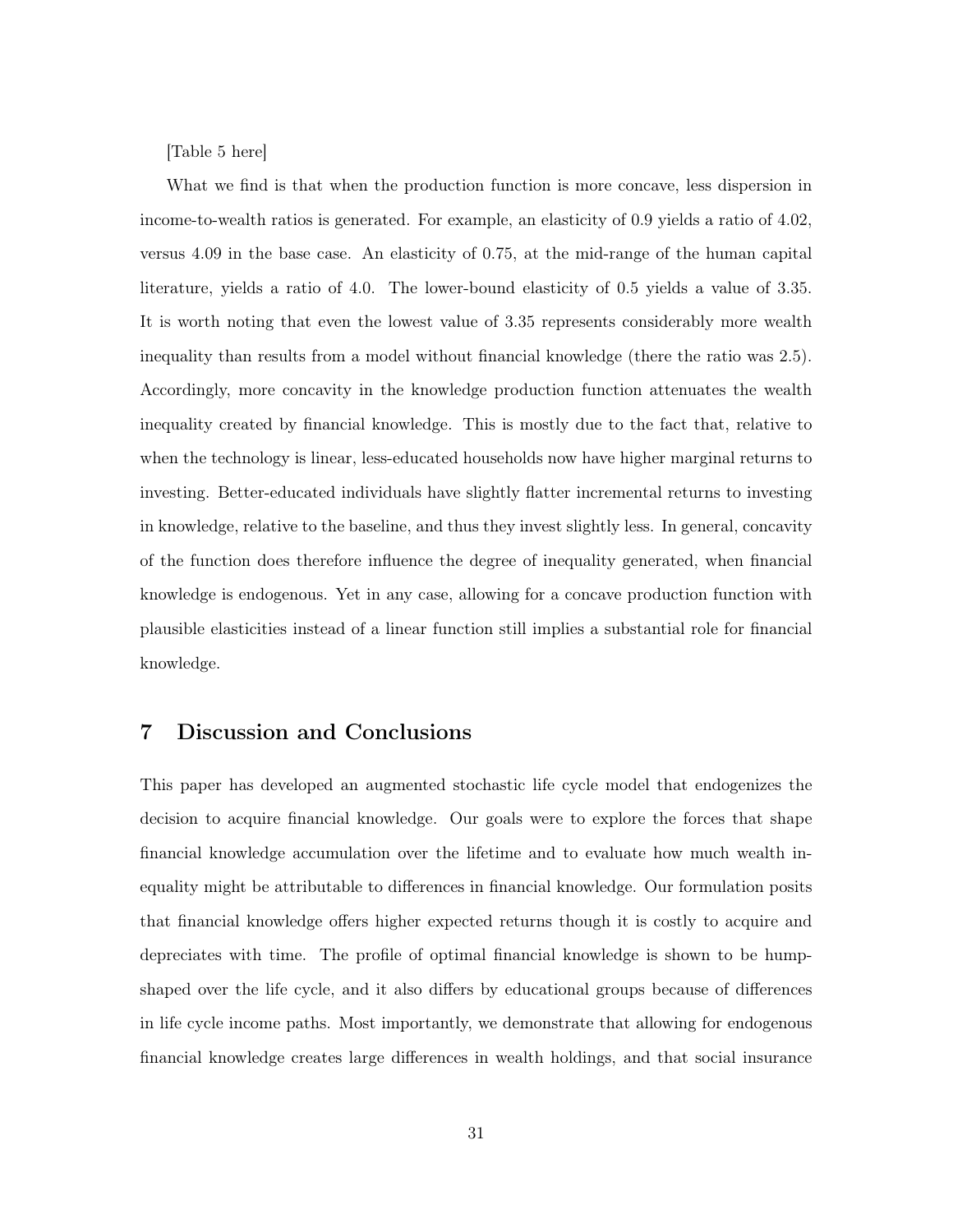influences the incentives to acquire financial knowledge. Thus our model can rationalize and account for a sizeable share of observed differences in wealth across education groups, while other authors have had to rely on social insurance and preference parameters to produce similar dispersion.

In generating wealth inequality above and beyond what traditional models of saving have delivered, we also can account for some of the large differences in wealth found in most empirical work on saving. The precise values depend on model parameters, but our estimates are strongly supportive of the conclusion that financial literacy plays a key role in explaining inequality and should not be ignored. The model relies on an important and intuitively sensible fact: individuals do not start their economic lives with full financial knowledge, so this knowledge may be acquired endogenously over the life cycle. Moreover, we show that some level of financial ignorance may actually be optimal: since it is expensive to acquire financial knowledge and not everyone benefits from greater financial sophistication, some consumers will rationally fail to invest. We also show that financial knowledge can be an important public policy tool. For example, we predict that growing reliance on individually managed 401(k) accounts or personal Social Security accounts would be accompanied by more financial knowledge and more wealth inequality. Additionally, an increase in labor income risk, as in the current macroeconomy, is likely to be accompanied by an increase not only in precautionary saving but also in financial knowledge.

Our theory is also helpful in explaining several recent empirical findings mentioned above, including the widespread low levels of measured financial knowledge in the U.S. and around the world. Our model has predictions about why some population sub-groups are ill-informed, particularly those anticipating larger old-age social insurance benefits. This also would imply that nations promising higher levels of old-age benefits will also be those with lower population levels of financial knowledge. And finally, our model helps explain why financial education programs may not appear to generate large behavioral changes, particularly for those finding it suboptimal to invest in financial knowledge.

In sum, we have shown that allowing for different levels of financial knowledge early in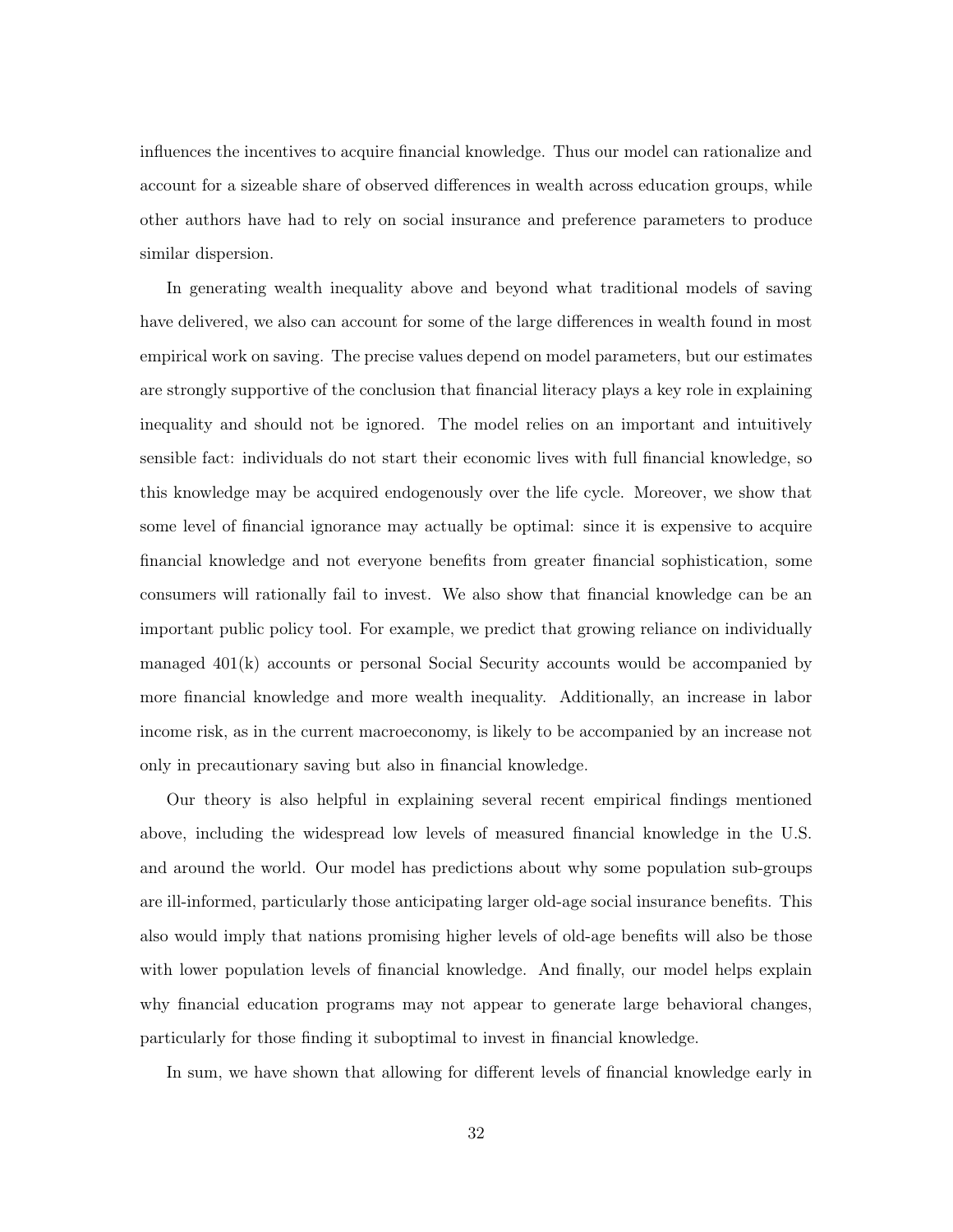life has important implications for how much people will save. Adding financial knowledge to life cycle models permits a more accurate rendering of a world where consumers must cope with complex financial markets and must save so as to provide for their own retirement. Incorporating these more realistic features in life cycle models will permit us to better understand empirical regularities, make predictions for the future, and provide more accurate policy recommendations. An important task for future research would be to obtain evidence on differential returns over the life cycle, to confirm the exact form of the financial knowledge production function.

# References

- [1] Angeletos, G.M., D. Laibson, A. Repetto, J. Tobacman and S. Weinberg. 2001. "The Hyperbolic Consumption Model: Calibration, Simulation and Empirical Evaluation." Journal of Economic Perspectives. 15(3): 47-68.
- [2] Aon Consulting. 2008. Replacement Ratio Study: A Measurement Tool for Retirement Planning. Global Corporate Marketing and Communications (www.aon.com/retire).
- [3] Assistant Secretary for Planning and Evaluation (ASPE). 2008. Indicators of Welfare Dependence (Appendix A, Program Data. (see http://aspe.hhs.gov/hsp/indicators08/apa.shtml#ftanf2)
- [4] Attanasio, O., J. Banks, C. Meghir and G. Weber. 1999. "Humps and Bumps in Lifetime Consumption." Journal of Economic and Business Statistics.  $17(1)$ , 23-35.
- [5] Becker, G. S. 1975. Human Capital: A Theoretical and Empirical Analysis, 2nd Ed. New York: Columbia University Press.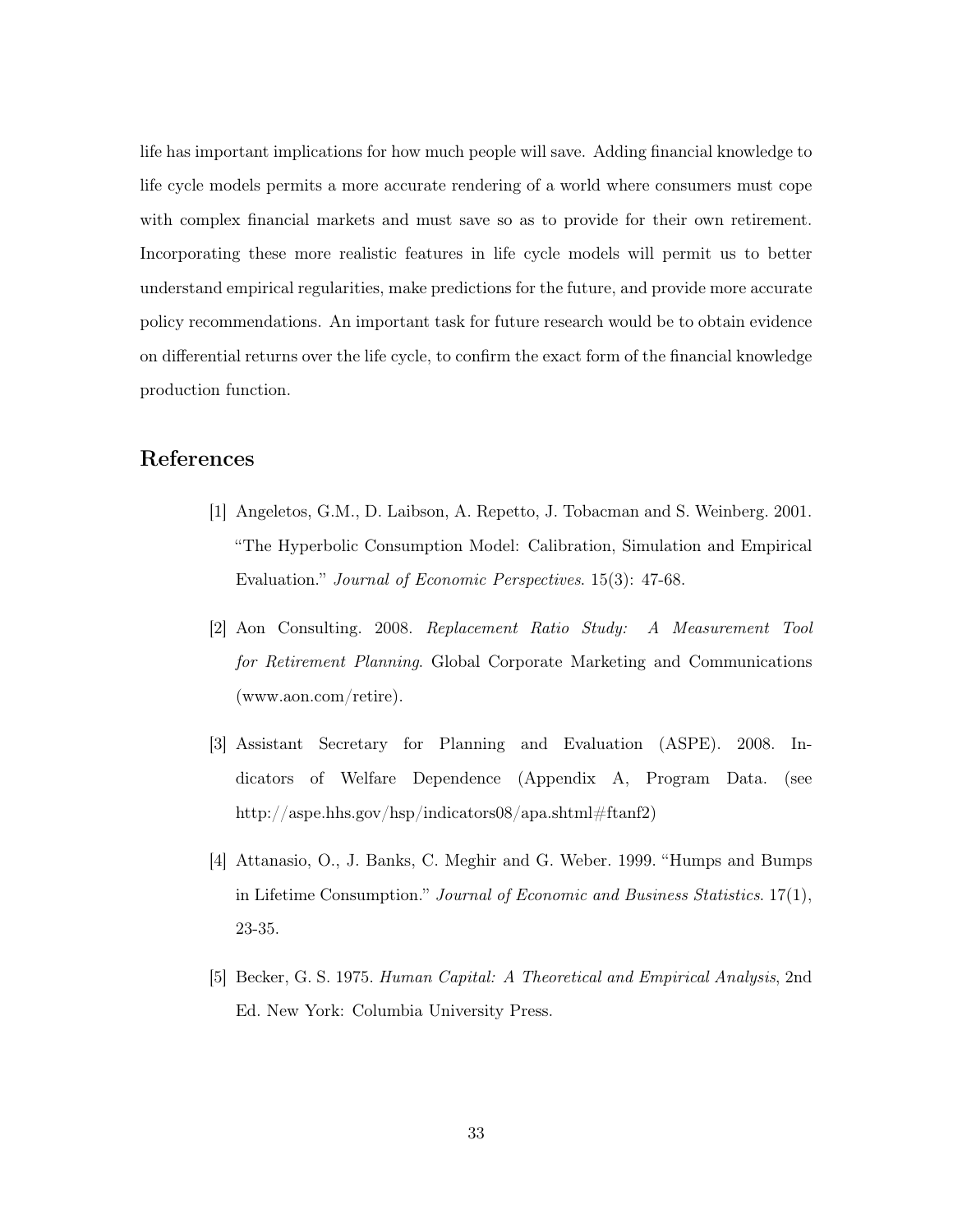- [6] Behrman, J., O. S. Mitchell, C. Soo, and D. Bravo. 2012. "Financial Knowledge, Schooling, and Wealth Accumulation." American Economic Review. 102(3): 300–304.
- [7] Ben-Porath, Y. 1967. "The Production of Human Capital and the Life Cycle of Earnings," Journal of Political Economy, 75(4): 352-365.
- [8] Bernheim, B. D. 1995. "Do Households Appreciate Their Financial Vulnerabilities? An Analysis of Actions, Perceptions, and Public Policy." In Tax Policy and Economic Growth. American Council for Capital Formation, Washington, DC: 1–30.
- [9] Bernheim, B. D. 1998. "Financial Illiteracy, Education and Retirement Saving." In Living with Defined Contribution Pensions. O. S. Mitchell and S. Schieber, eds. Philadelphia, PA: University of Pennsylvania Press: 38–68.
- [10] Browning, M., L. Hansen, and J. Heckman. 1999. "Micro Data and General Equilibrium Models." In Handbook of Macroeconomics. J.B. Taylor and M. Woodford, Eds. Amsterdan: Elsevier Science B.V.: 543-633 .
- [11] Cagetti, M. 2003. "Wealth Accumulation Over the Life Cycle and Precautionary Savings." Journal of Business and Economic Statistics. 21(3): 339-353.
- [12] Calvet, L., J. Campbell and P. Sodini. 2007. "Down or Out: Assessing the Welfare Costs of Household Investment Mistakes." Journal of Political Economy. 115: 707-747.
- [13] Calvet, L., J. Campbell and P. Sodini (2009): "Measuring the Financial Sophistication of Households." American Economic Review. 99(2): 393-398.
- [14] Campbell, J. Y. 2006. "Household Finance." Journal of Finance. 61: 1553–1604.
- [15] Campbell, J. Y. and N. G. Mankiw. 1989. "Consumption, Income and Interest Rates: Reinterpreting the Time Series Evidence." In NBER Macroeconomics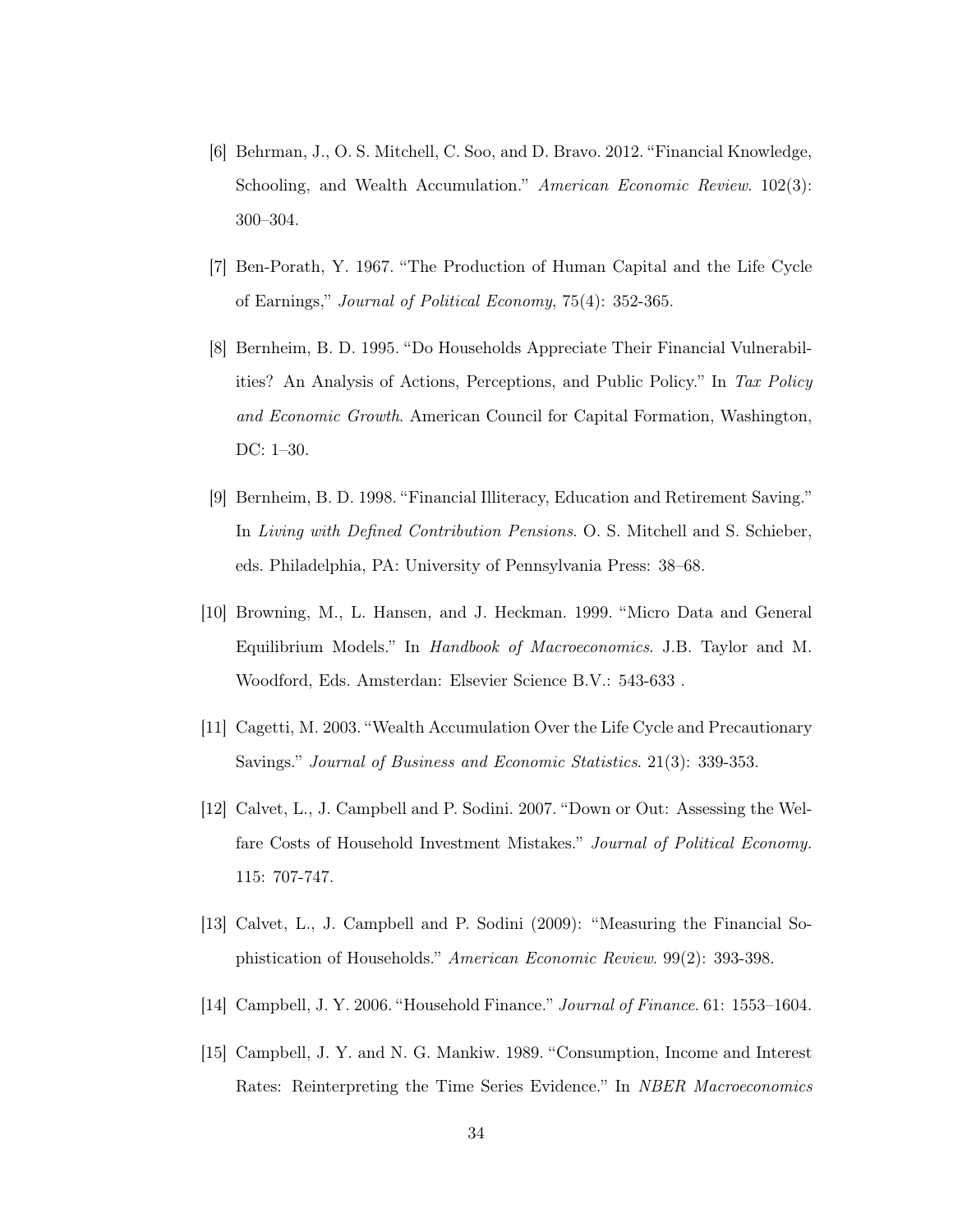Annual. O. J. Blanchard and S. Fischer, eds. Cambridge, MA: MIT Press: 185-216.

- [16] Campbell, J. Y. and L. Viceira. 2002. Strategic Asset Allocation. Oxford: Oxford University Press.
- [17] Choi, J., D. Laibson and B. Madrian. 2010. "Why Does the Law of One Price Fail? An Experiment on Index Mutual Funds." Review of Financial Studies. 23(4): 1405-1432
- [18] Christelis, D., T. Jappelli and M. Padula. 2010. "Cognitive Abilities and Portfolio Choice." European Economic Review, 54: 18–38.
- [19] Cocco, J., F. Gomes, and P. Maenhout. 2005. "Consumption and Portfolio Choice over the Life-Cycle." Review of Financial Studies. 18: 491-533.
- [20] Cogan, J. F. and O. S. Mitchell. 2003. "Perspectives from the President's Commission on Social Security Reform." Journal of Economic Perspectives. 17(2). Spring: 149-172.
- [21] Collins, M. 2012. "Financial Advice: A Substitute for Financial Literacy?" University of Wisconsin-Madison, unpublished paper.
- [22] Curcuru, S., J. Heaton, D. Lucas, and D. Moore. 2005. "Heterogeneity and Portfolio Choice: Theory and Evidence." In Handbook of Financial Econometrics. Y. Ait-Sahalia and L. P. Hansen, eds. Amsterdam: Elsevier Science: 338-376.
- [23] Deaton, A. 1992. Understanding Consumption. Oxford: Oxford University Press.
- [24] Delavande, A., S. Rohwedder, and R. J. Willis. 2008. "Preparation for Retirement, Financial Knowledge and Cognitive Resources." MRRC Working Paper Series 190.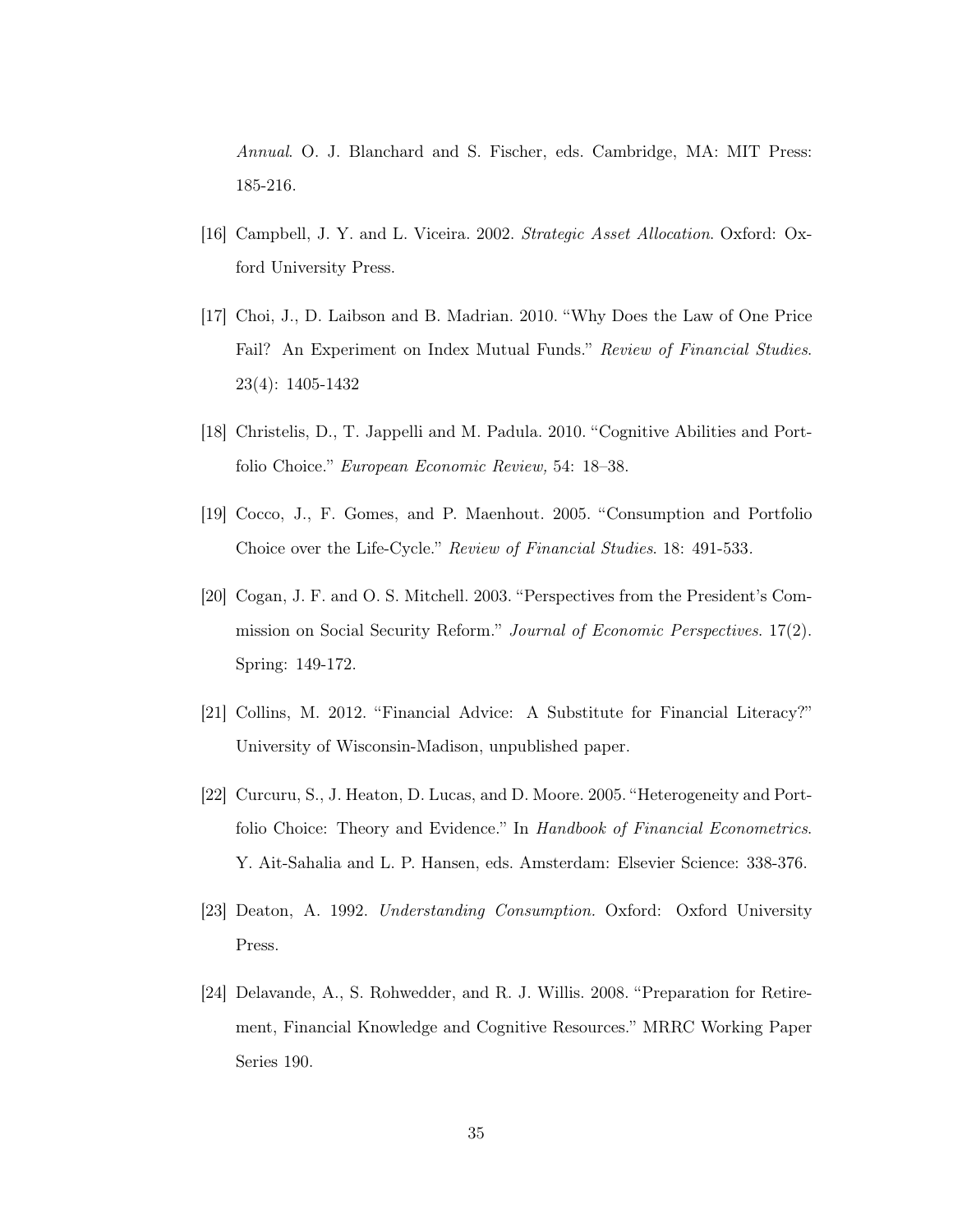- [25] DeNardi, C., E. French and J. Jones. 2011. "Why Do the Elderly Save? The Role of Medical Expenses." Journal of Political Economy. 118(1): 39–75.
- [26] Dynan, K., J. Skinner and S. Zeldes. 2004. "Do the Rich Save More?" Journal of Political Economy. 112 (2): 397-444.
- [27] French, E. 2005. "The Effects of Health, Wealth, and Wages on Labor Supply and Retirement Behavior." Review of Economic Studies. 72(2): 395-427.
- [28] Gourinchas, P.O., and J.A. Parker. 2002. "Consumption Over the Life Cycle." Econometrica. 70(1): 47-89.
- [29] Hastings, J., O. S. Mitchell, and E. Chyn. 2011. "Fees, Framing, and Financial Literacy in the Choice of Pension Managers." In Financial Literacy: Implications for Retirement Security and the Financial Marketplace. O. S. Mitchell and A. Lusardi, eds. Oxford: Oxford University Press: 101-115.
- [30] Heckman, J. 1976. "A Life-Cycle Model of Earnings, Learning, and Consumption." Journal of Political Economy. 84 (4): S11-44.
- [31] Hilgert, M. A., J. Hogarth, and S.G. Beverly. 2003. "Household Financial Management: The Connection between Knowledge and Behavior." Federal Reserve Bulletin. July.
- [32] Hubbard, R. G., J. Skinner, and S. Zeldes. 1995. "Precautionary Savings and Social Insurance." *Journal of Political Economy.* 103(2): 360-399.
- [33] Hurst, E., A. Kennickell, A. Lusardi, and F. Torralba. 2010. "Precautionary Savings and the Importance of Business Owners." Review of Economics and Statistics., 92(1): 61-69.
- [34] Jappelli, T., and M. Padula. 2011. "Investment in Financial Knowledge and Saving Decisions." CSEF Working Paper 272, University of Salerno.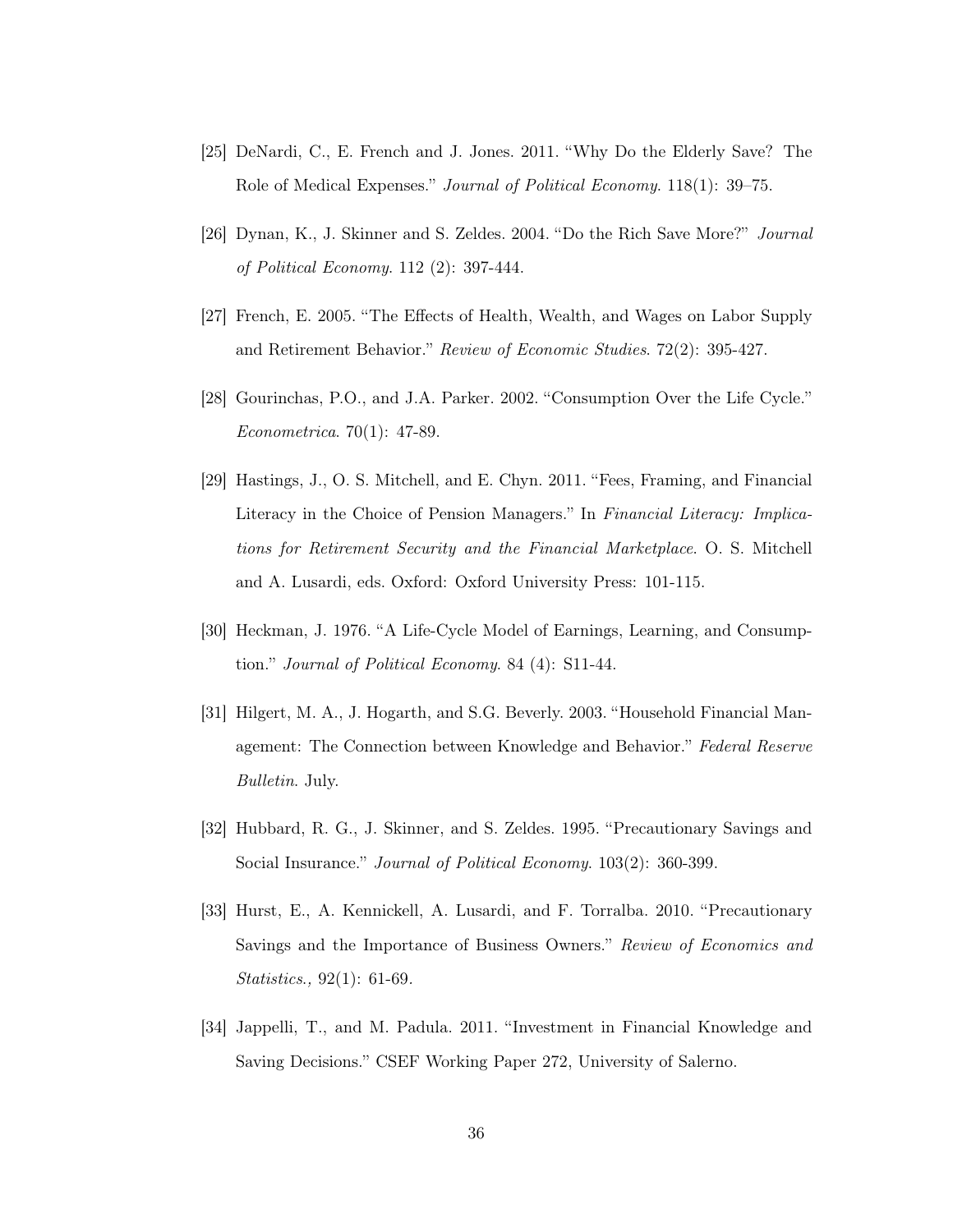- [35] Kipps, P. H., A. Kohen, and D. W. Paden. 1984. "The Depreciation of Human Capital over Time: The Case of Economic Knowledge Revisited." The Journal of Economic Education 15(1): 90-91.
- [36] Lusardi, A., P-C. Michaud, and O.S. Mitchell. 2011. "Optimal Financial Literacy and Saving for Retirement." Financial Literacy Center Working Paper WR-905-SSA, September.
- [37] Lusardi, A., and O. S. Mitchell. 2007. "Baby Boomer Retirement Security: The Roles of Planning, Financial Knowledge, and Housing Wealth." Journal of Monetary Economics. 54: 207-224.
- [38] Lusardi, A., and O. S. Mitchell. 2011a. "Financial Literacy and Planning: Implications for Retirement Wellbeing." In Financial Literacy: Implications for Retirement Security and the Financial Marketplace. O. S. Mitchell and A. Lusardi, eds. Oxford: Oxford University Press: 17-39.
- [39] Lusardi, A., and O. S. Mitchell. 2011b. "Financial Literacy around the World: An Overview." Journal of Pension Economics and Finance. 10(4): 497-508.
- [40] Lusardi, A. and O. S. Mitchell. 2008. "Planning and Financial Literacy: How Do Women Fare?" American Economic Review. 98(2): 413-17.
- [41] Lusardi, A., O. S. Mitchell, and V. Curto. 2010. "Financial Literacy among the Young." Journal of Consumer Affairs. 44(2): 358-380.
- [42] Lusardi, A., O. S. Mitchell, and P-C Michaud. 2011. "Optimal Financial Literacy and Saving for Retirement." Pension Resarch Council Workig Paper WP2011-20. Wharton School.
- [43] Mandell, L. 2008. "Financial Education in High School." In Overcoming the Saving Slump: How to Increase the Effectiveness of Financial Education and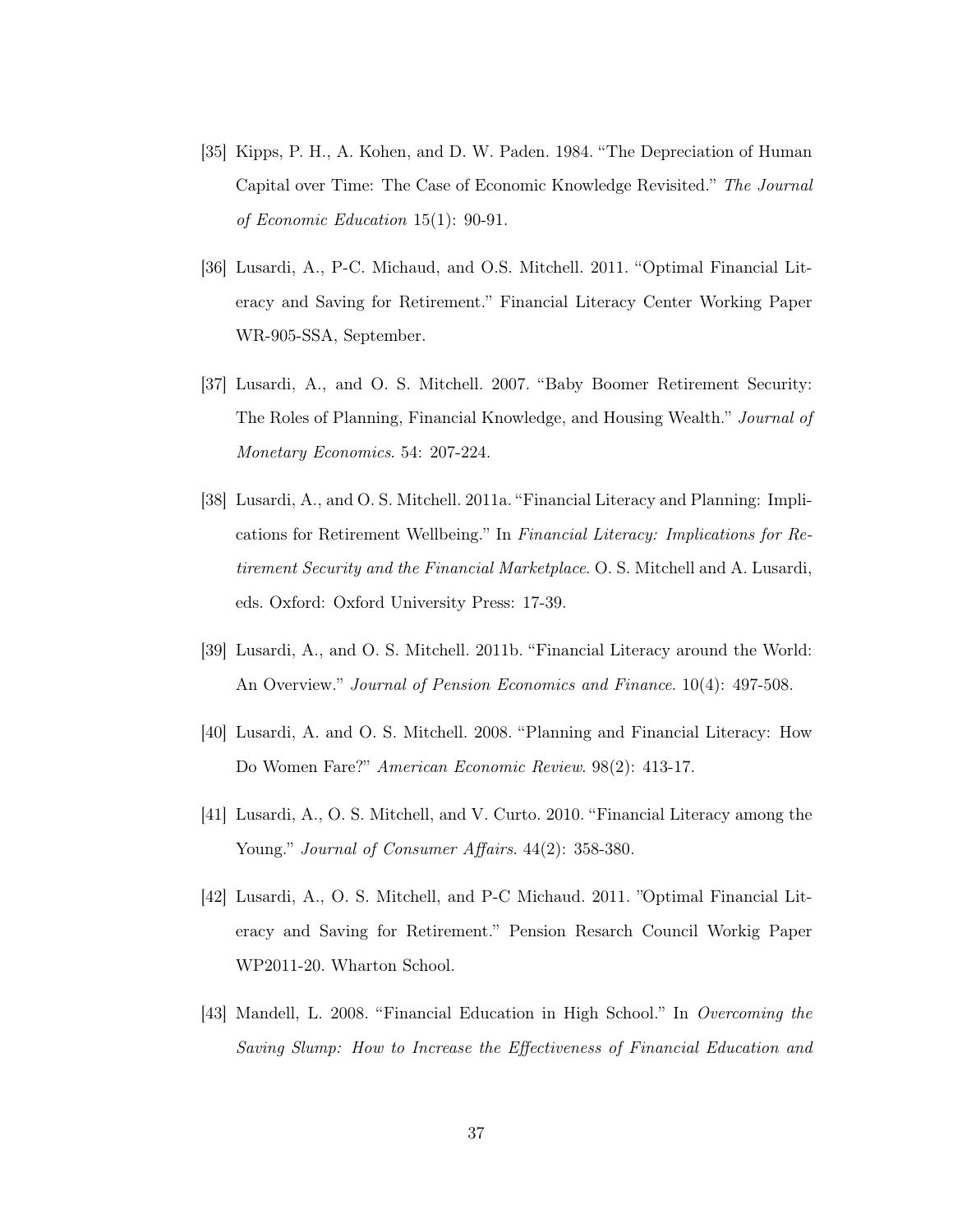Saving Programs. A. Lusardi, ed. Chicago, IL: University of Chicago Press: 257-279.

- [44] Moore, J., and O. S. Mitchell. 2000. "Projected Retirement Wealth and Saving Adequacy". In Forecasting Retirement Needs and Retirement Wealth. O. S. Mitchell, B. Hammond, and A. Rappaport, eds. Philadelphia, PA: University of Pennsylvania Press: 68-94.
- [45] National Council on Economic Education (NCEE). 2005. "What American Teens and Adults Know About Economics." Unpublished monograph, Washington, D.C.
- [46] Organization for Economic Cooperation and Development (OECD). 2005. Improving Financial Literacy. Analysis of Issues and Policies. Geneva: OECD Publications.
- [47] Poterba, J., S. Venti, and D. Wise. 2007. "The Shift from Defined Benefit Pensions to 401(k) Plans and the Pension Assets of the Baby Boom Cohort." Proceedings of the National Academy of Sciences. 104: 13238-13243.
- [48] Scholz, J., A. Seshadri, and S. Khitatrakun. 2006. "Are Americans Saving Optimally for Retirement?" Journal of Political Economy. 114(4): 607-643.
- [49] Tauchen, G. 1986. "Finite State Markov-Chain Approximations to Univariate and Vector Autoregressions." Economic Letters. 20: 177–181.
- [50] Turner, J. A., and D. Muir. 2012. "The Market for Financial Advisers." Pension Research Center Working Paper WP2012-06. Wharton School.
- [51] U.S. General Accounting Office. 2011. Regulatory Coverage Generally Exits for Financial Planners, but Consumer Protection Insurers Remain. GAO Report, GAO-11-235.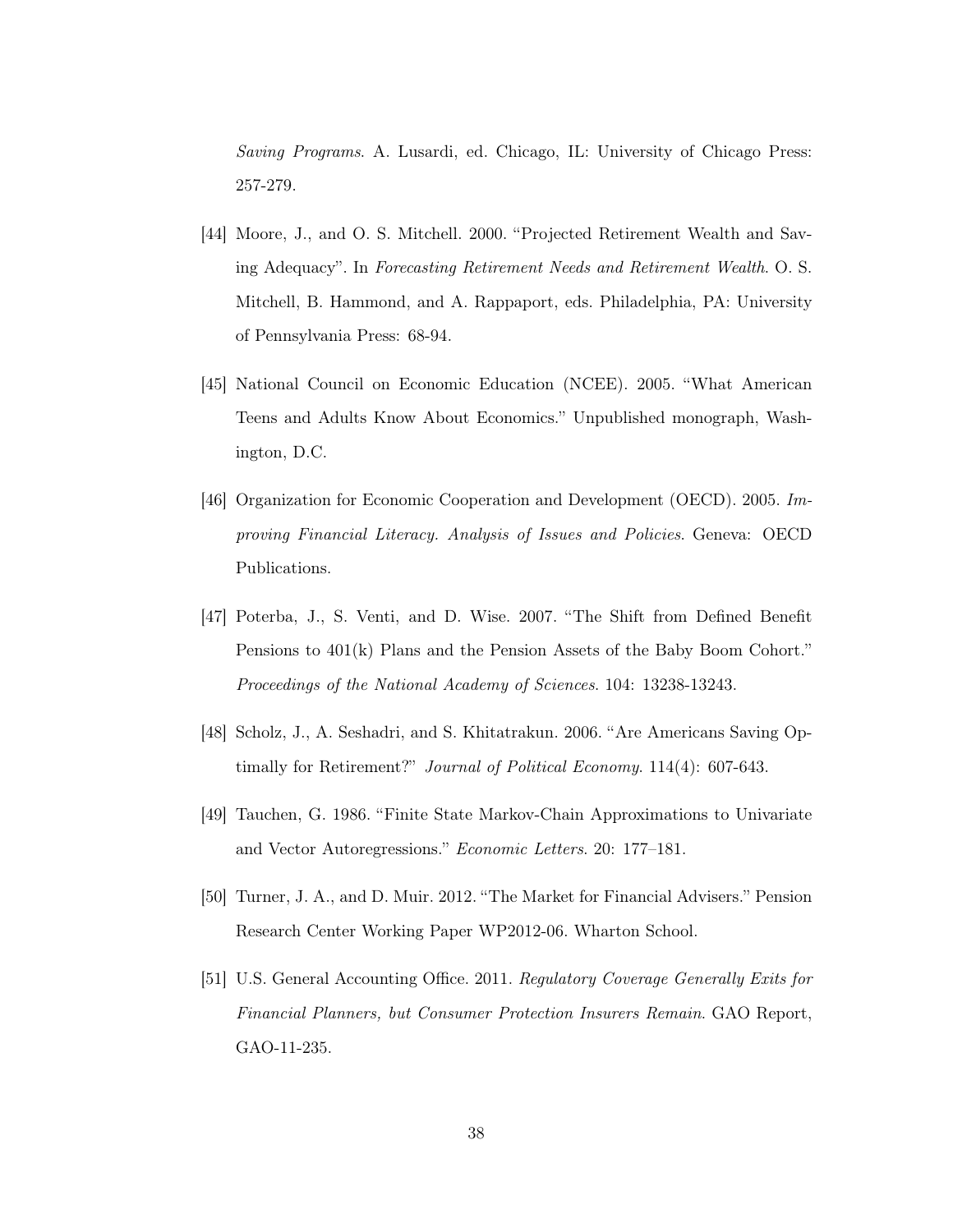- [52] van Gaudecker, H. M. 2011. "How Does Household Portfolio Diversification Vary with Financial Sophistication and Advice?" NETSPAR Discussion Paper 2011-026.
- [53] van Rooij, M., A. Lusardi, and R. Alessie. 2011. "Financial Literacy and Stock Market Participation. Journal of Financial Economics. 101(2011): 449–472.
- [54] van Rooij, M., A. Lusardi and R. Alessie. 2012. "Financial Literacy, Retirement Planning, and Household Wealth." Economic Journal. 122: 449–478.
- [55] Venti, S., and D. Wise. 2001. "Choice, Chance and Wealth Dispersion at Retirement." In Aging Issues in the United States and Japan. S. Ogura, T. Tachibanaki, and D.A. Wise, eds. Chicago, IL: Univ. of Chicago Press: 25-64.
- [56] Vissing-Jorgensen, A. 2003. "Perspectives on Behavioral Finance: Does 'Irrationality' Disappear with Wealth? Evidence from Expectations and Actions." NBER Macroeconomics Annual.
- [57] Yitzhaki, S. 1987. "The Relation between Return and Income." Quarterly Journal of Economics. 102(1): 77-95.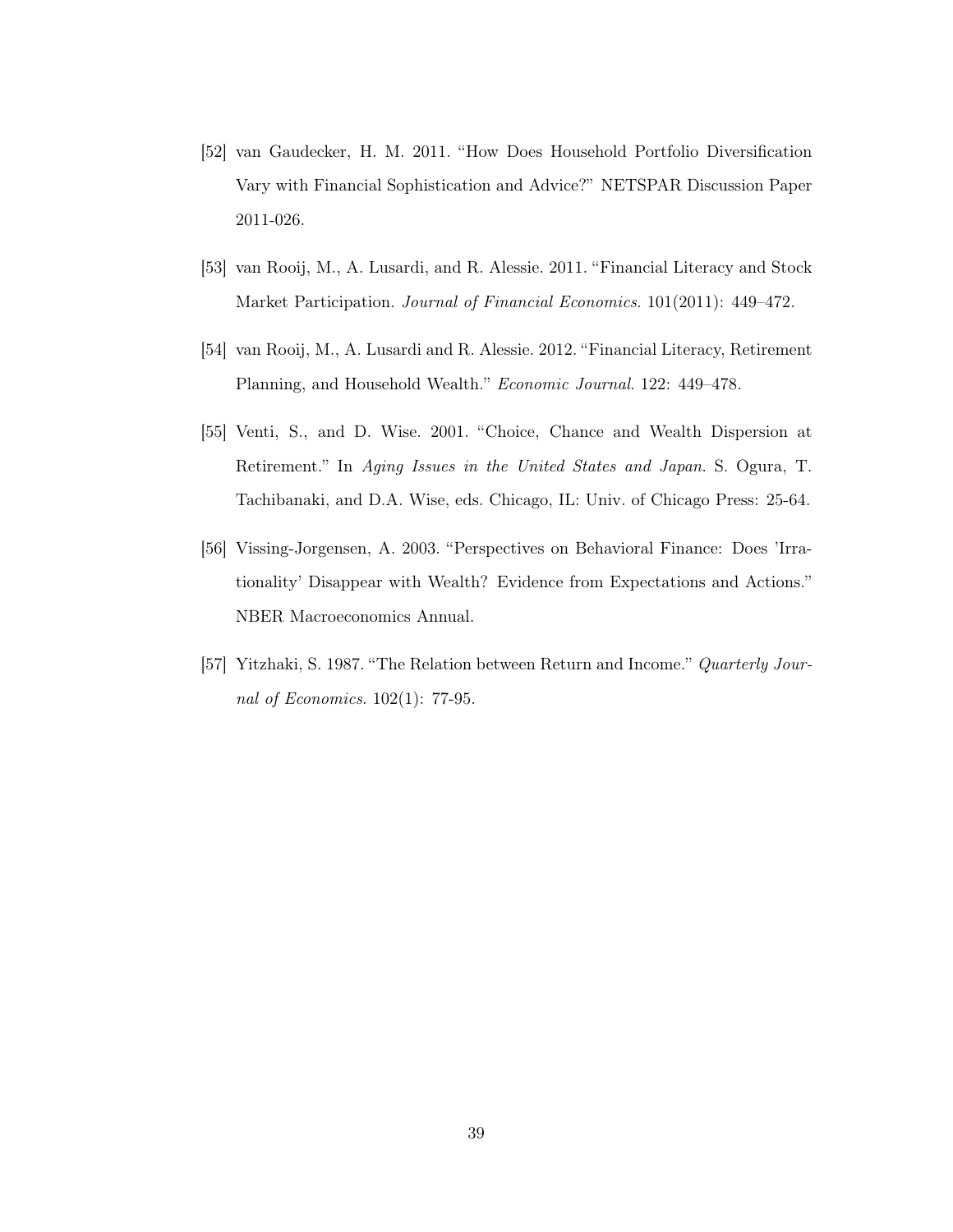

Figure 1: Life Cycle Net Household Income Profiles by Educational Attainment. This figure shows median net household income by education group computed from the PSID for waves 1980-1999 (in \$2004; see text). The term <HS refers to households where the head has less than a high school diploma, HS means the head completed high school, and College+ means the head had some college. The figure adjusts for cohort effects based on median regressions with age controls; predictions are for those born 1935-1945. Age profiles are smoothed using a lowess filter.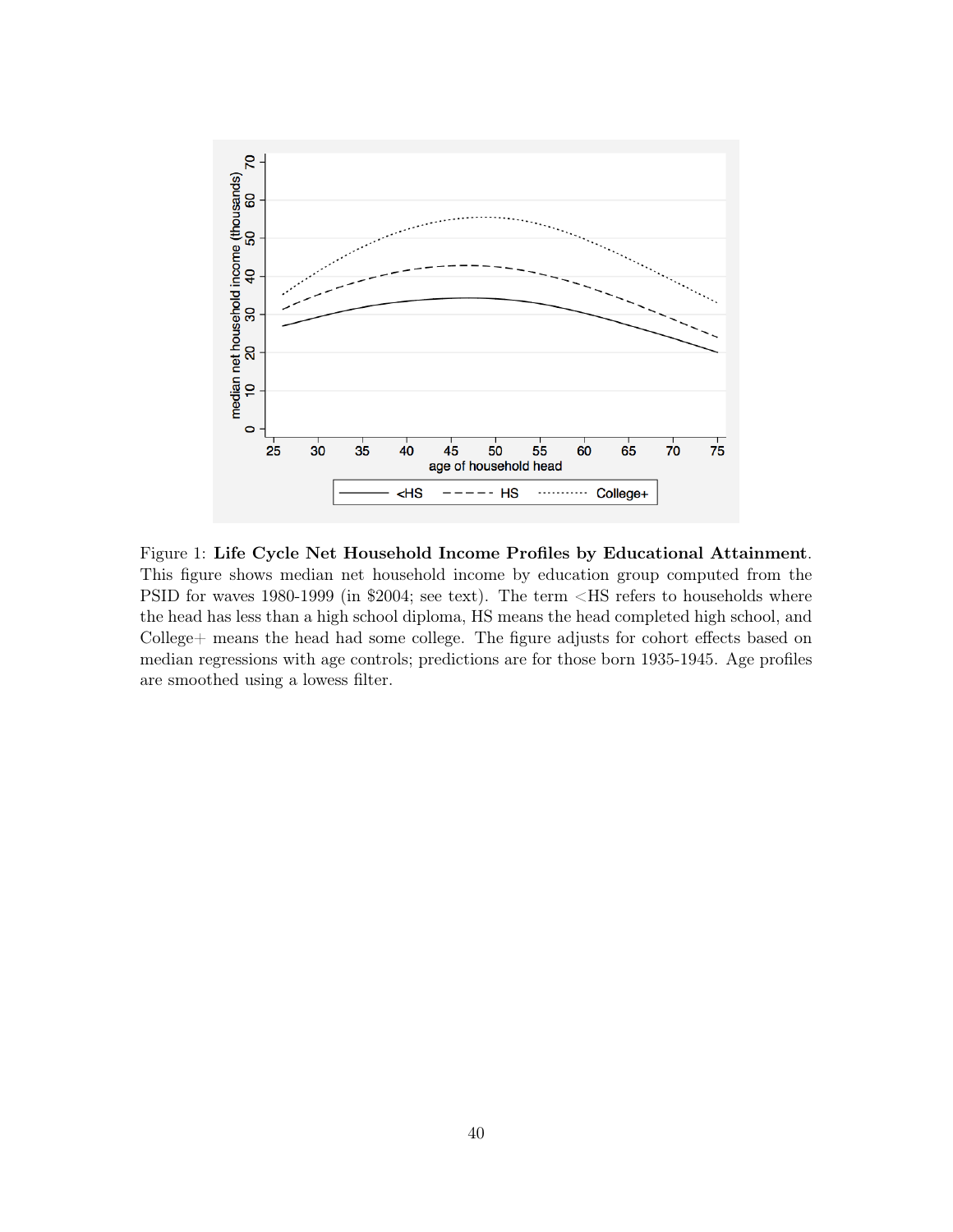

Figure 2: Life Cycle Wealth by Educational Attainment. This figure shows median wealth profiles by education group, from the PSID (in \$2004; see text). The curves are predicted from median regressions with a correction for cohort effects (following French, 2005); wealth refers to the sum of assets minus debt. Wealth is predicted for all persons born 1935-1945; age profiles are smoothed using a lowess filter.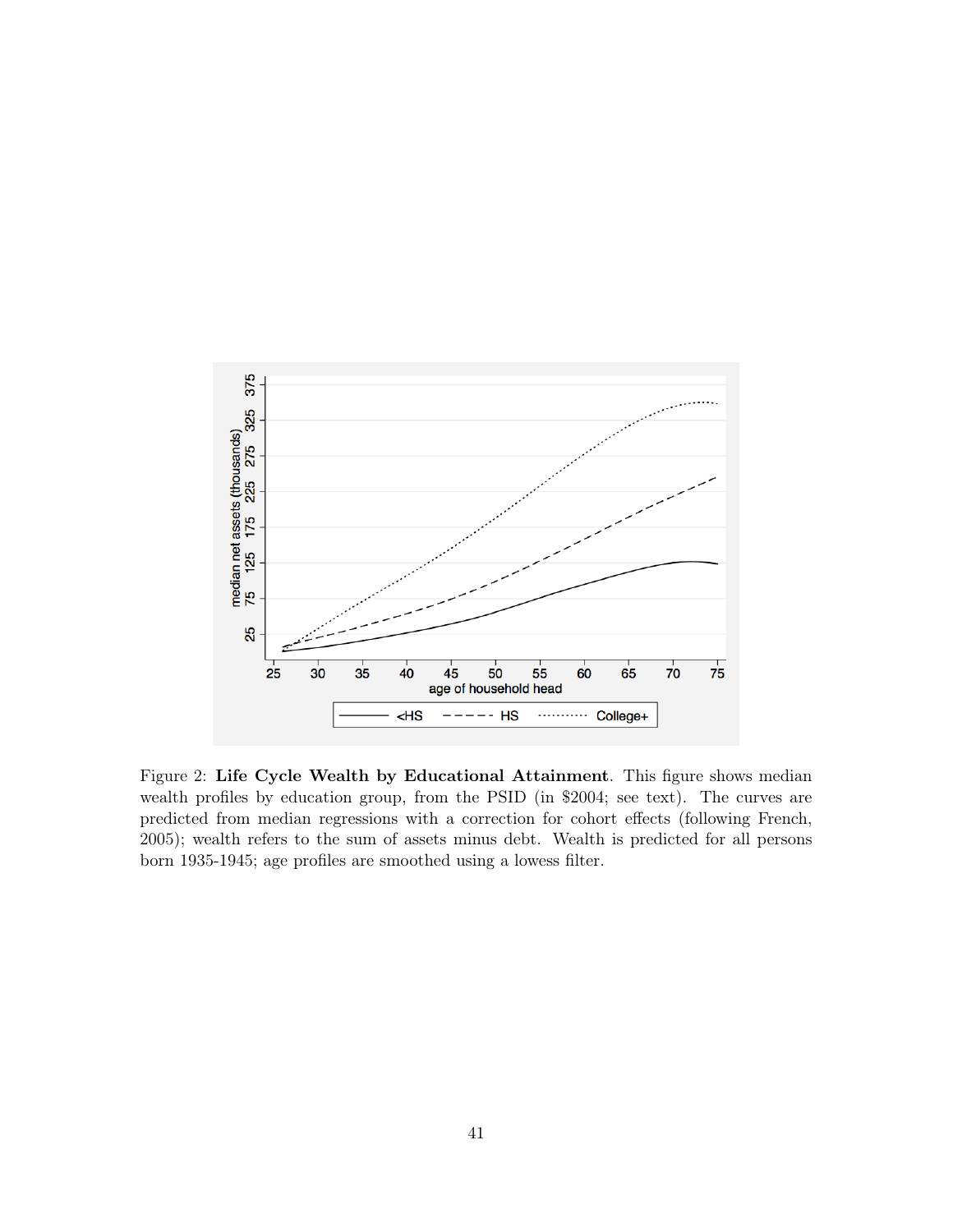

Figure 3: Relationship of the Wealth-to-Income Ratio and Income in a Two-Period Model. This figure shows how the wealth-to-income ratio increases with income in a two-period model with first-period consumption, y, and cost of investing,  $\pi = 2.5$ . Also  $\sigma = 1.6$ , and  $\beta = 0.96$ . See text and Figure 1 for definitions.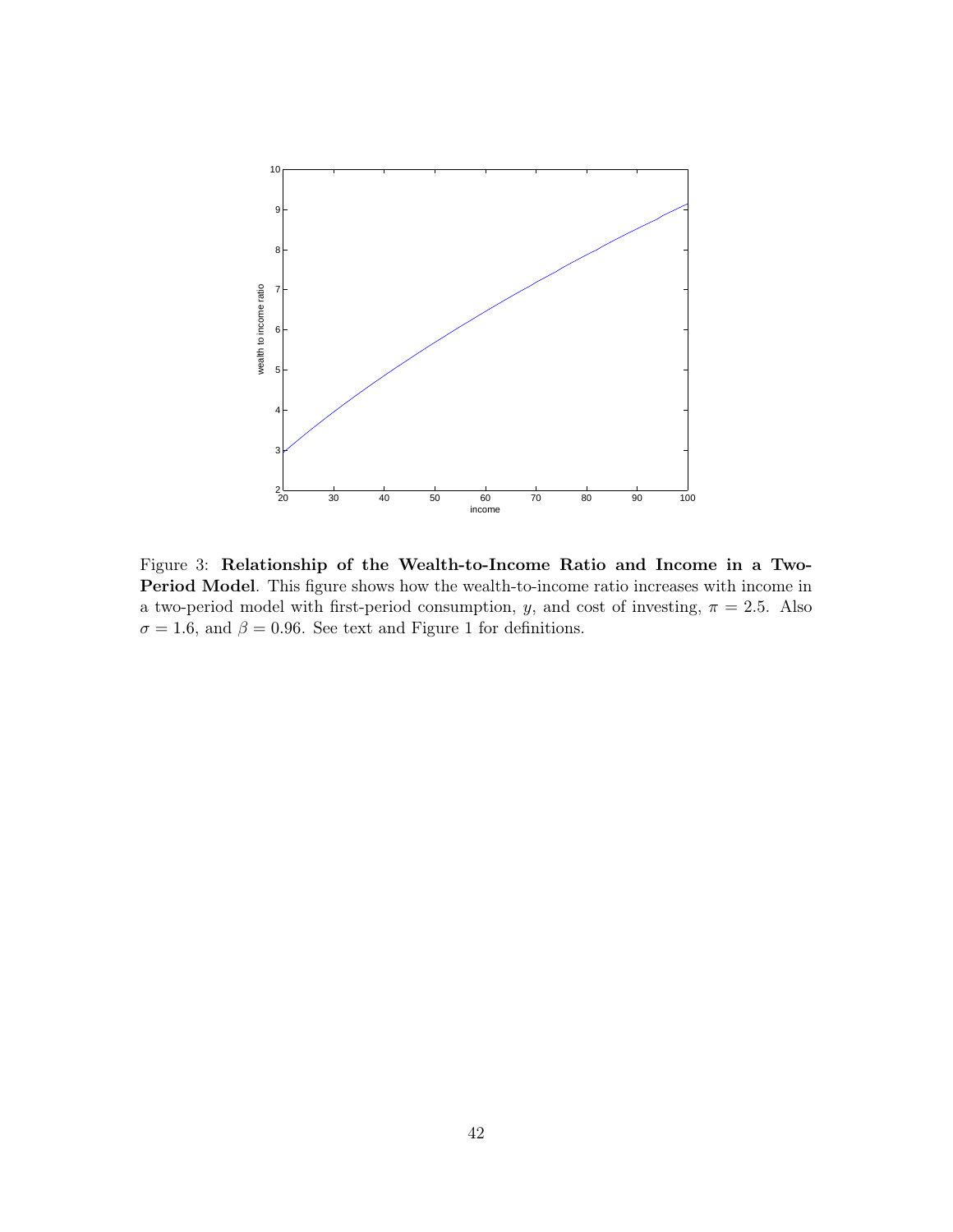

Figure 4: Baseline Scenario: Simulated Life-cycle Profile of Financial Knowledge by Age. This figure plots simulated average financial knowledge scores (0 to 100) by age and education level. See text and Figure 1 for definitions.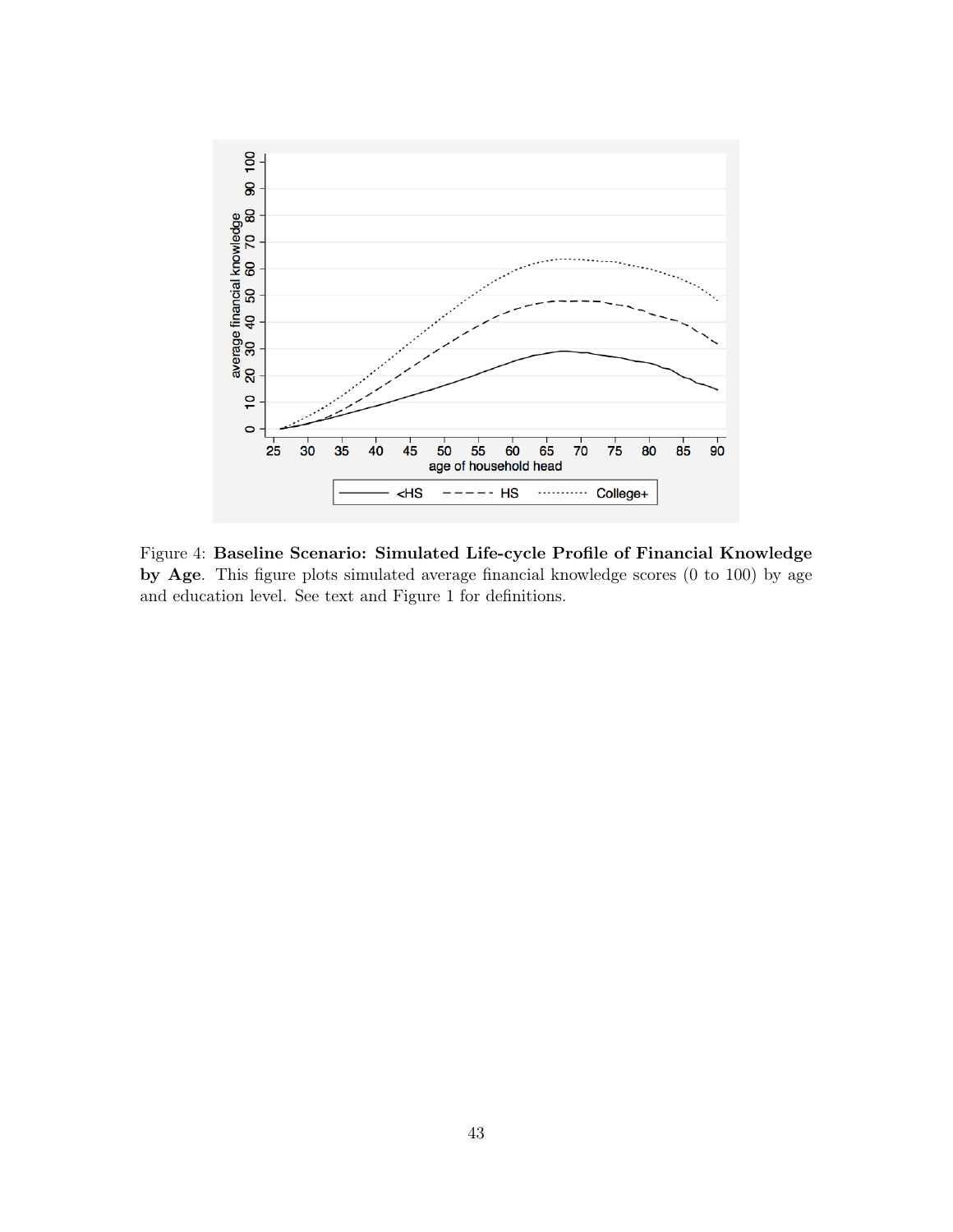

Figure 5: Decomposition of Wealth Inequality at Retirement by Education Group. This figure reports the simulated median wealth-to-lifetime income ratios expressed as a ratio of the College+ to those with no high school  $(<\text{HS})$ . The top bar accounts only for differences in uncertain lifetime income and medical expenditures; all other differences across education groups are suppressed and all education groups use the values for those who finished high school. Subsequent bars then progressively add mechanisms that can generate dispersion in asset ratios. The second bar adds a realistic consumption floor. For the third bar, we add differences in replacement rates by education group. The fourth bar includes differences in household size over the life cycle. The fifth bar incorporates mortality differences by education. The bottom bar adds the impact of financial knowledge accumulation.

| Age group | ${ <\hspace{-1.5pt}{\rm HS}\hspace{-1.5pt}}$ | HS   | $\text{College}+$ | Total |
|-----------|----------------------------------------------|------|-------------------|-------|
| 25-35     | 21.8                                         | 24.8 | 51.5              | 38.6  |
| 35-45     | 24.6                                         | 39.8 | 58.3              | 48.7  |
| 45-55     | 24.1                                         | 42.3 | 65.5              | 53.4  |
| 55-65     | 32.1                                         | 53.3 | 75.6              | 59.5  |
| Total     | 25.9                                         | 38.5 | 61.1              | 49.1  |

Table 1: Life Cycle Participation (%) in Sophisticated Financial Products (Stocks and IRAs) by Educational Attainment. This table reports participation percentages predicted from regressions in the PSID with controls for age categories and cohort dummies; cohort born 1935-1945. See text and Figure 1 for definitions.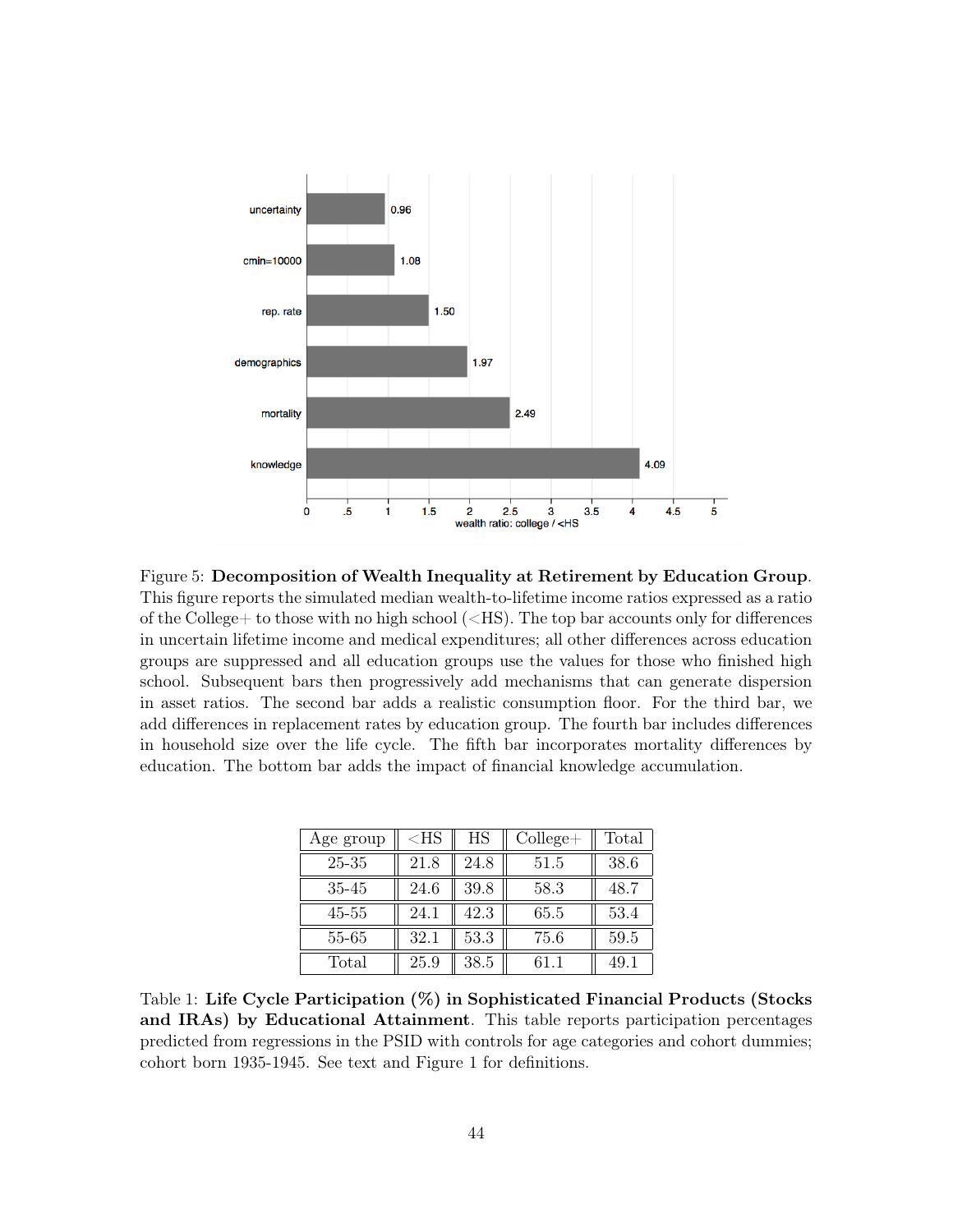| At retirement                       | $<$ HS | HS.   | $\text{College}+$ | $\text{College}/\text{HSS}$ |
|-------------------------------------|--------|-------|-------------------|-----------------------------|
| Med. wealth $(\$ 000)$              | 61.5   | 180.3 | 370.2             | 6.05                        |
| Med. wealth-to-income ratio         | 1.91   | 4.7   | 7.8               | 4.08                        |
| $\%$ Poor $(a_t < y_t)$             | 0.39   | 0.22  | 0.17              | 0.44                        |
| $\%$ Sophis. Tech. $(\kappa_t = 1)$ | 0.35   | 0.54  | 0.69              | 1.95                        |
| $\%$ Low Knowledge $(f_t \leq 25)$  | 0.67   | 0.47  | 0.33              | 0.48                        |

Table 2: Simulated Outcomes at Retirement (age 65). This table summarizes outcomes from baseline simulations at age 65. The last column shows the ratio of college to high school dropout values for each row (\$2004). Note: Assets  $(a_t)$ , income  $(y_t)$ , sophisticated technology  $(\kappa_t)$ , and financial knowledge  $(f_t)$ ; poor is defined as having less net wealth than annual income. See text and Figure 1 for definitions.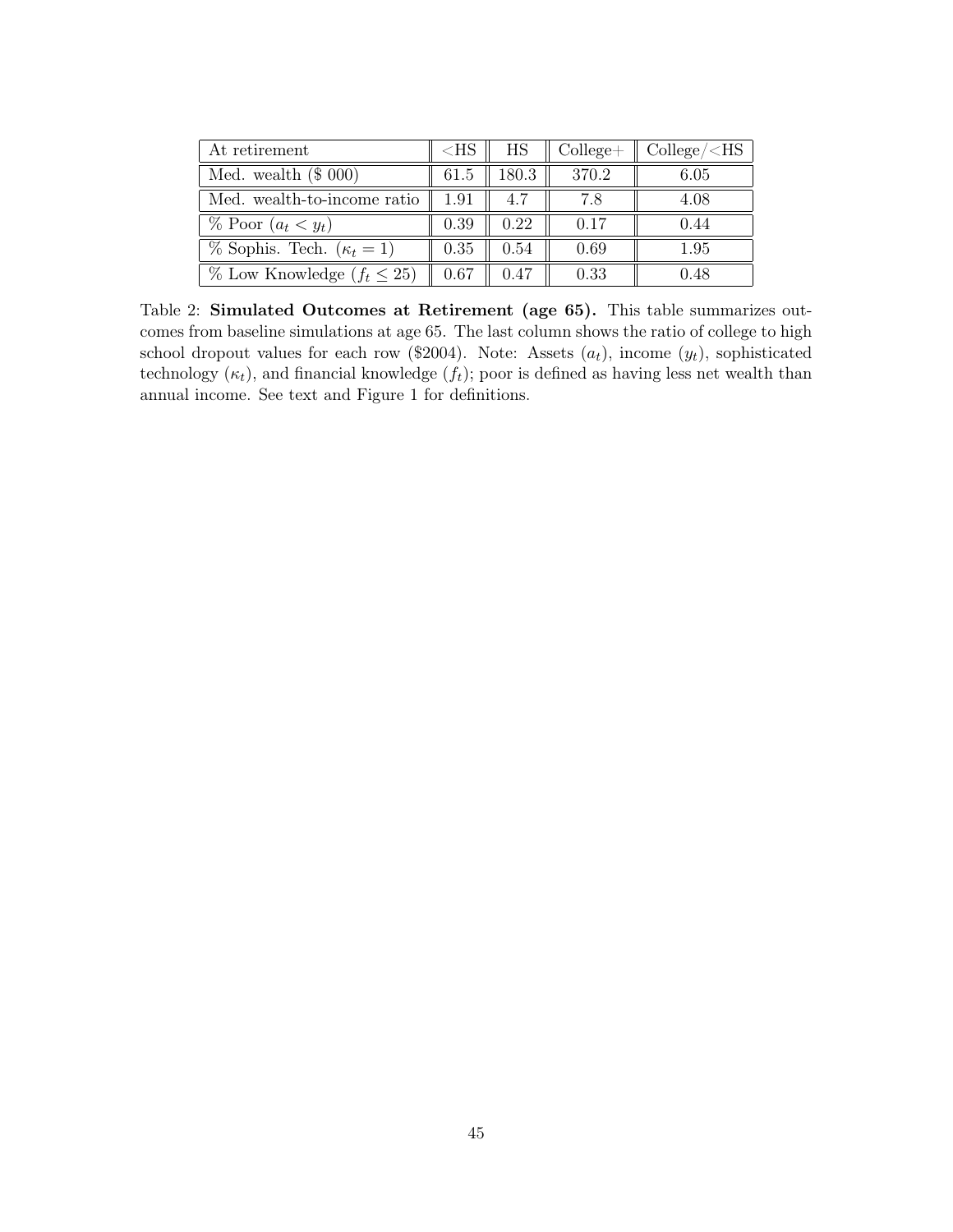| Panel A.                            | $\downarrow$ 20% in Retirement Income        |           |         |                                    |
|-------------------------------------|----------------------------------------------|-----------|---------|------------------------------------|
| At retirement                       | $<$ HS                                       | HS        | College | College $\angle$ HS                |
| Med. wealth $(\$ 000)$              | 115.9                                        | 258.4     | 468.9   | 4.04                               |
| $\%$ Poor $(a_t \lt y_t)$           | 0.27                                         | 0.12      | 0.07    | 0.26                               |
| % Sophis. Tech. $(\kappa_t > 0)$    | 0.45                                         | 0.63      | 0.79    | 1.75                               |
| % Low knowledge $(f_t \leq 25)$     | 0.57                                         | 0.38      | 0.23    | 0.39                               |
| Panel B.                            | $\downarrow$ Means-Tested Benefits to \$5000 |           |         |                                    |
| At retirement                       | ${ <\hspace{-1.5pt}{\rm HS}\hspace{-1.5pt}}$ | HS        | College | College $\angle$ HS                |
| Med. wealth $(\$ 000)$              | 68.1                                         | 198.7     | 384.9   | 5.65                               |
| $\%$ Poor $(a_t \lt y_t)$           | 0.36                                         | 0.20      | 0.16    | 0.42                               |
| $\%$ Sophis. Tech. $(\kappa_t > 0)$ | 0.37                                         | 0.57      | 0.71    | 1.89                               |
| % Low knowledge $(f_t \leq 25)$     | 0.64                                         | 0.44      | 0.29    | 0.47                               |
| Panel C.                            | ↑Financial Knowledge at Age 25               |           |         |                                    |
| At retirement                       | $<$ HS                                       | <b>HS</b> | College | $\text{College}/\text{<}\text{HS}$ |
| Med. wealth $(\$ 000)$              | 65.1                                         | 195.4     | 391.9   | 6.01                               |
| $\%$ Poor $(a_t \lt y_t)$           | 0.38                                         | 0.21      | 0.165   | 0.42                               |
| $\%$ Sophis. Tech. $(\kappa_t > 0)$ | 0.37                                         | 0.57      | 0.71    | 1.90                               |
| % Low knowledge $(f_t \leq 25)$     | 0.64                                         | 0.43      | 0.30    | 0.47                               |
| Wealth Equiv. (\$)                  | 6.8                                          | 6.9       | 15.4    | 2.26                               |

Table 3: Simulation Results of Policy Experiments. This table summarizes outcomes from simulations at the time of retirement in three scenarios. The first lowers retirement income by 20%; the second lowers means-tested benefits from \$10,000 to \$5,000. The last scenario provides a boost of 25 units of financial knowledge at age 25 for all consumers; here, we compute the initial wealth equivalent at age 25 that would make the average consumer at baseline as well-off in terms of utility, compared to the scenario where he inherits 25 units of financial literacy. See Figure 1 and Table 2 for definitions.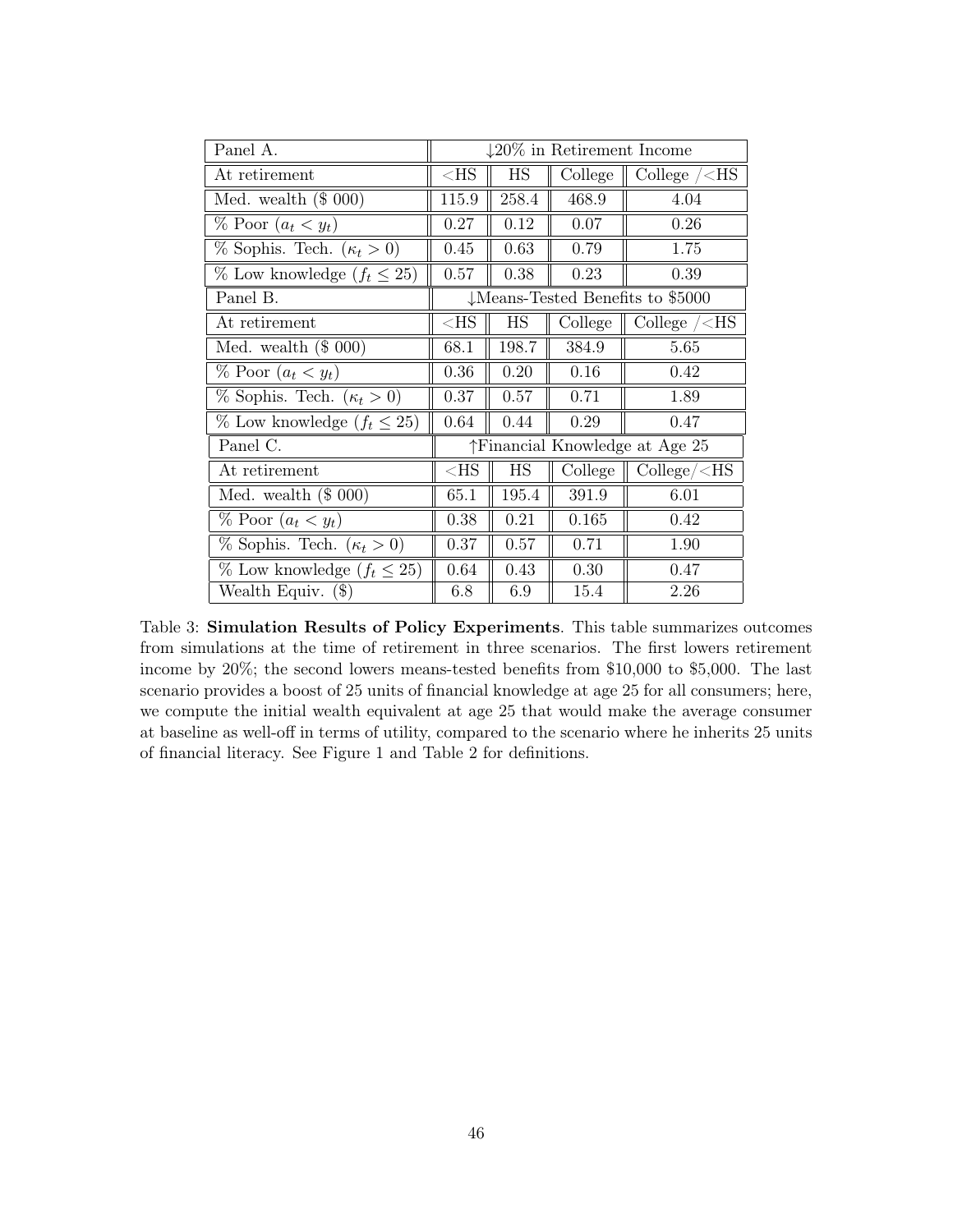| $\text{College} + \times \text{HS}$ | Wealth-to-income ratio | Sophis. Tech. ratio | Low knowledge ratio |
|-------------------------------------|------------------------|---------------------|---------------------|
| <b>Baseline</b>                     | 4.08                   | 1.95                | 0.48                |
| $\sigma = 1.1$                      | 6.25                   | 2.33                | 0.56                |
| $\sigma=3$                          | 1.94                   | 1.56                | 0.36                |
| $\delta = 0.03$                     | 4.08                   | 1.79                | 0.36                |
| $\delta = 0.09$                     | 3.58                   | 2.14                | 0.56                |
| $\pi(i) = 75i^{1.75}$               | 4.01                   | 1.80                | 0.43                |
| $\pi(i) = 125i^{1.75}$              | 3.81                   | 2.05                | 0.53                |
| $\pi(i) = 100i^{1.25}$              | 2.75                   | 1.58                | 0.36                |
| $\pi(i) = 100i^2$                   | 3.42                   | 2.13                | 0.53                |
| $c_d = 1000$                        | 4.23                   | 2.10                | 0.49                |
| $c_d = 500$                         | 4.02                   | 1.82                | 0.36                |
| $\beta = 0.94$                      | 3.34                   | 2.09                | 0.75                |
| $\beta = 0.98$                      | 2.69                   | 1.61                | 0.21                |

Table 4: Sensitivity Analysis for Preference and Cost Parameters. Each row computes the ratio of college+ to <HS outcomes as of age 65, for the case when we vary the single parameter indicated versus the baseline value. Baseline values as reported in the text are: relative risk aversion ( $\sigma = 1.6$ ), financial knowledge depreciation rate ( $\delta = 0.06$ ), investment production function  $(\pi(i) = 100i^{1.75})$ , participation cost  $(c_d = 750)$ , discount factor ( $\beta = 0.96$ ). See Figure 1 and Table 2 for definitions.